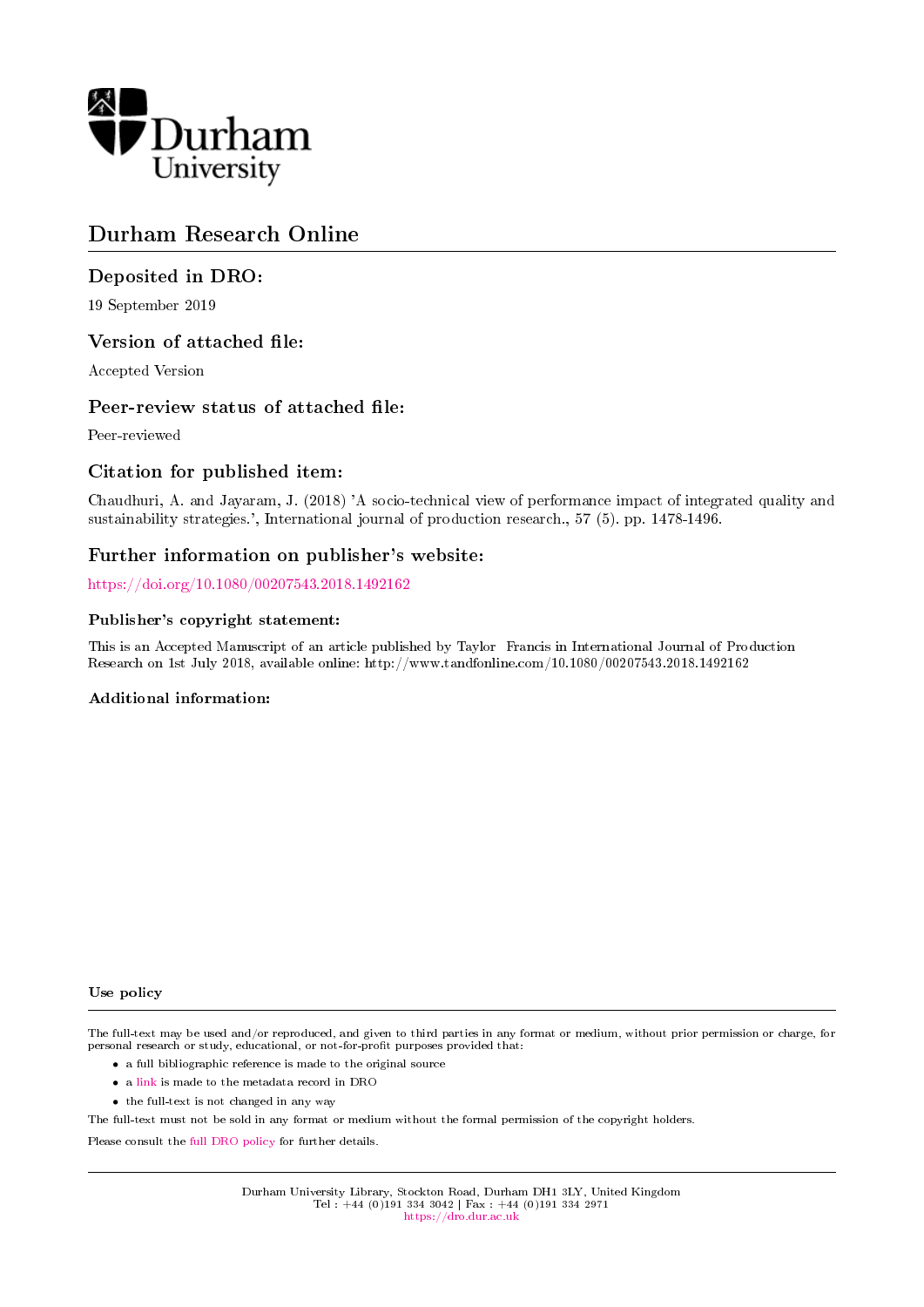# **A Socio-Technical View of Performance Impact of Integrated Quality and Sustainability Strategies**

#### **Abstract**

This research seeks to examine the direct effects of social and technical integration, on deployment of quality and sustainability management programmes and the indirect effect of those on quality and sustainability performance. We also seek to test the spillover effects of quality and sustainability management programmes on sustainability and quality performance respectively. Socio-technical systems theory is used to test the role of social and technical integration on quality, and sustainability management programmes. The framework of integrated management system, as supported by both socio-technical systems and complementarity theory, is used to test the direct and spillover effects of quality, and sustainability management programmes. A large multi-country sample is used to empirically test our theory-induced hypotheses. The findings support that social and technical integration are indeed significant enablers for the positive relationships that quality and sustainability programmes have on quality performance and sustainability performance. Specifically, the results show that while social integration has both direct and indirect effects on quality and sustainability performance, technical integration impacts quality and sustainability performances only through the mediation effect of the respective programmes. The results do not support the spillover effects of quality and sustainability management programmes on sustainability and quality performance. Implications of the findings on academic knowledge and managerial practice is offered.

*Keywords: Quality Management, Sustainability, Socio-Technical Systems Theory, Complementarity Theory, Integrated Management Systems Framework, Empirical Study, Spillover Effects.*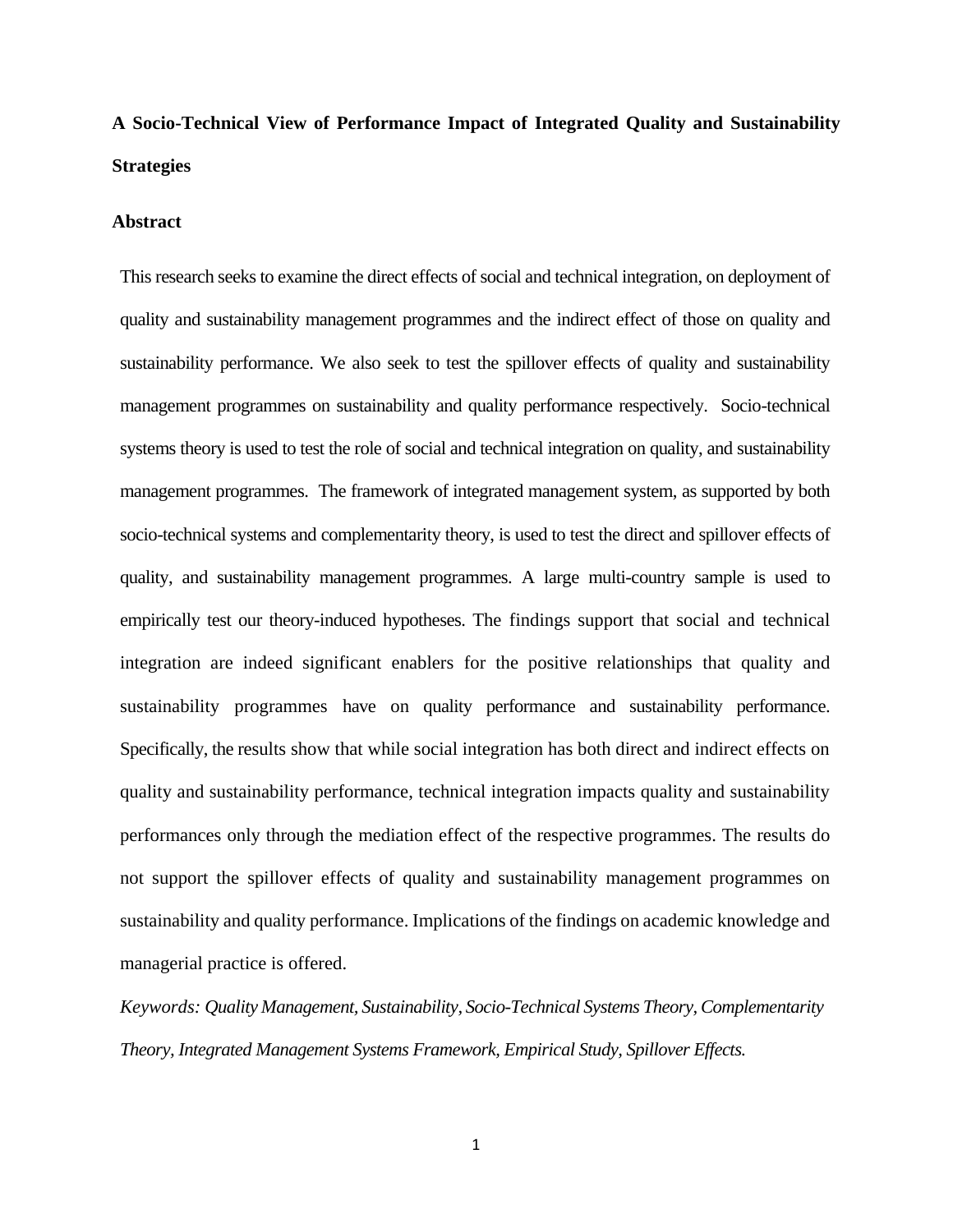#### **1. Introduction**

Both quality and sustainability movements are based on strategic interventions. The commonalities include long term focus, continuous improvement, employee empowerment, multi-functional approach (Rusinko, 2005), development of systems and metrics, focus on elimination of waste (Klassen and McLaughlin, 1993) and the pursuit of standards such as ISO 9000 and ISO 14000. Also, they share a commonality with respect to tools and techniques that are prevalent in both domains (Isaksson, 2006). Industry leaders have also acknowledged this commonality as is evident from the quote below:

*"Programmes like [Total Quality Management](http://asq.org/learn-about-quality/total-quality-management/overview/overview.html) (TQM) and the [Toyota Production System](http://en.wikipedia.org/wiki/Toyota_Production_System) came along, and they were able to show that you could simultaneously improve both quality and productivity by preventing problems and waste. In essence, when we talk about sustainability, we're talking about a similar concept: that we can simultaneously improve business performance and environmental and social performance with similar techniques of preventing value chain issues, cutting waste and reducing pollution. Talking about sustainability as part of a new quality paradigm can help make it an easier sell, and can facilitate introducing incremental aspects of sustainability – within quality programmes – across the business." –Tim Lindsey, Global Director of Sustainable Development at Caterpillar (Leous, 2015).* 

As this quote also indicates, there appears to be a need to tap into the common features of quality and sustainability management to see how they influence performance. In this context, we define sustainability management for a manufacturing plant as initiatives related to environmental and social certification, sustainability related communication, resource consumption and pollution reduction, occupational health and safety and work-life balance of employees. Quality management includes practices related to quality improvement and control i.e., TQM programmes, six sigma projects, availability of equipment through Total Productive Maintenance (TPM) programmes, and benchmarking assessments. Quality management practices have been considered as prerequisites for successful implementation of environmental management practices (Curkovic, 2008). Alves and Alves (2015) proposed an integrated model combining lean manufacturing and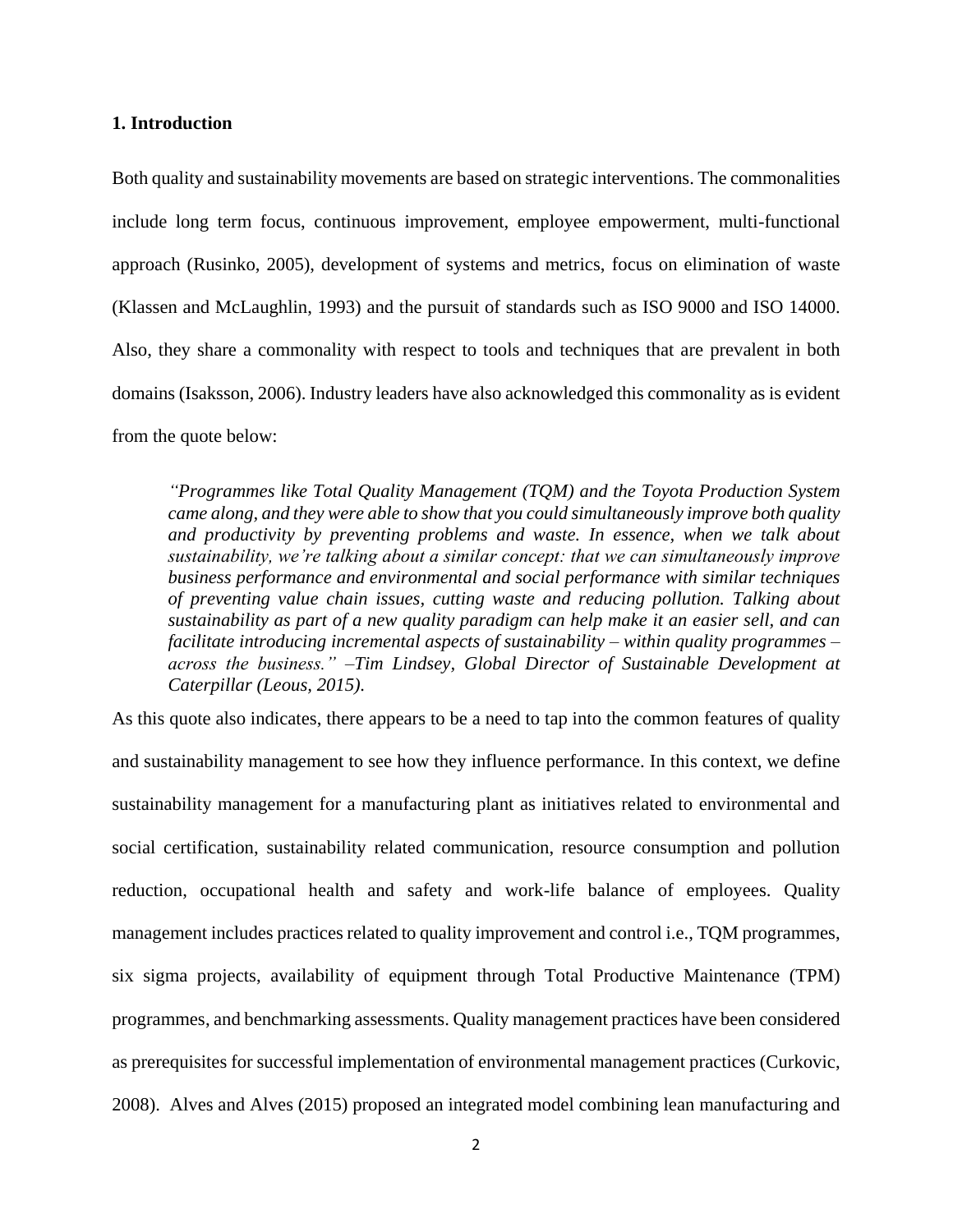sustainability supported by organisational culture. But, Longoni and Cagliano (2015) noted that companies that simultaneously adopt lean manufacturing and pursue environmental and social sustainability need to understand how to align these efforts to avoid contradictory effects. Thus, companies would also like to understand to what extent can quality management programmes help them in achieving higher levels of sustainability performance, and in parallel, how sustainability management programmes could improve quality performance. However, there is limited research that focused on interactions of quality management and sustainability practices, and even within this literature, the focus is primarily on environmental sustainability, and not on social practices (Wiengarten and Pagell, 2012). For example, Wiengarten and Pagell (2012) showed that the impact of environmental practices on cost, flexibility and delivery performance were high when investments in quality management practices were also high. However, they did not find a significant interaction effect of quality and environmental management on quality performance. Bernardo et al. (2009) studied the extent of integration of environmental and quality management systems in a sample of 435 firms and found that 86% of the firms in the study had achieved integration of the above management systems. But, the above study did not consider social sustainability nor did it analysed the impact on performance. Despite a possible synergistic focus and interdependencies between quality management and sustainability management (Klassen and McLaughlin, 1996), there is limited empirical support for the positive effect of sustainability management on quality performance. In a review of the benefits of integrated quality and environmental management systems, Bernardo et al. (2015) do point out benefits in terms of improved quality and reliability and improved teamwork but do not consider social sustainability. Thus, whether the combined effect of quality management and sustainability management improves both quality and sustainability performance remains unclear.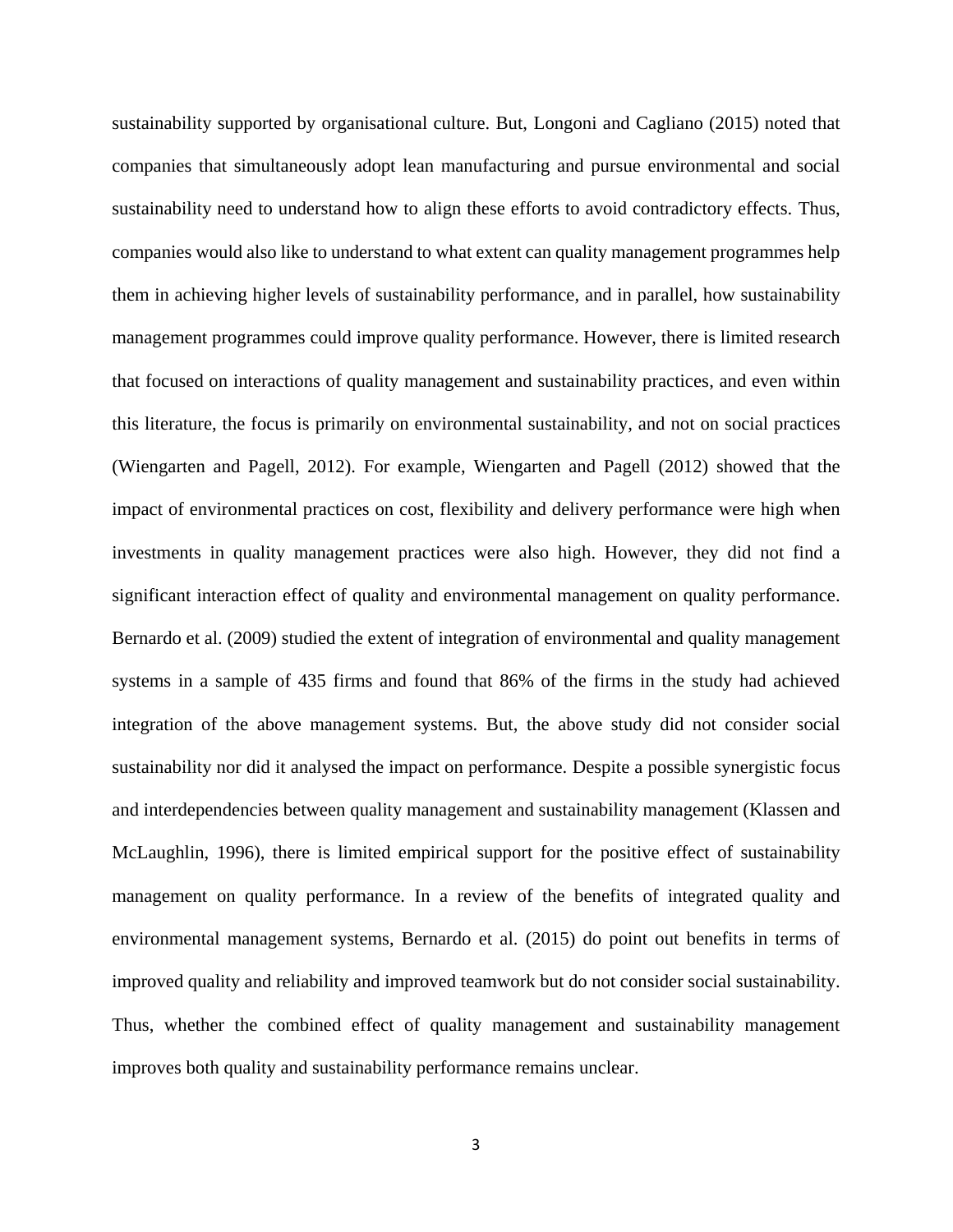One possible way to address this research gap is to analyse the role of enablers for quality and sustainability management programmes in explaining quality and sustainability performance. Organizational work practices covering both social integration and technical integration can be considered as one set of enablers. Organizational work practices (Samson and Terziovski, 1999; Karuppusami and Gandhinathan, 2006; Psomas et al., 2014) and technical integration through efforts such as concurrent engineering, quality function deployment (QFD) (Ahire and Dreyfus, 2000) have been reported to have a significant positive impact on quality performance. Similarly, employee empowerment, employee suggestions and management's effort to involve employees in decision-making have been reported to be useful for sustainability efforts (Kitazawa and Sarkis, 2000). Also, the use of technical tools like life-cycle analysis, design for environment, safety, disassembly, and recycling (Kleindorfer et al., 2005) form key tenets of an organization's sustainability philosophy (Sarkis, 2001).

Along this line of discussion, in this research, we seek to explain how social and technical integration influence quality management and sustainability management programmes and in turn quality and sustainability performance.

The specific questions addressed in this research are as follows:

- What impact does social and technical integration have on quality management and sustainability management programmes in manufacturing plants?
- Do social and technical integration influence quality and sustainability performance of manufacturing plants, via the above programmes (in other words through mediating or indirect effects)?
- Are there any spillover effect of quality and sustainability management programmes on sustainability and quality performance respectively?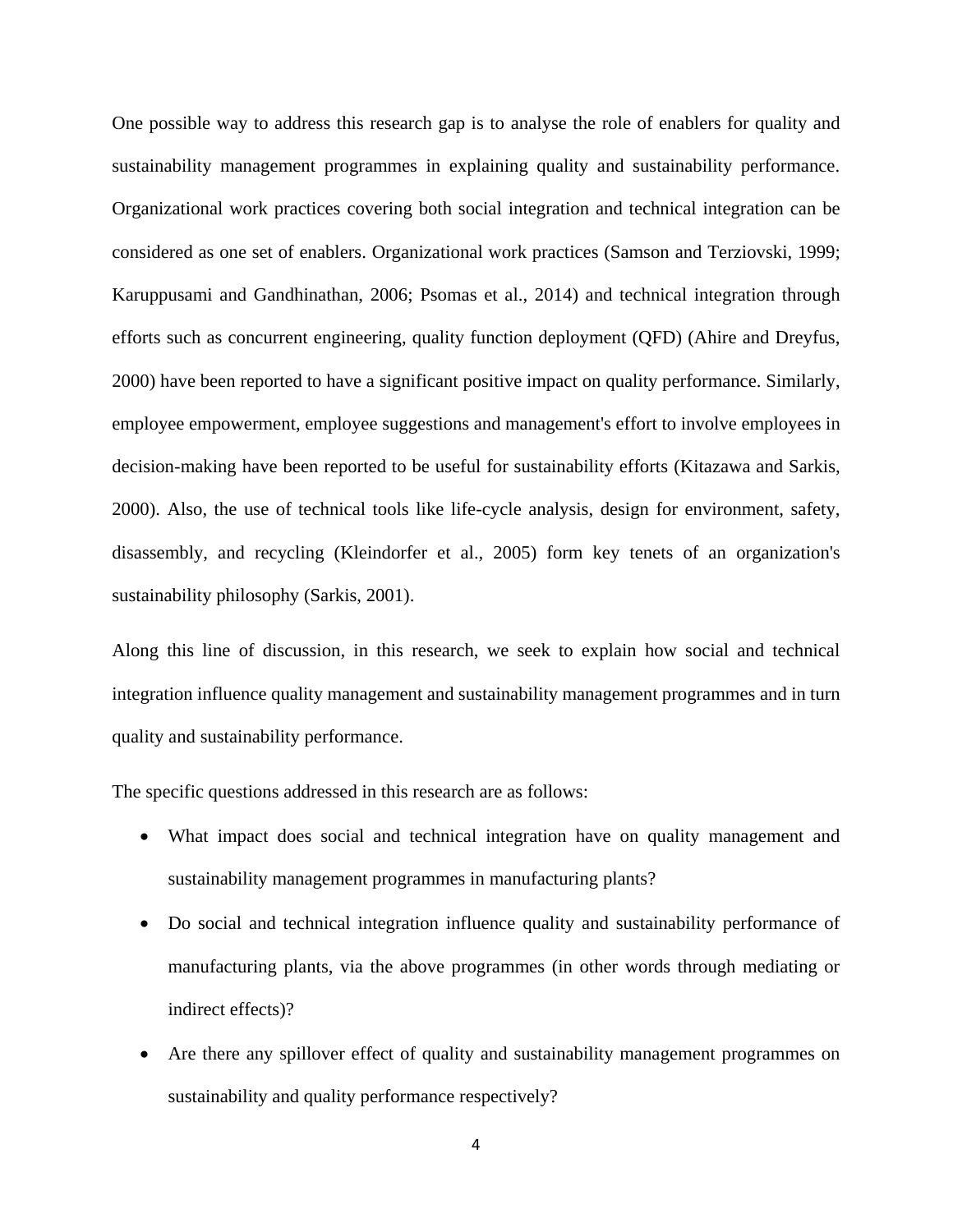The paper is organized as follows. The support for our framework including hypotheses development is laid out in Section 2. Section 3 describes our research methodology and Section 4 reports our findings. Section 5 provides a discussion of findings along with their implications. The conclusion and opportunities for future research are stated in Section 6.

### **2. Theoretical background and hypotheses development**

Manz and Stewart (1997) demonstrated how Socio-technical systems (STS) and TQM can be combined to simultaneously achieve organizational stability and flexibility. STS theory posits that every organization comprises of a social system (people) and a technical system (tools, techniques, and knowledge) to produce goods or services that are valued by customers. The technical system encompasses tools, techniques, devices, methods, procedures and knowledge, while the social system captures the people who work in the organization and how they interact with each other (Pasmore, 1988). This theory suggests that the extent of fit between the social and technical systems, and how it aligns with the demands of the external environment, determines an organization's effectiveness (Pasmore, 1988). The demands of the external environment include producing good quality products as per customer needs. Similarly, environmental and social responsibilities of a manufacturing organization are shaped by the environmental and social challenges in the environment. For example, whether or not a firm is proactive or reactive with respect to regulations. Attaining high levels of performance in quality and on environmental and social performance will require organizational work practices that ensure an alignment between social and technical systems underlying the improvement initiatives undertaken by a manufacturing firm. The attractiveness of using STS is that the social core and technical core can be blended to investigate their concomitant effects on performance. Thus, STS can be considered as an appropriate theoretical lens to study the effects of social and technical integration on quality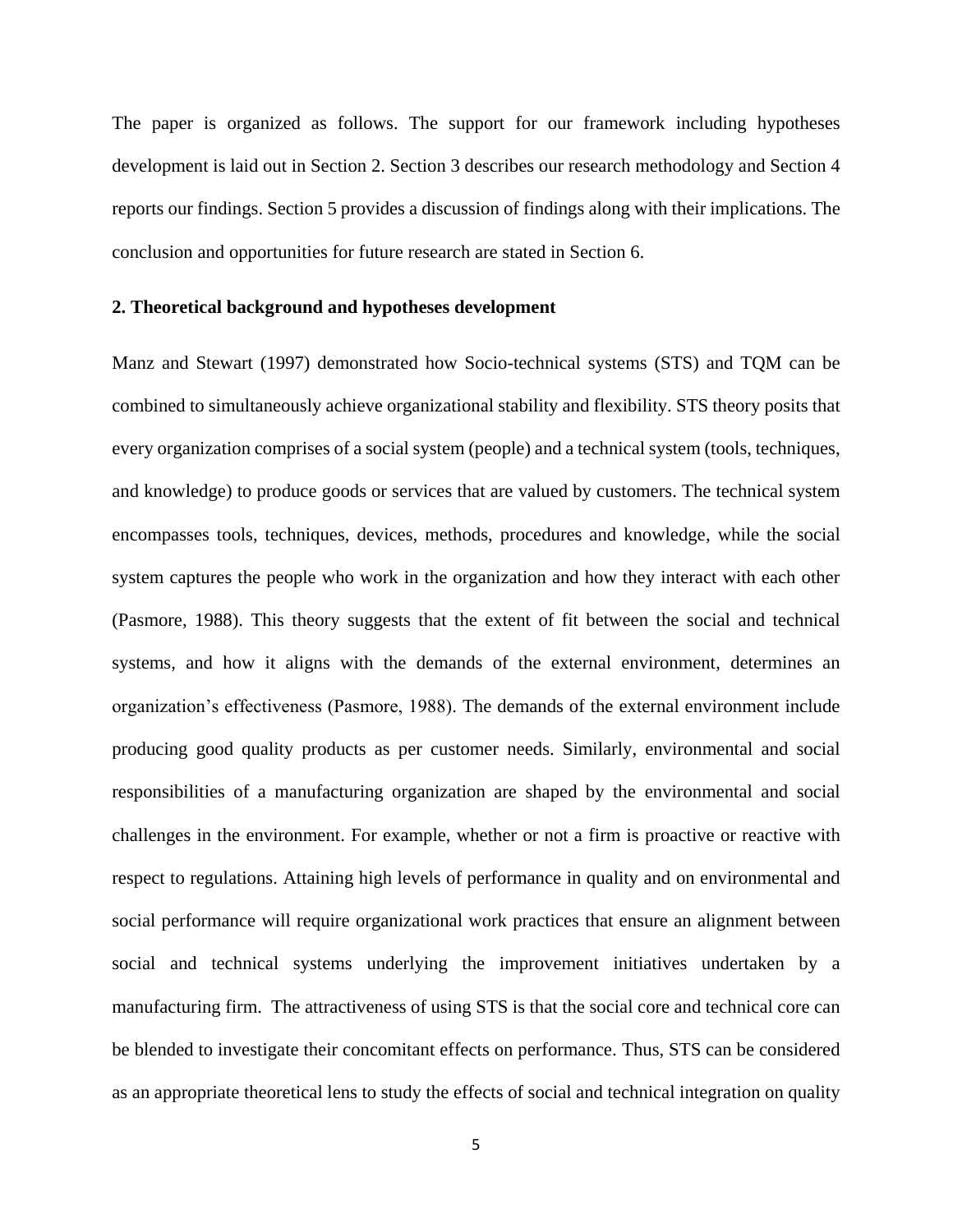and sustainability management programmes and on quality and sustainability performance. Moreover, there is prior support for this line of thinking in operations management literature. Liu et al. (2006) linked work-design practices with mass-customization ability using STS as the theoretical foundation. Zeng et al. (2015) show that soft QM has an indirect effect on innovation performance via its effect on hard QM, implying that performance depends directly on hard QM, which can be promoted by soft QM.

Another theoretical perspective, which can be relevant for this research, is the two-component complementarity theory (Bresnahan et al., 2002). Two types of integration are complementary to one another with respect to given manufacturing capabilities if they are adopted together by manufacturing plants, and exhibit synergies with respect to the specified manufacturing capabilities. Considering quality and sustainability as separate manufacturing capabilities, complementarity of social and technical integration and their synergies could have been tested. A similar approach has been adopted by Narasimhan et al. (2010) to test the complementarity of product-process-technology and supply chain integration. Moreover, a synergy among efforts exists when "doing more of one thing increases the returns to doing more of another" (Milgrom & Roberts, 1995, p. 181). Such synergies may be observed between quality and sustainability management programmes in influencing quality and sustainability performance.

Literature also proposes an Integrated Management Systems (IMS), combining quality, environment and safety management systems into an integrated whole (Ferreira et al., 2014). We posit that a combination of STS theory with precepts of complementarity theory informs the framework of IMS. The underlying logic behind IMS is that people that work on environmental management programmes use approaches similar to those employed in quality progams (like quality circles) and this ensures that effective quality management principles also align with with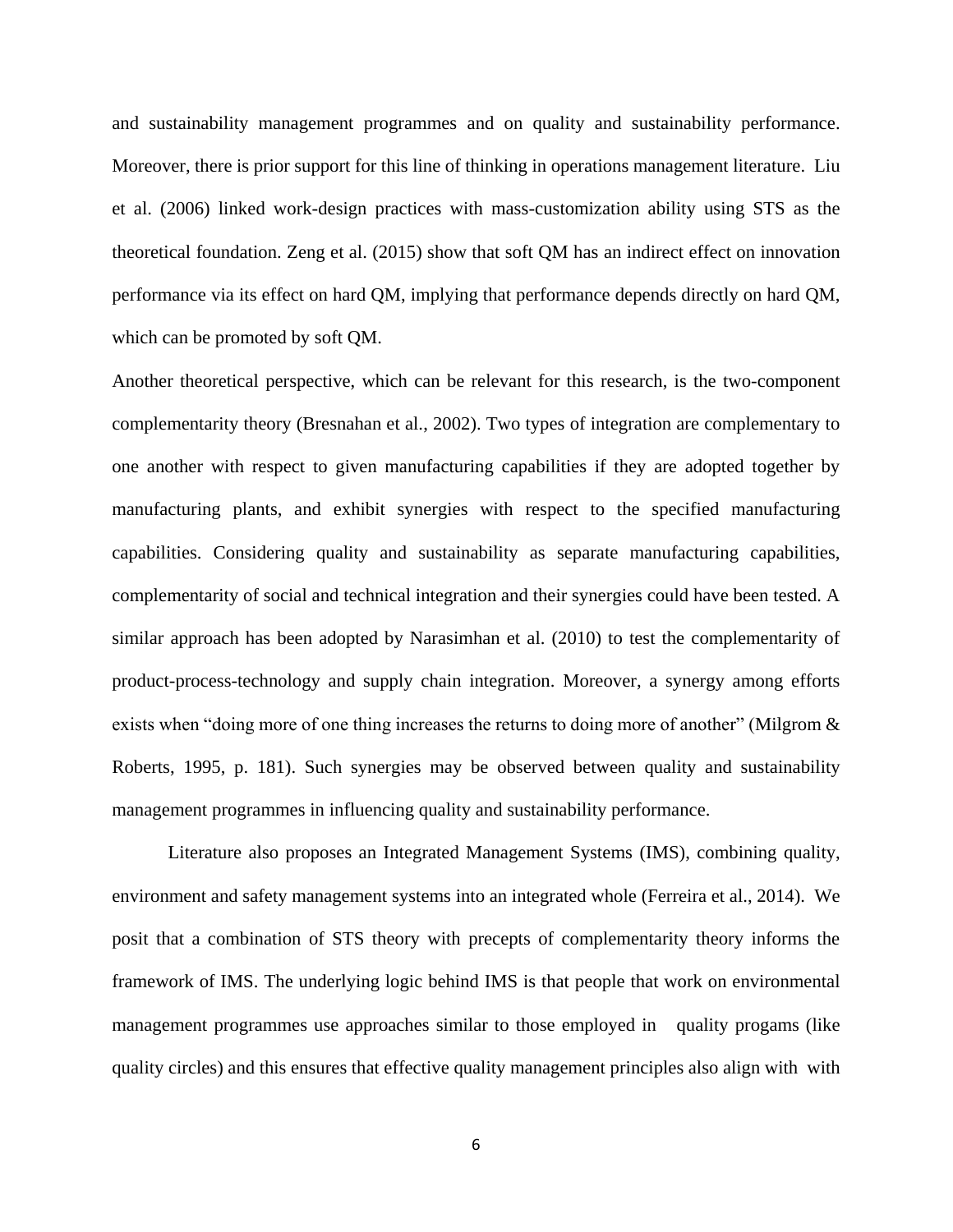the goals of environmental management. For example, an emphasis on continuous improvement which has long been argued as being to pivotal to the success of quality management programs is just as effective in sustainability programs. This argument is in line with a study that found that actions that are carried out to achieve quality are also needed to achieve effective environmental management (Ferreira et al., 2014). Similarly, the goal of safety programs such as occupational health and safety systems is to ensure safe working environments. Accordingly, a continuous improvement approach coupled with quality tools that measure outcomes can result in in workers have high health levels, protecting from accidents, illness or discomfort in the workplace. These desirable safety outcomes also increases the efficiency of work processes, and leads to employees having a positive perception of their working environment (Tsai and Chou, 2009). Thus, in an IMS, there can be direct effects of quality and sustainability management programmes on quality and sustainability performance and spillover effects on sustainability and quality performance respectively.

To summarize, the combined precepts of STS theory and complementarity theory help in developing the IMS framework that combines quality, environment and safety management systems into an integrated whole. Such an IMS exploits the synergies among quality, environment and safety management systems in order to achieve the desired quality and sustainability outcomes (Ferreira et al., 2014). In this research, we are interested in exploring the combined effects of social and technical integration on quality and sustainability management programmes and in turn on quality and sustainability performance. Hence, we use STS as the theoretical lens for testing the above relationships. We also want to explore the complementarities between quality and sustainability management programmes in having direct and spillover effects on performance. For that purpose, we use the IMS framework, supported by both STS and complementarity theory.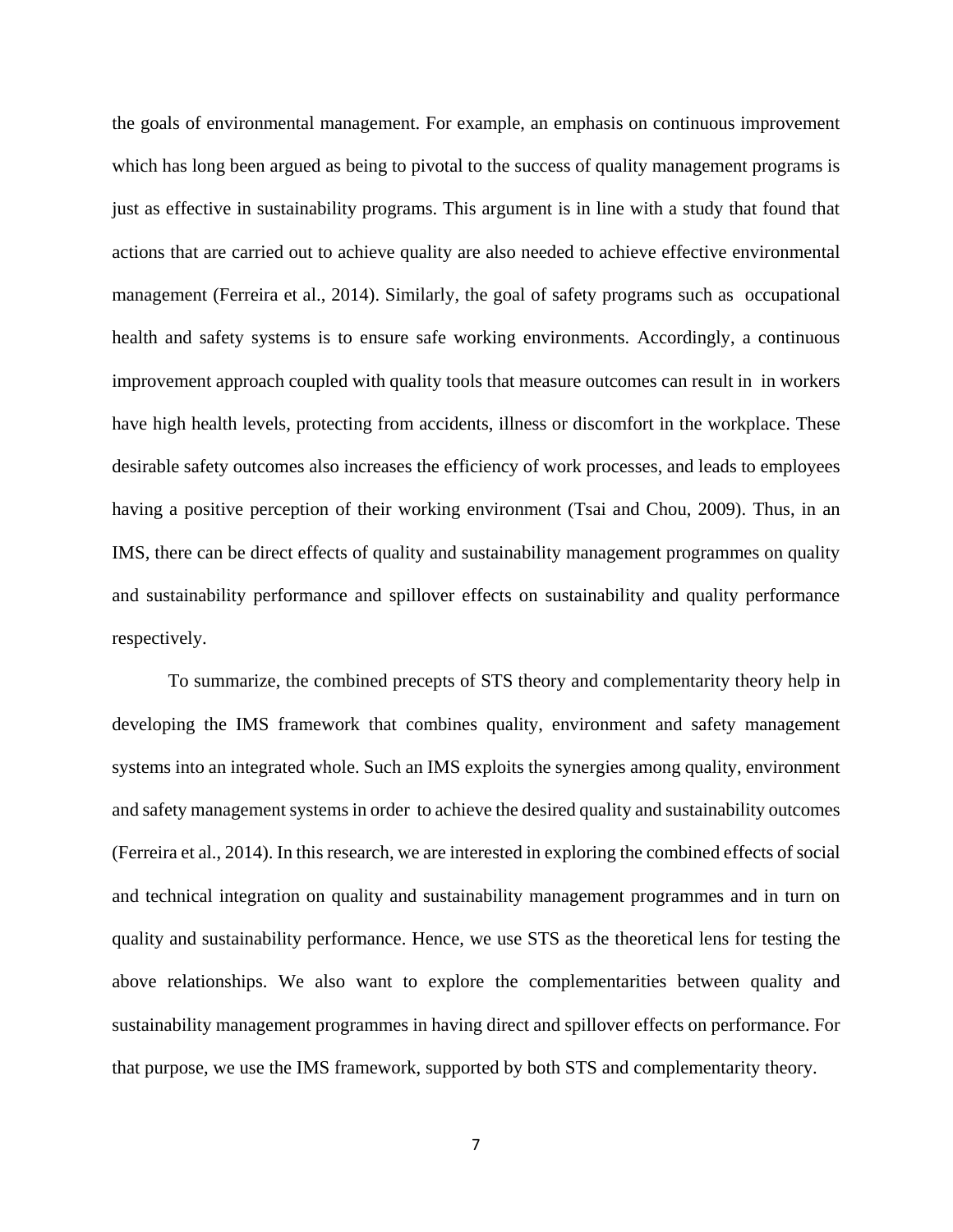### **2***.1 Hypotheses Development*

Technical integration include design integration between product development and manufacturing through platform design, standardization and modularization, design for manufacturing, design for assembly, organizational integration through cross-functional teams, job rotation etc, technological integration through use of computer aided design and engineering, product lifecycle management,use of integrated tools and technologies such as Failure Mode Effect Analysis and Quality Function Deployment, rapid prototyping, use of communication technologies and process standardization.

Such technical integration requires strong collaboration between product development and manufacturing. One such source of integration is cross-functional teaming which has been shown to influence technical integration programmes such as design-manufacturing integration (Swink et al., 1996; Paashuis and Boer, 1997). Similarly, high performance work teams with broader responsibility, wide range of tasks and an emphasis on employee education and training have a positive influence on design for manufacturability and introduction of new products (Wilson and Collier, 2000). Moreover, team coordination activities are imperative to overcome stress associated with adopting design for manufacturing methods (Smith and Offodile, 2008). Having an open communication between the workers and managers also enables the flow of ideas, suggestions, facilitates transparency and creates a collaborative environment, which in turn improves the design integration between product development and manufacturing (Swink, 1999). Such open communication can be improved by the usage of appropriate communication technologies. Lean organization also offer flexibility to process standardization for the new and customized product development. For example, if an organization is lean it can relatively easily customize the process and product as per the customer's requirement thereby strengthening the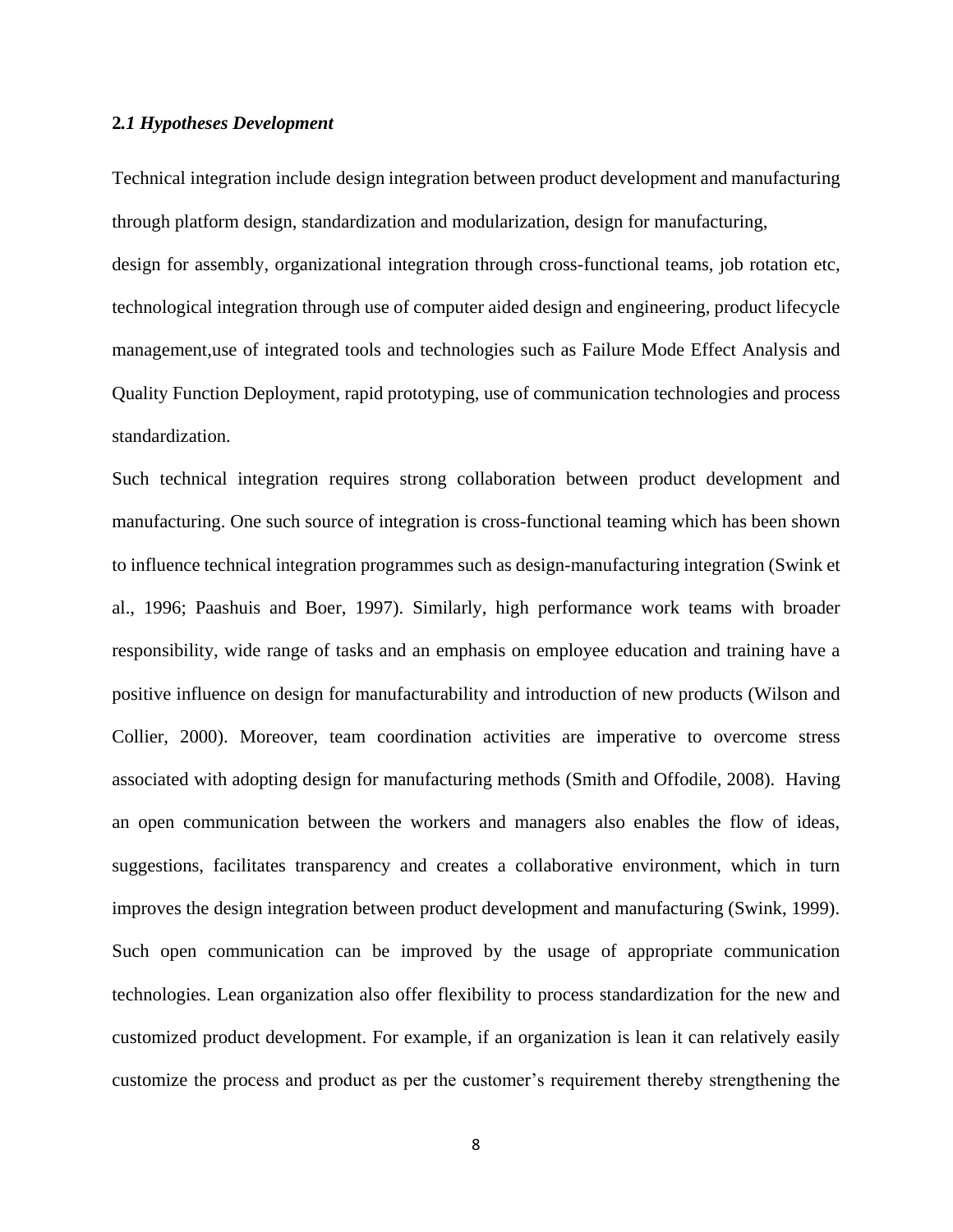technological integration between product development and manufacturing. Worker flexibility through training and multiskilling can help in substituting a worker when needed (Ettlie, 1995). In other words, multi skills development helps an organization on long run in terms of organizational integration.

But, the effects of social integration on technical integration is not uniformly positive. For example, social integration practices such as hierarchical structures and job specialization were negatively related to technical integration (Liker et al., 1999). This is because product development success and manufacturability are dependent on management relinquishing command and control, and on teams achieving some degree of autonomy.

Hence, the linkage between social integration (and technical integration needs to be studied. Therefore, we hypothesize that:

#### *H1: Social integration is positively related to technical integration*

Implementation of quality management programmes are dependent on human resource capabilities such as employee participation, empowerment, teamwork, training, multi-skilling, and employee flexibility (Samson and Terziovski, 1999; Karuppusami and Gandhinathan, 2006; Dahlgaard and Dahlgaard-Park, 2006). In particular, there should be an alignment between human resources management capabilities with process-based improvement activities that typify quality management programmes. Employee empowerment allows more traditional management activities to be delegated along with the necessary authority and capability (through education and training) as part of quality programmes (Dahlgaard and Dahlgaard-Park, 2006). Similarly, involving production associates in maintenance activities has been found to be a key factor for improving equipment availability (Bamber et al., 1999), which is crucial for quality programmes. Training and multi-skilling can allow production personnel to form autonomous team and take up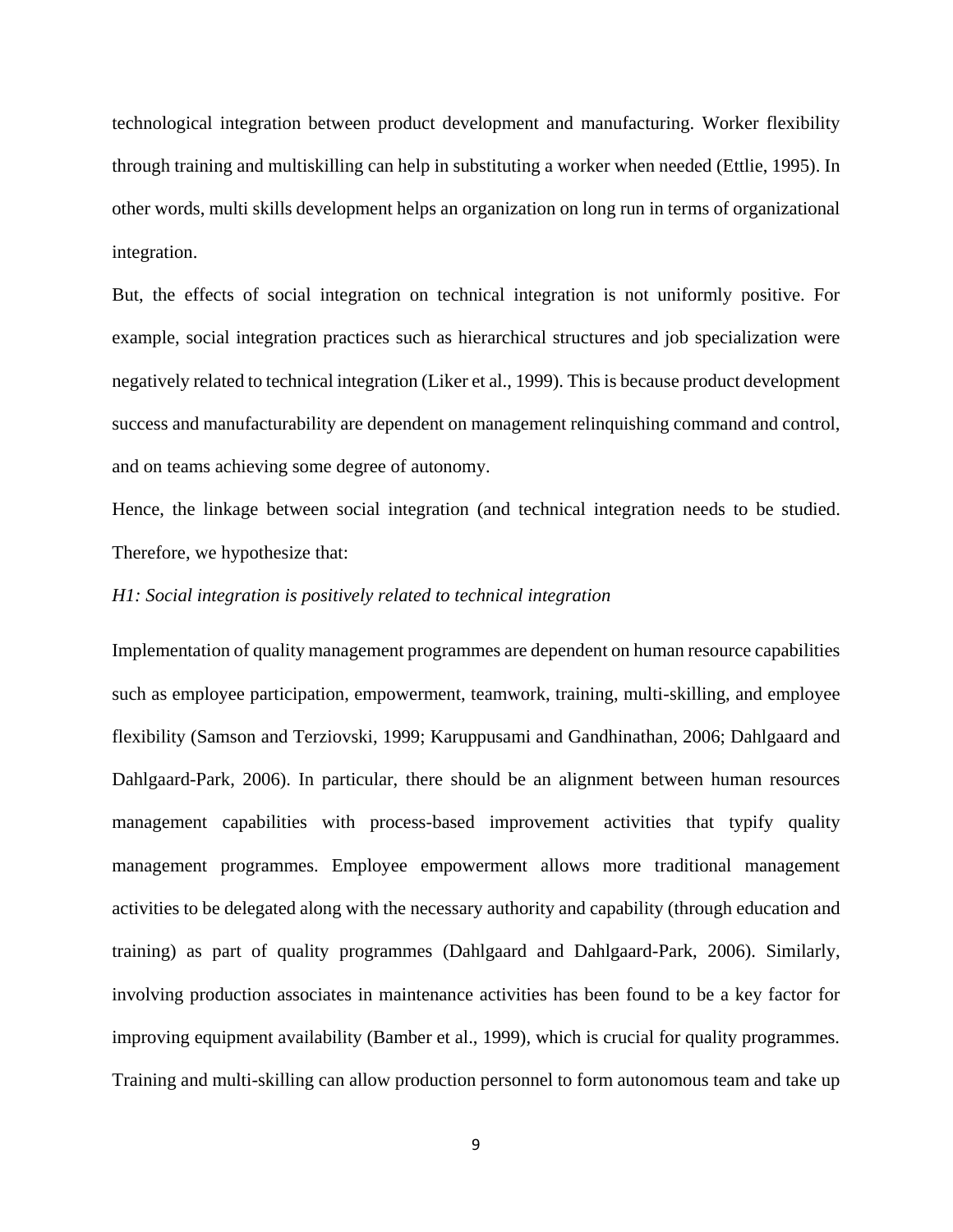responsibilities of maintenance and quality improvement and control. Continuous improvement programmes in multiple plants help in quality improvement and control and also facilitate benchmarking of performance, which is an important constituent of quality programme deployment. Investments in quality programmes often require employees to work closely with each other (Wiengarten et al., 2011). Thus, successful quality management processes and outputs are strongly linked to its human resource practices (Fotopoulos and Psomas, 2009). Moreover, Mohammad (2014) identified human resource related barriers as the most frequent ones responsible for failures of TQM programmes while Garza-Reyes et al. (2015) noted that employee empowerment and promoting teamwork as some of the challenges in implanting a quality management system. Hence, we can hypothesize that social integration will have a positive effect on quality programme management.

This leads to our next hypothesis as follows:

# *H2a: Social integration is positively related to quality programme deployment*

Technological integration between product development and manufacturing through Computer Aided Design and Analysis and Product Lifecycle Management ensures transparency and common understanding and analysis of product design, thereby facilitating quality improvement and control (Tan and Vonderembse, 2006). Organizational integration cross-functional teams, job rotation, colocation, secondment and co-ordinating managers help in discussing multiple feasible design options and thus integrate different perspectives at the design stage, thereby improving design quality (Swink and Calantone, 2004). Design integration through platform design, standardization and modularization, design for manufacturing, design for assembly also improves product quality as manufacturing considerations are built in early in design (Pasche et al., 2011).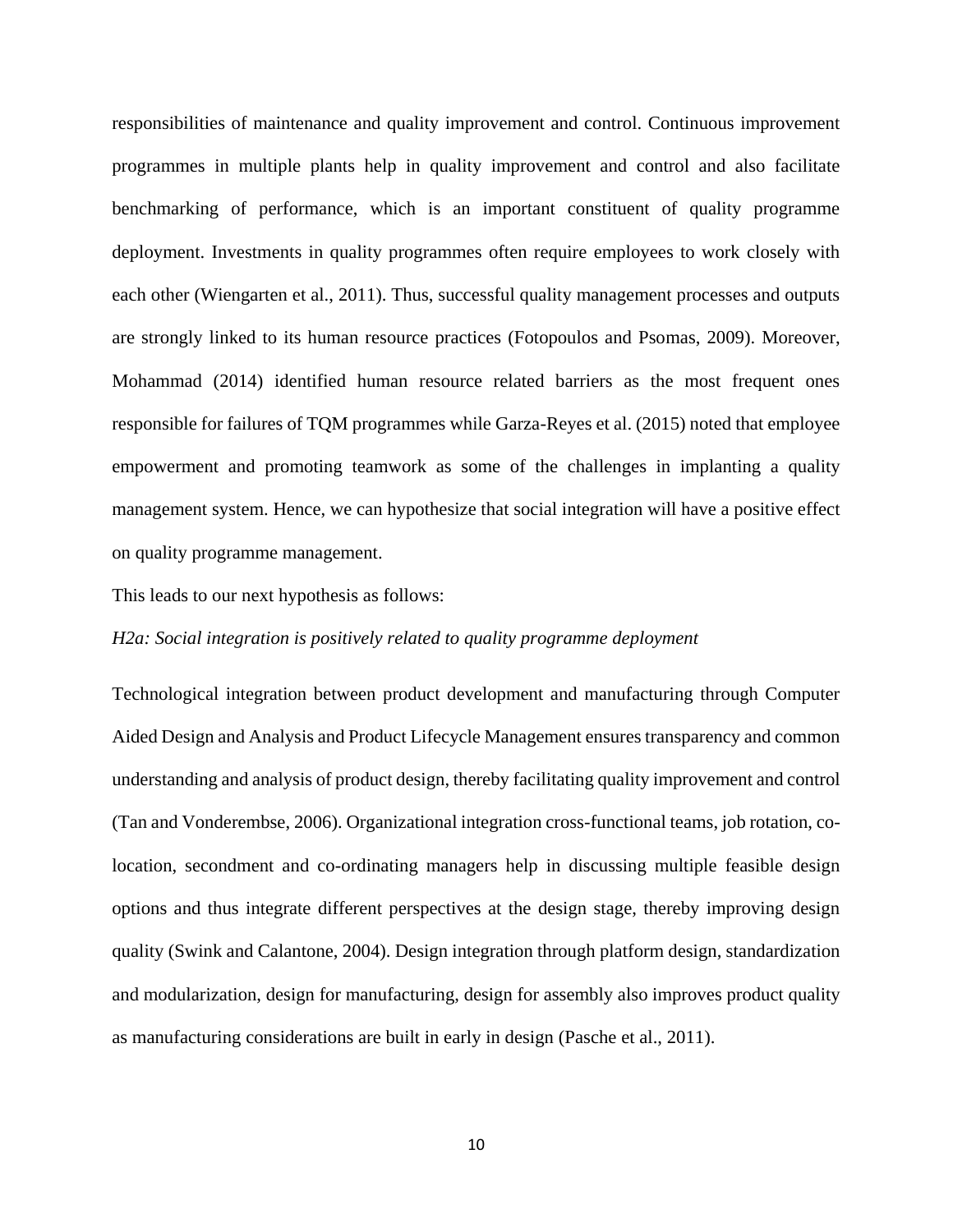One of the key principles of Total Quality Management is building quality into the product based on customer needs (Bigorra and Isaksson, 2017). Quality Function Deployment (QFD) as a tool for capturing customer needs requires technical integration between different functions (Chaudhuri and Bhattacharyya, 2009). Practices such as concurrent engineering and use of tools like QFD is aimed in ensuring design for manufacturability and at improving design quality (Handfield et al., 1999). Process standardization, such as a stage-gate process, design reviews and performance management brings discipline to the process of developing products and make decision making more objective thereby ensuring quality. But, a meta-analytic study by Nair (2006), reported a lack of relationship between product design management and product quality indicating mixed results at best. Hence, there is a need to test whether design, organisational and technological integration between product development and manufacturing, integrating tools and technologies and process standardization can have a positive effect on quality programme deployment. As majority of studies indicate positive relationship between technical integration and quality management practices, we hypothesize as follows:

# *H2b: Technical integration is positively related to quality programme deployment*

Growing concerns around social and environmental sustainability have led to the development of international environmental standards and norms for work environment. This has forced organizations to develop formal sustainability strategies and programmes. A typical manufacturing facility has a number of environmental waste streams including handling losses, cleaning losses, process losses, scrap and rejects, stock losses, and evaporation (Rooney, 1993). Employee empowerment, their willingness to make suggestions for improvement, and management's effort to induce employee participation in decision-making could be beneficial in handling environmental waste streams (Kitazawa and Sarkis, 2000). Employee empowerment and team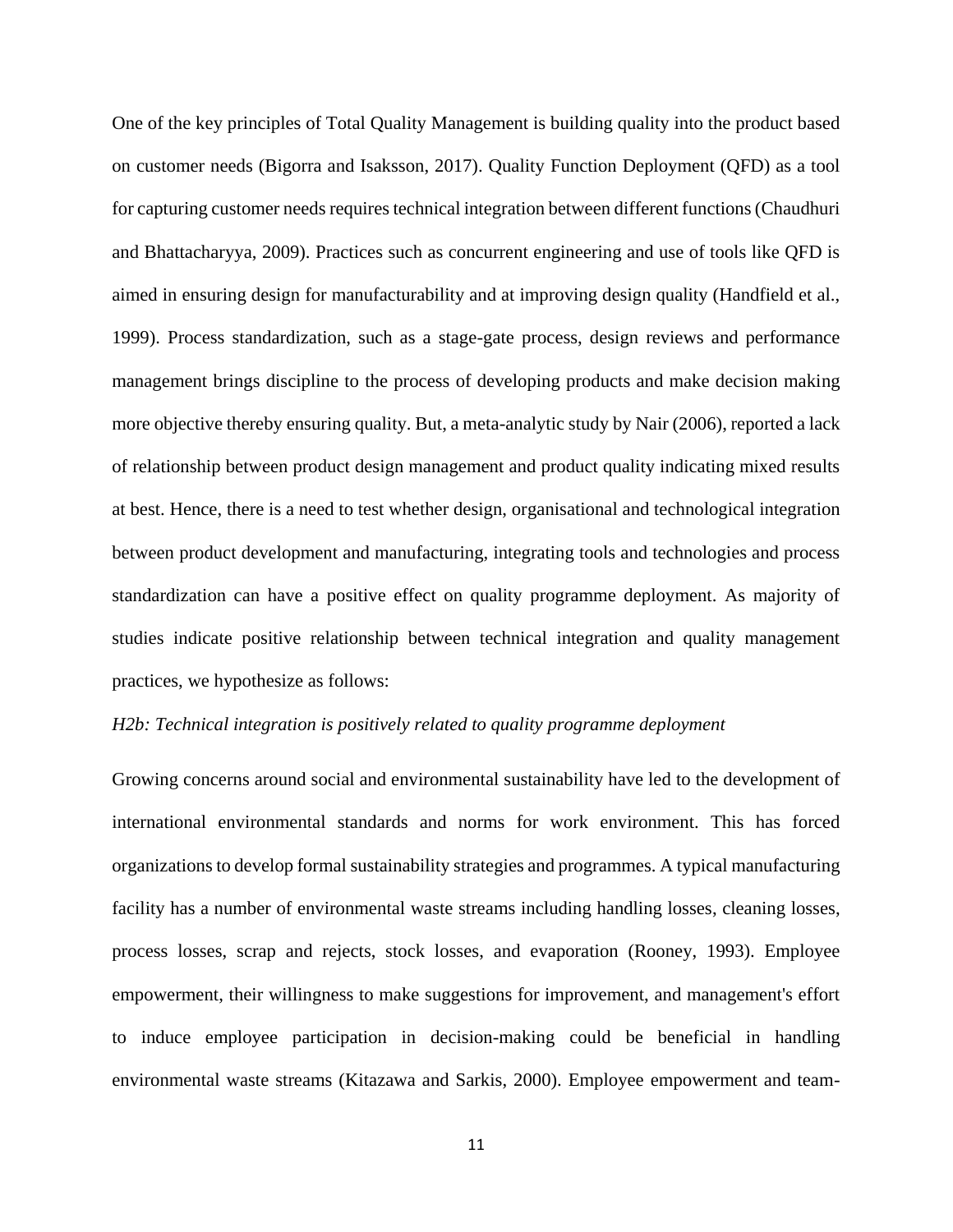based approaches promotes idea generation, which often relies on a team of production workers who are likely to be most knowledgeable about the causes of waste and potential solutions for waste reduction (Kitazawa and Sarkis, 2000). Worker participation and training have been reported to positively relate to environmental improvement (Rothenberg et al. 2001). Similarly, continuous improvement programmes like kaizen can help in reducing the environmental effects like disposals to landfill, use of energy and water and in reducing material consumption (Garza-Reyes et al., 2018). Thus, successful implementation of environmental management systems could depend on human resource factors such as top management support, employee empowerment, training, teamwork and rewards (Daily et al., 2001). Adoption of environmental practices also requires organizational commitment to such efforts (Cantor et al., 2013). Implementation of a sustainability programme without proper consideration of foundational processes required for employees and other firm members to embrace and accept change can lead such programmes failing to achieve the desired objectives (Hoffman and Bazerman, 2007). Longoni and Cagliano (2015) showed that cross-functional executive involvement and worker involvement positively affect the strategic alignment of the lean manufacturing with environmental and social goals and practices. Hence, employee empowerment through delegation, teamwork demonstrated by autonomous teams, enhancing knowledge of workers through training and continuous improvement programmes are expected to have a positive effect on deployment of sustainability programmes. Worker flexibility in terms of multi-tasking and multi-skilling and working in autonomous teams allow production workers for example to actively participate in efforts to reduce energy and water consumption reduction (Pampanelli et al., 2014), pollution reduction, waste recycling and in improving ergonomics of their work stations thereby facilitating improvement in occupational health and safety (Conti, 2006) . Thus, a well-trained autonomous team, which is empowered to improve the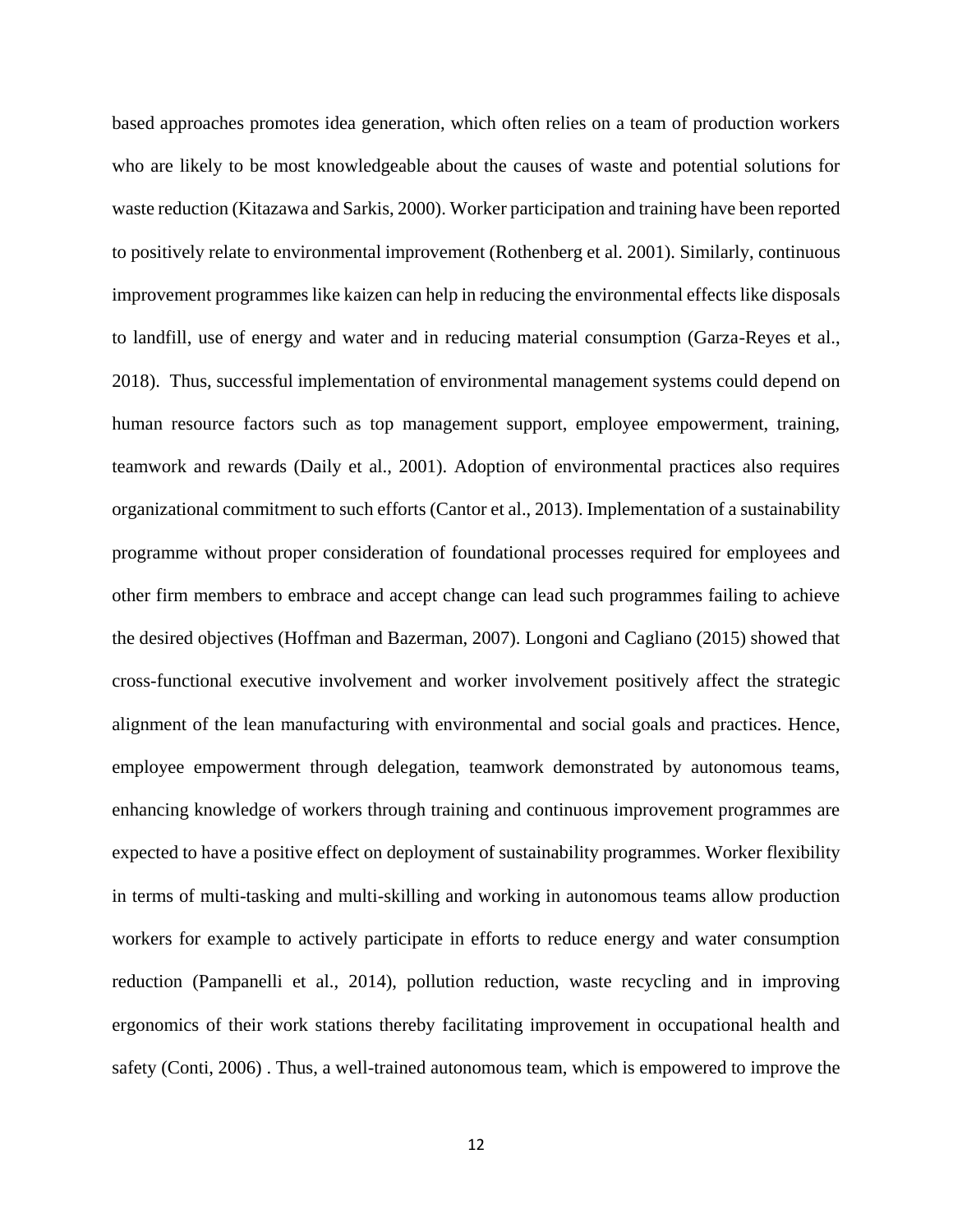performance of their production line, can become responsible for the performance of their line not only in terms of quality, delivery and cost but also environment and safety.

Therefore, we argue that:

#### *H3a: Social integration is positively related to sustainability programme deployment*

Technical capabilities are important for redesigning products that influence sustainability goals such as reducing material content, to develop substitutes for nonrenewable inputs, and to reduce energy consumption during manufacturing (Kleindorfer et al., 2005). Design integration in terms of modular designs facilitate remanufacturing and support achieving sustainability objectives (Krikke et al., 2003). Platform design with standardization and modularization can help in deciding optimal number of parts being used across product lines potentially reducing material consumption. Similarly, design integration through design for manufacturing and assembly with sustainability considerations can reduce the number of steps in manufacturing and assembly, thereby supporting reduction in energy and water consumption (Mayyas et al., 2012)

Firms can use tools such as life-cycle analysis, design for environment, safety, disassembly, and recycling, and eco-logistics to develop sustainable products (Kleindorfer et al., 2005). Similarly, design for environment and Life Cycle Assessment (LCA) minimizes the product's harmful effects on the environment in every stage of its product life cycle (Hart, 1995). Tools like Failure Mode Effect Analysis (FMEA) can be deployed in pollution reduction programmes of firms (Sekhar and Mahanti, 2006). The goal of product stewardship requires organizational integration between manufacturing and product design and development (Sarkis, 2001). Romli et al. (2015) demonstrated how integrated eco-design decision making using QFD and LCA can lead to development of products with minimal environmental impact. Thus, use of integrating tools and technologies and standardized processes may help in identifying the most suitable initiatives to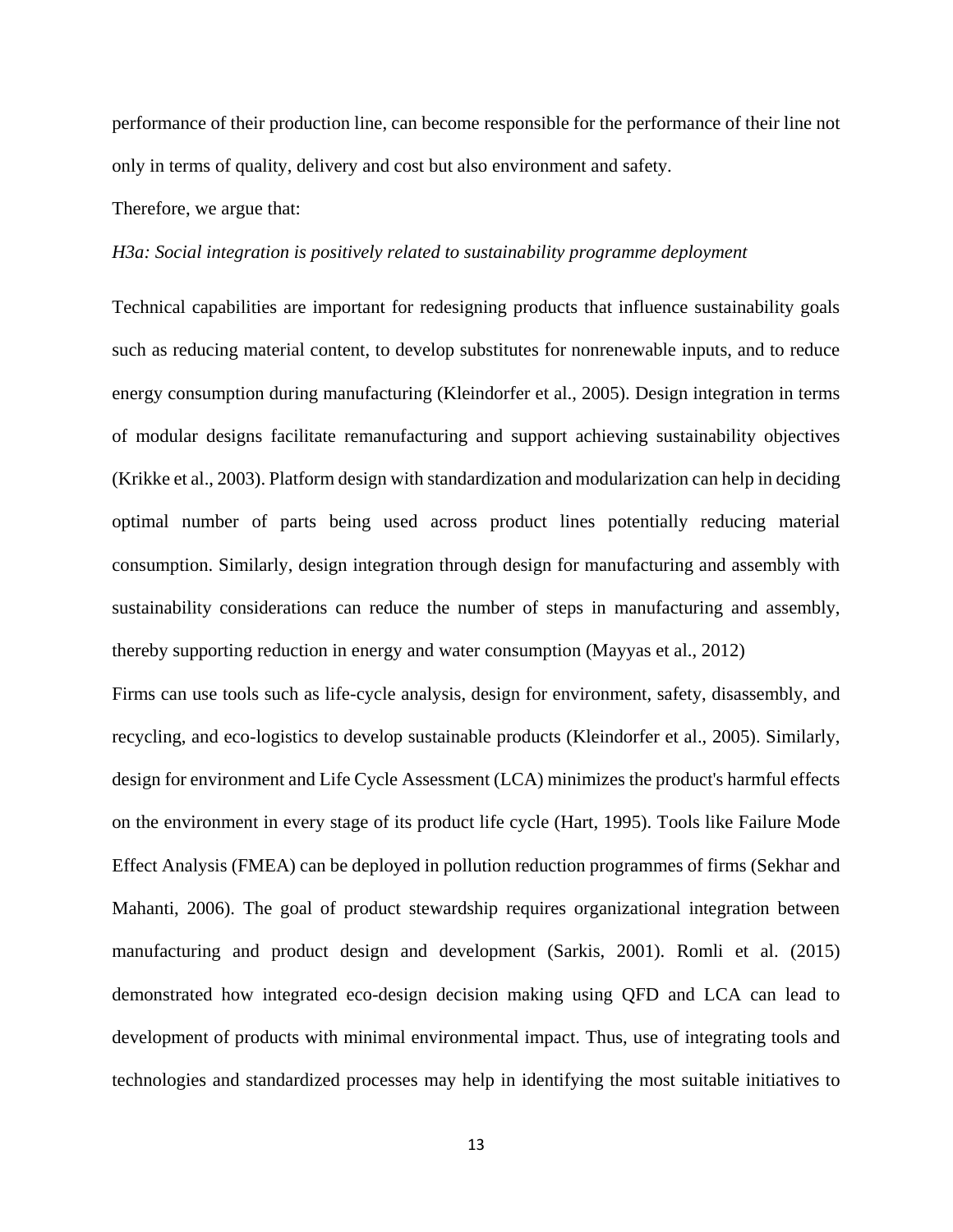improve the sustainability performance. Use of communication technologies like teleconferancing, web meetings etc avoid unnecessary travels and can thus reduce the overall environment impact (Houston and Reay, 2014).

This leads us to infer the following hypothesis:

#### *H3b: Technical integration is positively related to sustainability programme deployment*

Quality management programme results in improved internal process quality thus resulting in fewer defects, scrap and rework, and hence better conformance quality (Sousa and Voss, 2002). Positive linkage of TQM practices as part of overall quality management programme on product quality has been well-established (Samson and Terziovski, 1999; Kaynak, 2003; Prajogo and Sohal, 2006). Focus on quality improvement ensures reliability of processes and equipments which results in superior quality performance (Jayaram et al., 2014). Six sigma projects implemented as part of quality management programmes reduce process variation and defects and thus minimize deviation from conformance quality and increase overall product quality and reliability (Kumar et al., 2007; Patyal and Koilakuntla, 2017). Regular equipment maintenance through Total Productive Maintenance (TPM) also positively contributes to product quality by improving machine reliability and reducing interruptions in production (Ho et al., 1999). As part of quality management programme, firms also engage in benchmarking. Successful organizations realize the importance of such benchmarking efforts by collecting and analyzing accurate and timely information on best practices of various processes affecting product and process quality (Brown et al., 1994) which can help identify opportunities for continuous improvement in quality. Recently, Parvadavardini (2016) demonstrated the significant positive impact of quality management on quality performance of Indian manufacturing organisations. Thus, quality management programme with focus on quality improvement and control, equipment reliability and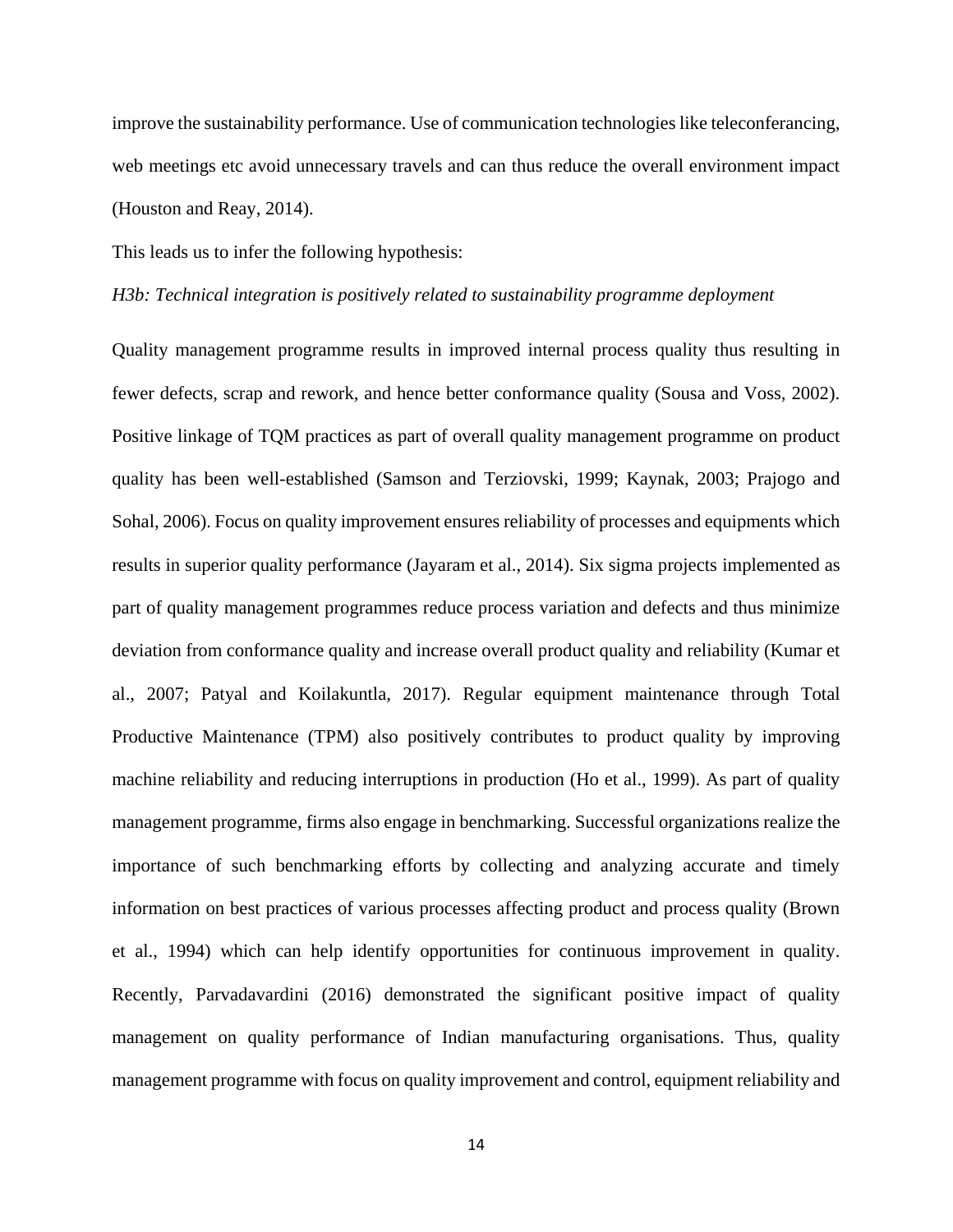availability and benchmarking is expected to improve quality performance. Therefore, we offer the following hypothesis:

# *H4: Quality programme deployment is positively related to quality performance*

Quality and environmental problems can have similar causal factors and can be managed with similarly structured reporting systems, facilitated by benchmarking and self-assessment. Pil and Rothenberg (2003) report that processes targeted at improving quality had the additional benefit of enhanced environmental performance. Improving quality can make the process more sustainable due to a reduction in waste, rework, and increased efficiency (Chun and Bidanda, 2013). Cherrafi et al. (2017) report that integrating Lean Six Sigma and Green helped the case organisations to reduce their resources consumption and minimise the cost of energy.

Quality management programmes involve training on principles of quality management and six sigma, which have positive effect on employee morale and motivation (Lang Cheng, 2012) and job satisfaction (Scho¨n et al., 2010). A six sigma improvement programme can also help in identifying opportunities to save energy for example investing in insulation, repairing damaged equipment, reducing the usage of lighting and using energy-saving lighting (Lee et al., 2014), thereby by helping in reducing energy consumption. Ensuring equipment availability through Total Productive Maintenance also ensures optimal energy usage as breakdowns and stoppages may lead to wasted energy from heating, cooling, and lighting during production downtime (Raouf, 2009) and may also lead to increased energy consumption for restarting the equipment. Minimal breakdowns and stoppages of equipments may result in less stress on employees to maintain production targets.

Thus, focus on quality improvement and control and equipment availability are expected to have a positive impact on sustainability performance. But, De Menezes (2012) found no significant link

15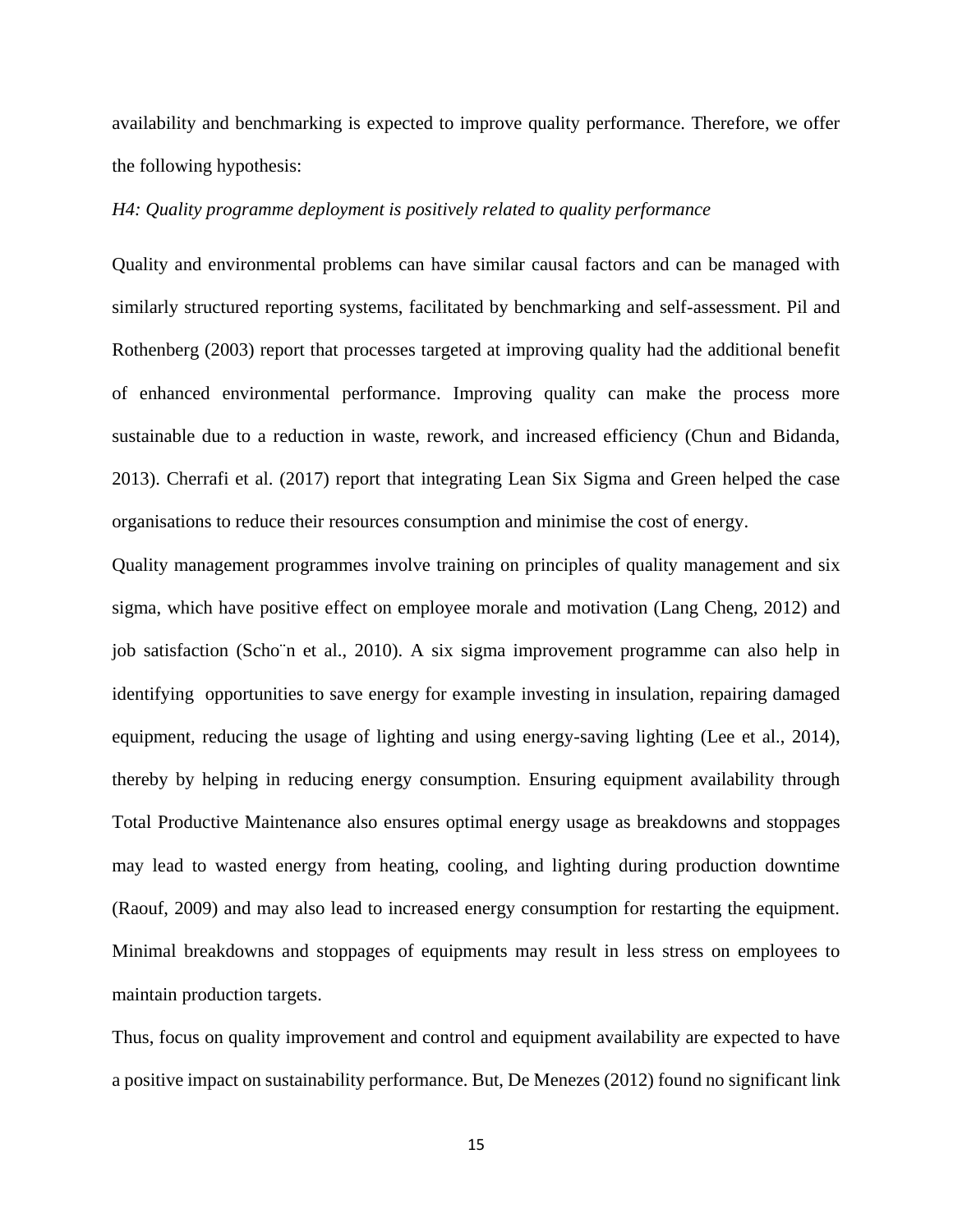between quality management and social sustainability and specifically on employee job satisfaction which is considered as part of sustainability performance in this research. Hence, the linkage between quality programme deployment and sustainability performance still needs to be established.

Thus, we suggest that:

#### *H5: Quality programme deployment is positively related to sustainability performance*

Ergonomics and organizational health and safety contribute to product conformity as these ensure that conditions necessary for thoroughly carrying out work tasks are met and companies could potentially benefit by linking their quality, environmental protection, occupational health and safety programmes in their management systems (de Oliveira Matias and Coelho, 2002). Pullman et al. (2009) find support for improvement in quality performance with increased adoption of social sustainability practices but not with environmental sustainability practices in food industry. Better environmental performance can be a driver of improved quality performance (Pil and Rothenberg, 2003). Pan, 2003 find positive effect of ISO 14000 certification on quality only for Taiwan. This can possibly be explained from the fact that good environmental practices results in a better clean room environment for electronics manufacturing, thereby improving product quality. Though there are some evidences, it needs to be tested whether sustainability management programme focusing on waste reduction, environmental management systems and occupational, health and safety programmes can have a positive effect on quality performance.

Hence, we hypothesize that:

# *H6: Sustainability programme deployment is positively related to quality performance*

The Natural-Resource-Base View (Hart, 1995) links environmental programmes to environmental performance. Theyel (2000) finds that environmental management practices (such as pollution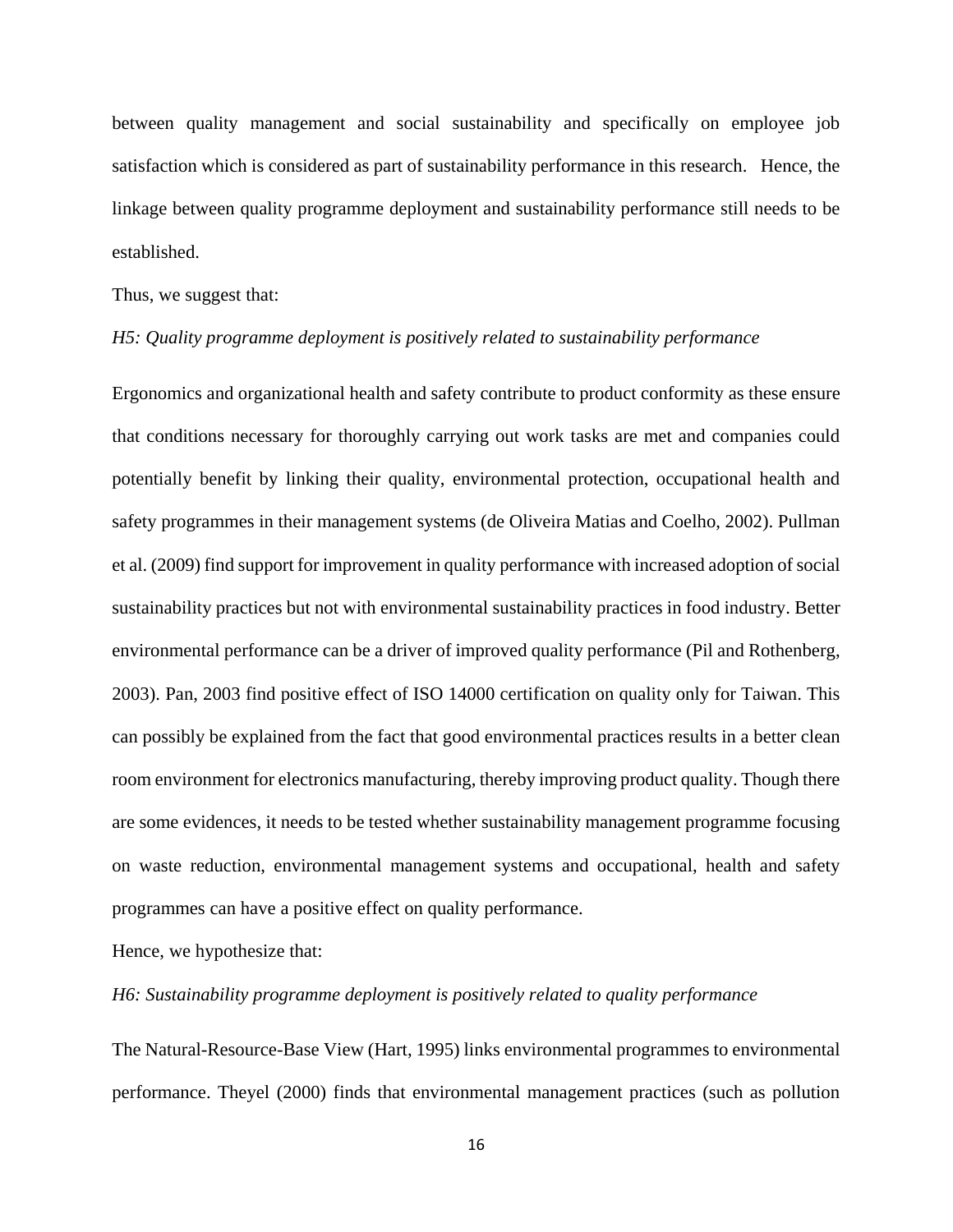prevention and employee pollution prevention training programme) are significantly and positively related to improved environmental performance (reduction of chemical waste). Thus, adoption of internal environmental programmes leads to better environmental performance (Zhu and Sarkis, 2004 and Zhu et al., 2005). Investments in worker safety and work conditions result in less absenteeism and accidents (Gimenez et al., 2012) and thus improves workers' motivation and satisfaction. Thus, significant positive effects of environmental and social sustainability programmes on environmental and social sustainability performance can be observed (Zhu et al. , 2012; Golini et al., 2014; Yu and Ramanathan, 2015). One reason for the above results is that sustainable manufacturing practices such as reducing emissions and waste recycling not only results in improved environmental performance but also results in improved worker health and safety (Abdul-Rashid et al., 2017).

Hence, sustainability programme consisting of environmental and social certifications, sustainability communication, pollution prevention, water and energy consumption reduction and occupational health and safety is expected to have positive impact on sustainability performance. *H7: Sustainability programme deployment is positively related to sustainability performance*

Our overall model that included all seven hypotheses is summarized in Figure 1.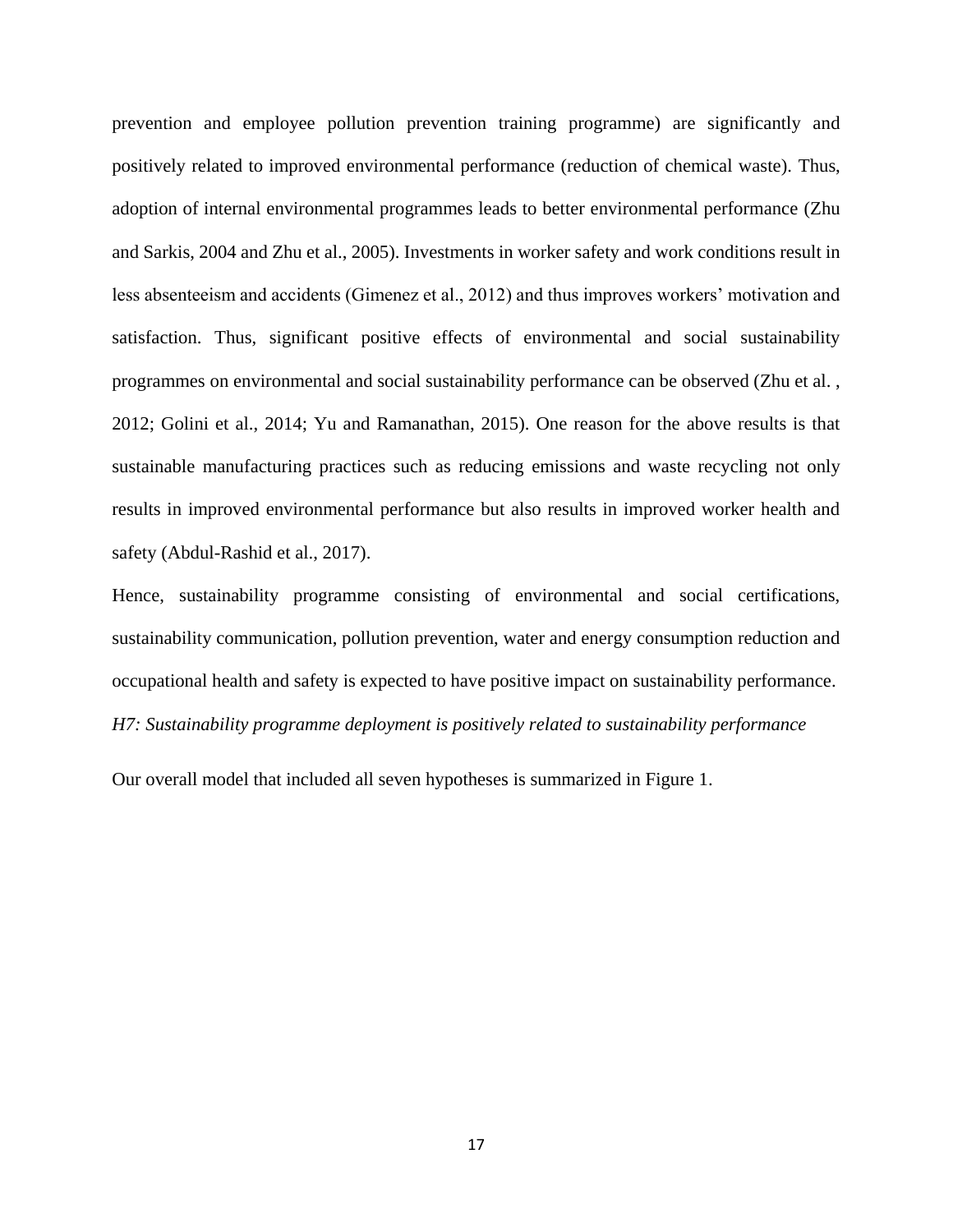#### Figure 1: Conceptual Model



#### **3. Methodology**

# *3.1. Sampling and data collection*

Manufacturing plants are appropriate units of analysis for this research as quality, sustainability management programmes as well as work practices are implemented at the plant level, and their effect on quality and sustainability performances can be observed at the manufacturing plant level. In this paper the proposed hypothesis were tested by using the data from the sixth version of International Manufacturing Strategy Survey (IMSS VI). For IMSS, a common survey instrument and data collection protocol for the global study of manufacturing and supply chain management was developed by a global network of institutions that collaborate with each other and manufacturing companies. The IMSS VI data was collected from June 2013 to June 2014. The sample was designed to consider the population of assembly manufacturing plants with more than 50 employees. The sample companies were further selected from public or private local databases based on ISIC code (ISIC 25-30 classifications, i.e. machinery, electronics, metal products, transport equipment and motor vehicles industrial sectors). As a result, 7167 companies from the different countries were selected (Cheng et al., 2016). The original questionnaire was developed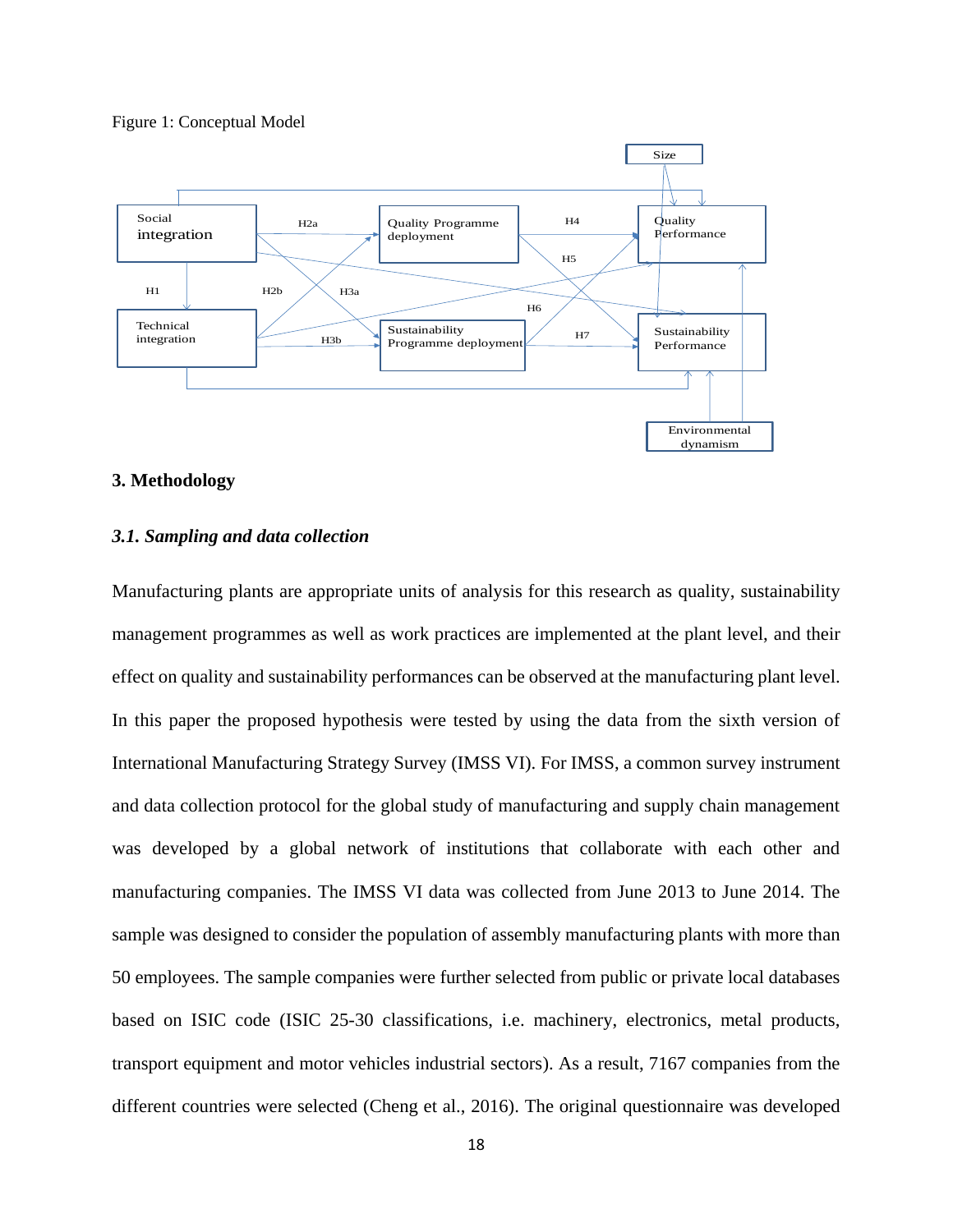in English, and later translated by national researchers using double- and reverse-translation procedures, in a coordinated manner for countries with similar languages (Vanpoucke et al., 2014). Before the official launch, the questionnaire was extensively pre-tested with company managers. In addition, this research used IMSS data from sixth iteration, ensuring that the IMSS research instruments have already been verified and known to researchers as demonstrated by numerous research publications (e.g. Gimenez et al., 2012; Golini et al., 2014; Chaudhuri and Boer, 2016; Cheng et al., 2016; Chaudhuri et al., 2018) using different versions of the IMSS survey. A common methodology was followed in each country to ensure uniformity in the data collection process. In all countries, the survey respondent was usually operations, production, supply chain or plant manager/director, who demonstrated knowledge and awareness towards both operational and strategic decisions. The potential respondents, agreeing to participate, received the questionnaire by ordinary mail, fax or email. The returned questionnaires were handled on a case-by-case basis for missing data usually by contacting the plant again. Every local research group also controlled the gathered data for late respondent bias, company size and industry (Cheng et al., 2016). Finally, checks for errors and outliers were conducted, and all the data were summarised into a unique database through central coordination by the Politecnico Di Milano (Cheng et al., 2016). A total of 2586 questionnaires were distributed across the different countries. After excluding cases with much missing data, the final IMSS VI sample consisted of 931 companies from 22 countries in Europe, The Americas and Asia (see Table 1). The overall response rate was 36% (931/2586) (Cheng et al., 2016).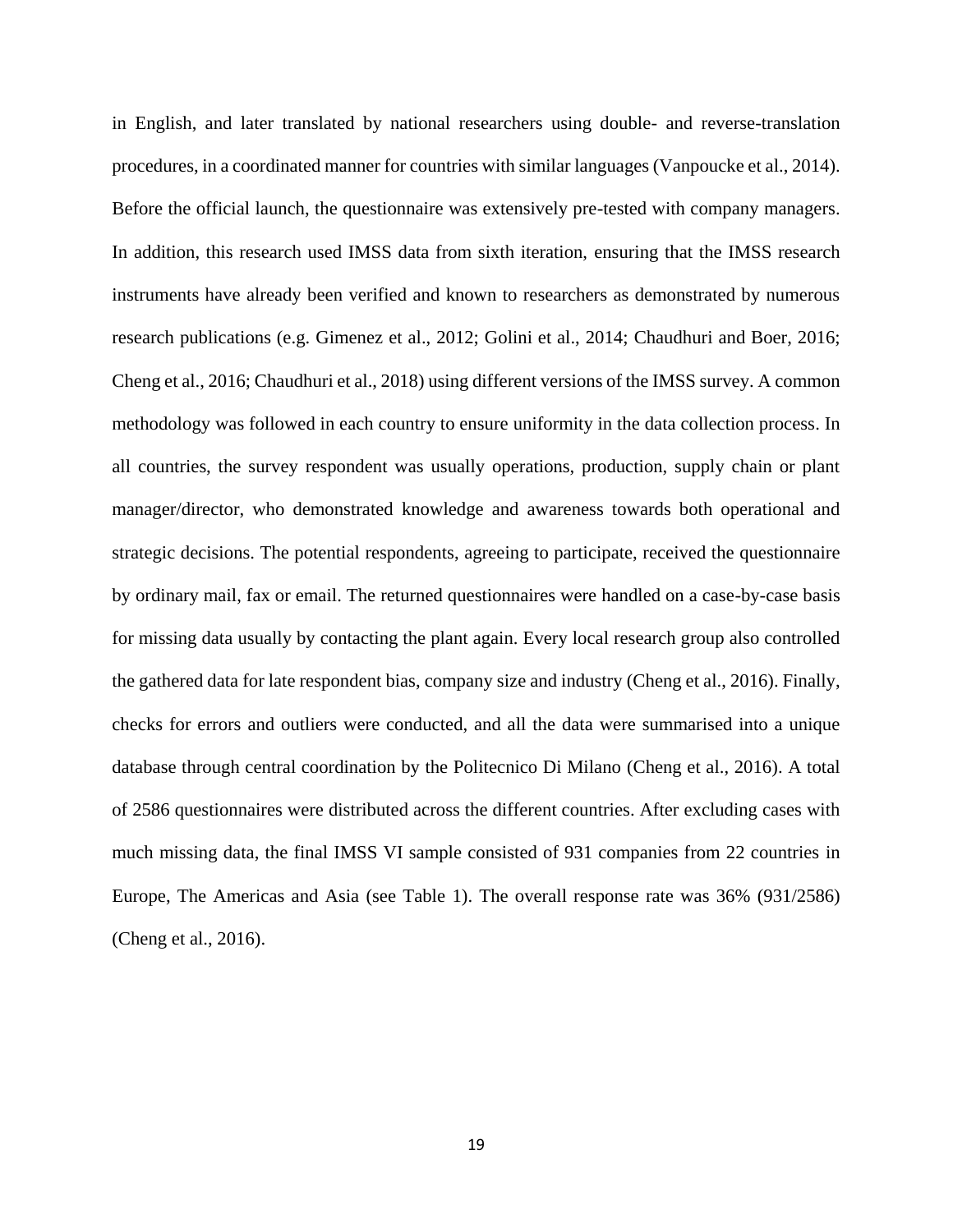| Demographic   |                                                                             | <b>IMSS VI sample</b> |                |
|---------------|-----------------------------------------------------------------------------|-----------------------|----------------|
| dimension     |                                                                             | Number                | Percentage (%) |
| 25            | Manufacture of fabricated metal products, except machinery<br>and equipment | 282                   | 30.29          |
| 26            | Manufacture of computer, electronic and optical products                    | 123                   | 13.21          |
| 27            | Manufacture of electrical equipment                                         | 153                   | 16.43          |
| 28            | Manufacture of machinery and equipment not elsewhere<br>classified          | 231                   | 24.81          |
| 29            | Manufacture of motor vehicles, trailers and semi-trailers                   | 93                    | 10.00          |
| 30            | Manufacture of other transport equipment                                    | 49                    | 5.26           |
|               | Total                                                                       | 931                   | 100.00         |
|               | Belgium                                                                     | 29                    |                |
|               | Denmark                                                                     | 39                    |                |
|               | Finland                                                                     | 34                    |                |
|               | Germany                                                                     | 15                    |                |
|               | Hungary                                                                     | 57                    |                |
|               | Italy                                                                       | 48                    |                |
|               | Netherlands                                                                 | 49                    |                |
| Europe        | Norway                                                                      | 26                    |                |
|               | Portugal                                                                    | 34                    |                |
|               | Romania                                                                     | 40                    |                |
|               | Slovenia                                                                    | 17                    |                |
|               | Spain                                                                       | 29                    |                |
|               | Sweden                                                                      | 32                    |                |
|               | Switzerland                                                                 | 30                    |                |
|               | Total                                                                       | 479                   | 51.45          |
|               | China                                                                       | 128                   |                |
|               | India                                                                       | 91                    |                |
|               | Japan                                                                       | 82                    |                |
| Asia          | Malaysia                                                                    | 14                    |                |
|               | Taiwan                                                                      | $\overline{28}$       |                |
|               | Total                                                                       | 343                   | 36.84          |
|               | Canada                                                                      | 30                    |                |
| North America | <b>USA</b>                                                                  | 48                    |                |
|               | Total                                                                       | 78                    | 8.38           |
|               | <b>Brazil</b>                                                               | 31                    | 3.33           |
| South America | Total                                                                       | 31                    | 3.33           |
| Total         |                                                                             | 931                   | 100.00         |

*Table 1: Respondent profile*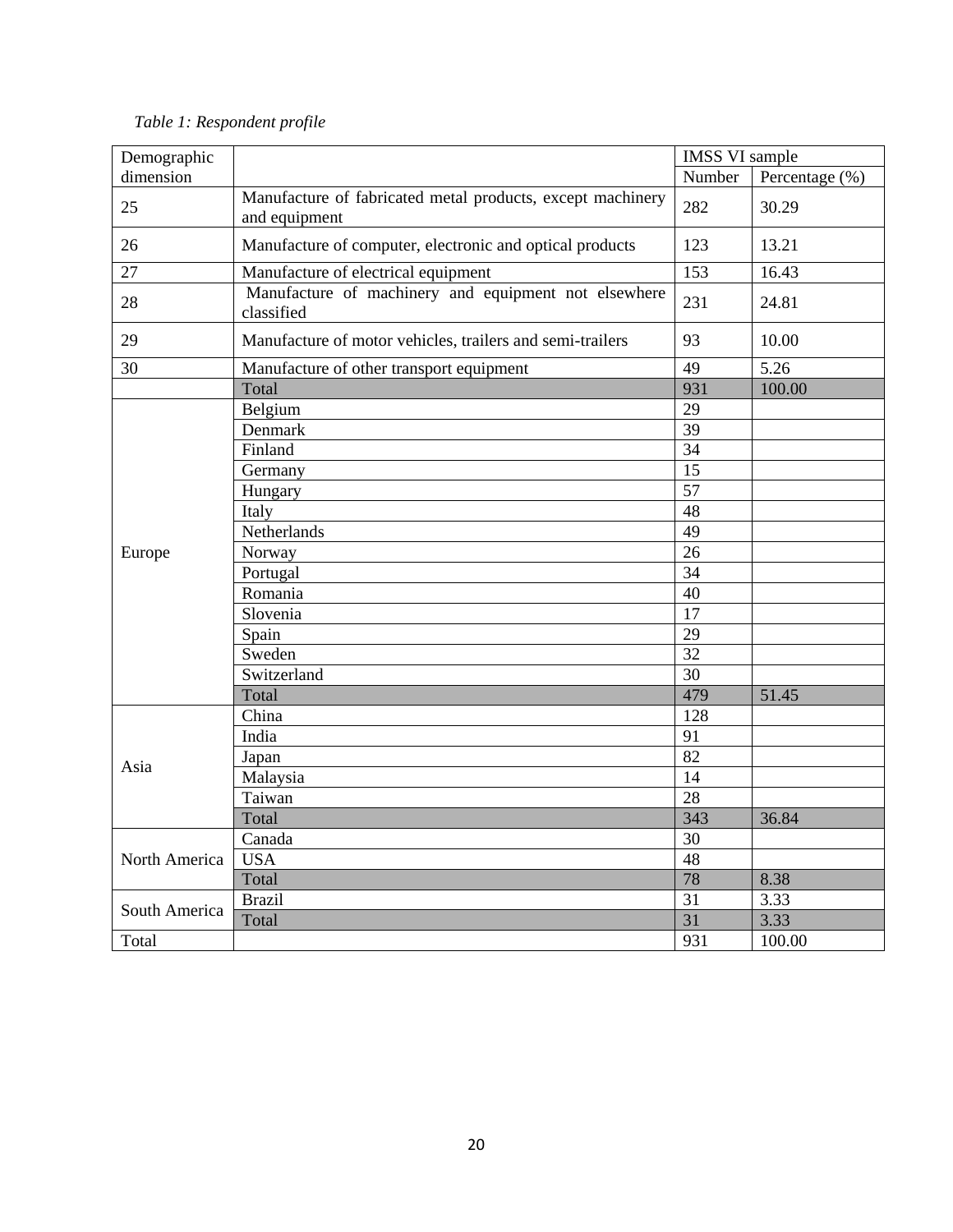### *3.2. Measures*

In IMSS VI, the literature was reviewed to identify valid measures and existing sales were adapted, wherever necessary for related constructs. In the absence of no reliable and valid existing measures, new measures were developed based on the understanding of the constructs and the round-table discussions of the survey design team. To operationalise the constructs related to social integration, technical integration, quality programme deployment and sustainability programme deployment, quality performance, social and environmental performance, multi-item, reflective indicators (Bollen, 1989) were used. The items for each construct were measured used five-point Likert scales, where higher values indicated higher levels of implementation or better performance with respect to main competitors.

*Social integration* construct consists of delegation and knowledge of workers (e.g. empowerment, training, encouraging solutions to work related problems, pay for competence or incentives for improvement results) (Kaynak, 2003), open communication between workers and managers (information sharing, encouraging bottom-up open communication, two-way communication flows) (Boudreau et al., 2003), lean organization (e.g. few hierarchical levels and broad span of control), continuous improvement programmes through systematic initiatives (e.g. kaizen, improvement teams, improvement incentives) (Bhuiyan and Baghel, 2005), autonomous teams (e.g. team responsible for planning, execution and control, workers sharing experience, knowledge and skills, formalization of team composition and responsibilities, work group incentives) (Sveiby and Simons, 2002), and workers flexibility (e.g. multi-tasking, multi-skilling, job rotation) (Cagliano et al., 2014). The above items can be mapped to STS principles. For example, delegation and autonomous teams can be mapped to compatibility which ensures that employees are involved in the planning process and minimal critical specifications. Open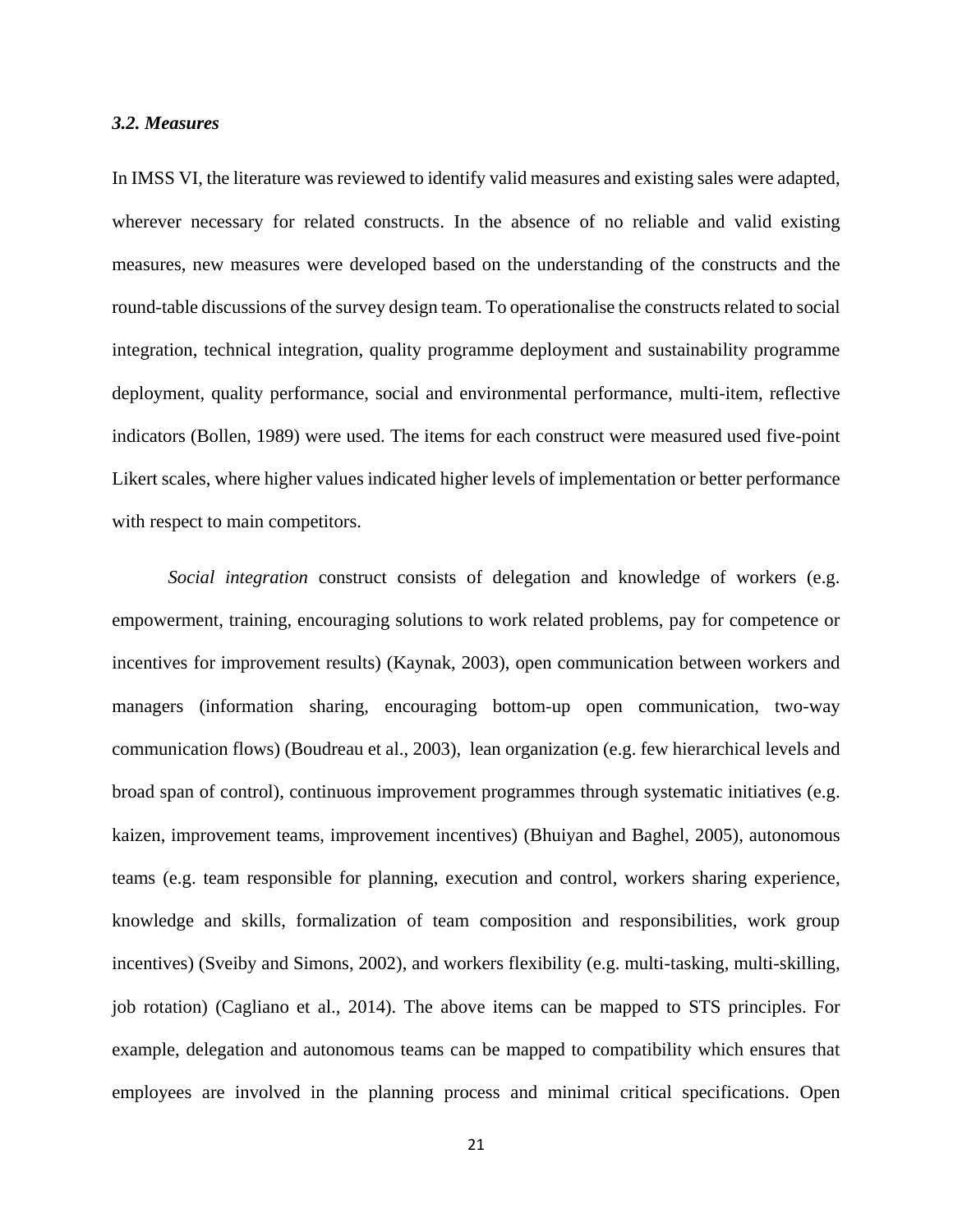communication is related to information flow, worker flexibility is related to multi-functionality and lean organization is related to boundary location which ensures that boundaries should not be drawn to impede sharing of information, knowledge and learning.

*Technical integration* is defined as a construct involving integration between product development and manufacturing. It is a multi-faceted construct and involves the following itemsdesign integration, technological integration, organization integration between product development and manufacturing, integrating tools and techniques, communication technologies and process standardization. Design integration includes platform design (Robertson and Ulrich, 1998), standardization (Dröge et al., 2004), and design for manufacturing and assembly (Paashuis and Boer, 1997; Dröge et al., 2004). Organizational integration can be achieved through crossfunctional teams (Swink et al., 1996), job rotation, co-location, role combination, secondment and/or coordinating managers (Paashuis and Boer, 1997). Technological integration includes the use of computer-aided design/engineering and manufacturing and product lifecycle management. Internal integration requires the 'bundling' of management tools with such tools (Smith and Reinertsen, 1998). Integrating tools and techniques such as quality function deployment, failure mode and effect analysis and rapid prototyping can be effectively used for design-manufacturing integration (Paashuis and Boer, 1997). Communication technologies such as video-conferencing and web-meetings support information sharing between dispersed staff involved in the development of products. Process standardization includes stage-gate process, design reviews and performance management. In stage-gate processes, each stage consists of a set of well-defined cross-functional and parallel activities (Cooper, 1994).

*Quality programme deployment* construct consists of quality improvement and control (e.g. TQM programmes, six sigma projects, quality circles) (Zu et al., 2010), improving equipment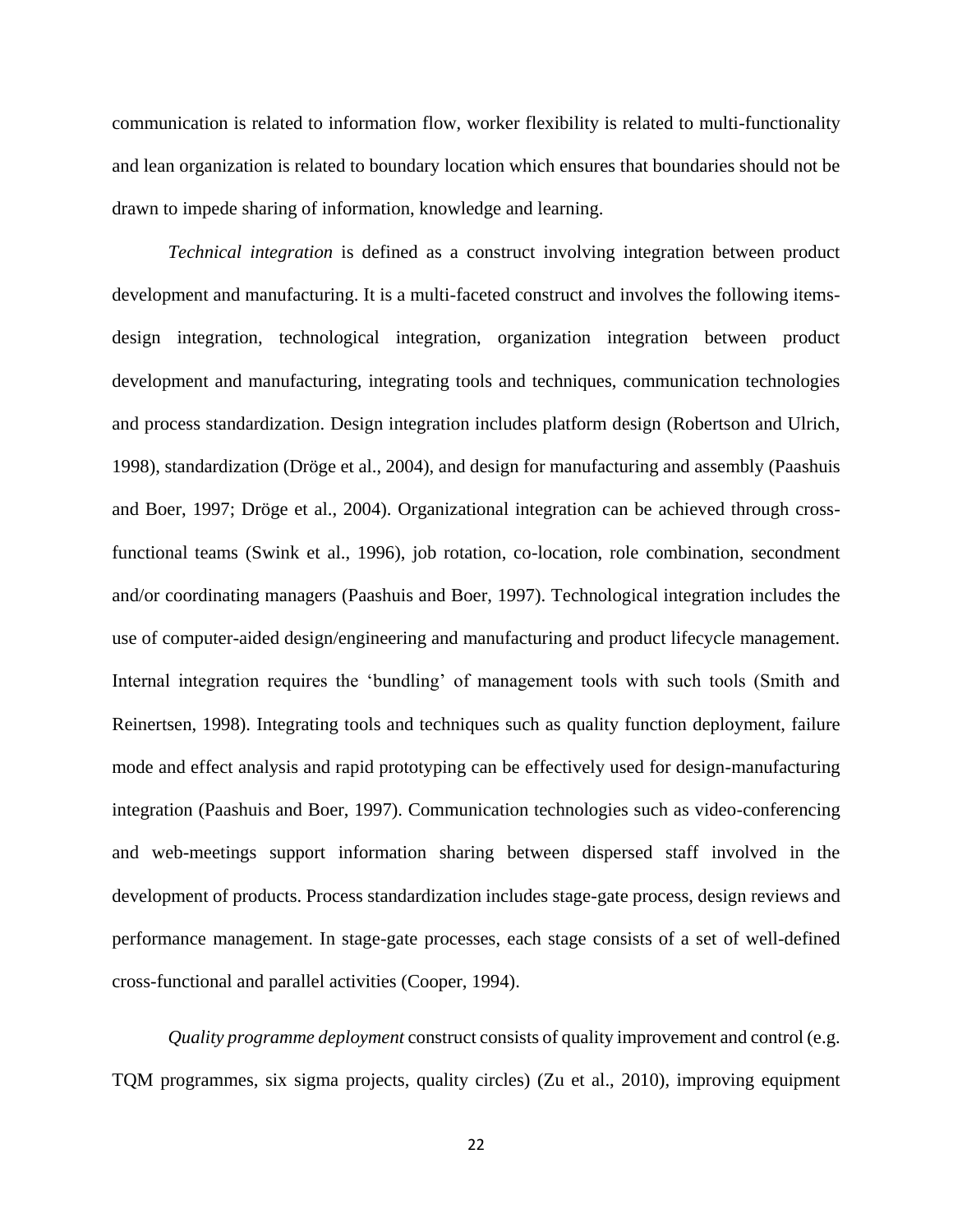availability (e.g. Total Productive Maintenance) (McKone et al., 1999) and benchmarking/selfassessment (e.g. quality awards, EFQM model) (Flynn et al., 2006). *Sustainability programme deployment* construct consists of environmental certifications (e.g. EMAS or ISO 14001) (Kitazawa and Sarkis, 2000), social certifications (e.g. SA8000 or OHSAS 18000), formal sustainability oriented communication (Daily et al., 2001), training programmes and involvement, energy and water consumption reduction programmes (Sarkis, 1998), pollution emission reduction and waste recycling programmes (Klassen and Whybark, 1999), formal occupational health and safety management system (Kleindorfer et al., 2005) and work-life balance policies.

In this research, *quality performance* is operationalised in terms of a two-item scale: 1) conformance quality and 2) product quality and reliability. Similarly, *social performance* is operationalised as: 1) worker motivation and satisfaction and 2) health and safety conditions (McKenzie, 2004) while *environmental performance* is operationalised as 1) materials, water and energy consumption and 2) pollution emission and waste production (Gimenez et al., 2012). Finally, to ensure the contextual validity of the results, two control variables namely *plant size* and *environmental dynamism* were employed. Plant size is measured the logarithm of the total number of employees of the business unit that the plant belongs to, which has been widely applied in the existing studies, such as. Environmental dynamism is operationalised in a four-item agreementdisagreement 5-point scale: 1) demand fluctuates drastically, 2) total manufacturing volume fluctuates drastically, 3) mix of products produce change considerably, and 4) supply requirements (volume and mix) vary drastically. The descriptive statistics for our model constructs and control variables i.e. mean, standard deviations and pairwise correlations are shown in Table 2.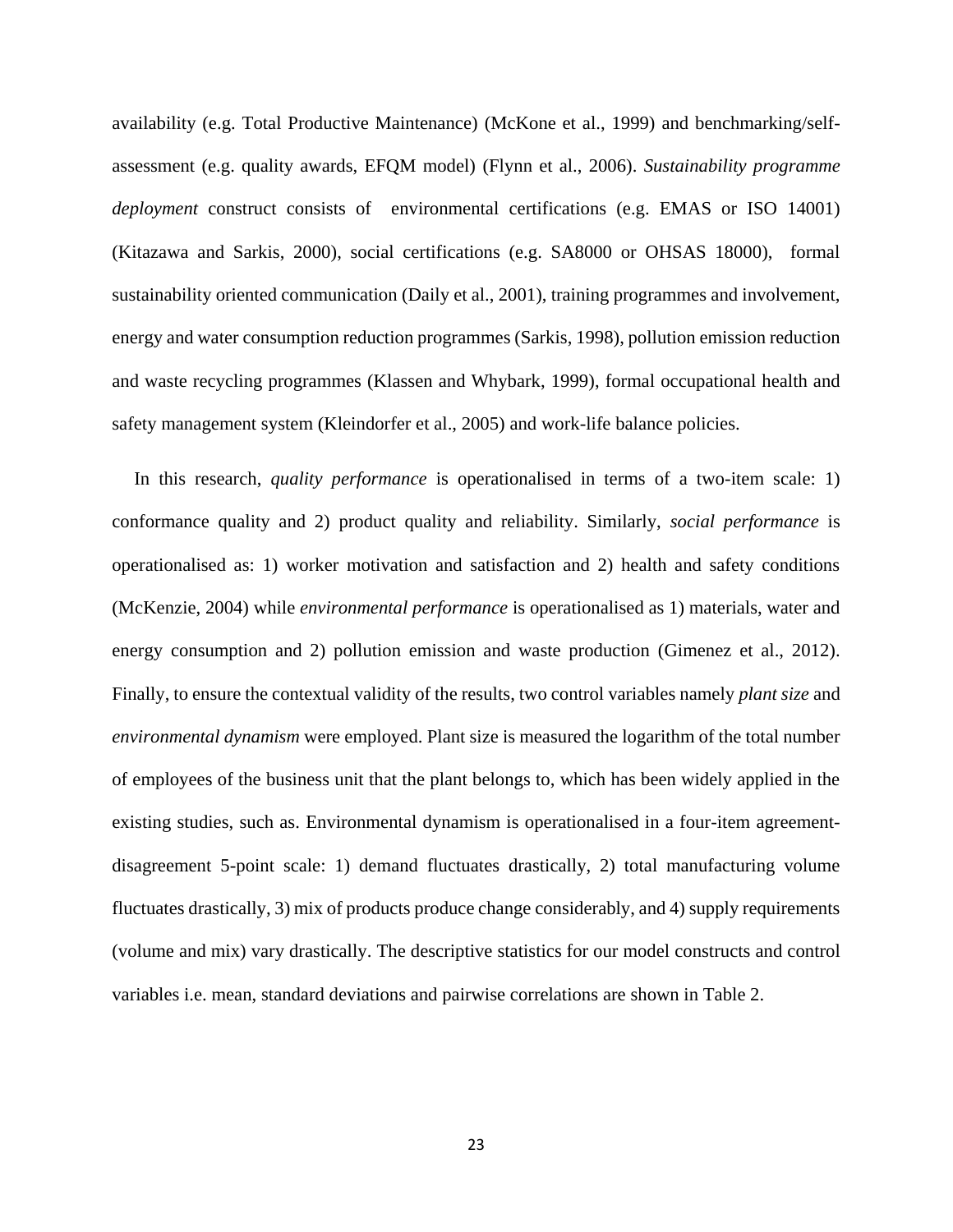*Table 2: Descriptive statistics*

|    | <b>Variable</b>                                 | Mean SD 1 |          |                    | $\overline{2}$                                                       | $\mathbf{3}$                  | 4        | 5       | 6       | 7     | 8             | 9 |
|----|-------------------------------------------------|-----------|----------|--------------------|----------------------------------------------------------------------|-------------------------------|----------|---------|---------|-------|---------------|---|
|    | 1. Social Integration                           | 3.32      | $0.75$ 1 |                    |                                                                      |                               |          |         |         |       |               |   |
|    | 2. Technical Integration                        | 3.18      |          | $0.88$ $0.55***$ 1 |                                                                      |                               |          |         |         |       |               |   |
|    | 3. Qualitymanagement<br>programme<br>deployment | 3.17      |          | $1.00 \ \ 0.57***$ | $0.68***$ 1                                                          |                               |          |         |         |       |               |   |
| 4. | Sustainability<br>programme<br>deployment       | 3.13      |          |                    | $0.95$ $0.54***$ $0.69***$ $0.69***$ 1                               |                               |          |         |         |       |               |   |
|    | 5. Quality performance                          | 3.57      |          |                    | $0.70$ $0.32***$ $0.32***$ $0.35***$ $0.30***$ 1                     |                               |          |         |         |       |               |   |
|    | 6. Environmental<br>performance                 | 3.17      |          |                    | $0.65$ $0.24***$ $0.24***$ $0.24***$ $0.27***$ $0.26***$ 1           |                               |          |         |         |       |               |   |
|    | 7. Social Performance                           | 3.39      |          |                    | $0.68$ $0.39***$ $0.36***$ $0.39***$ $0.40***$ $0.47***$ $0.32***$ 1 |                               |          |         |         |       |               |   |
| 8. | Environmental<br>dynamism                       | 2.65      |          | $0.95$ $0.07**$    | 0.03                                                                 | $-0.002$                      | $-0.001$ | $-0.05$ | $-0.03$ | 0.001 |               |   |
|    | 9. Size                                         | 6.02      |          | $1.73 \ \ 0.19***$ |                                                                      | $0.28***$ $0.23***$ $0.31***$ |          | 0.04    | 0.05    |       | $0.03 - 0.02$ |   |

\*\*  $p < 0.05$  (two-tailed); \*\*\*  $p < 0.01$  (two-tailed)

# *3.3 Reliability and validity*

Close collaboration between academics and industry professionals in the development of the measurement items prior to data collection, literature support, executive interviews, and pilot tests ensured content validity (Cheng et al., 2016). After the data collection, multiple analyses were performed to ensure the reliability and validity of the constructs. First, the reliability of each construct was tested. Reliability is an assessment of the degree of consistency between multiple measurements of a variable (Hair et al., 1998). Although Cronbach's alpha was widely used in the existing studies to assess construct reliability, this coefficient alpha is based on the essentially tauequivalent measurement model. Violation of the assumptions required by this measurement model is often responsible for coefficient alpha's underestimation of reliability (Graham, 2006). Therefore, instead of relying on "rule of thumb", i.e. Cronbach's alpha > 0.70 (Nunnally, 1994), we adopted a two-step approach proposed by Graham (2006) to assess construct reliability (Cheng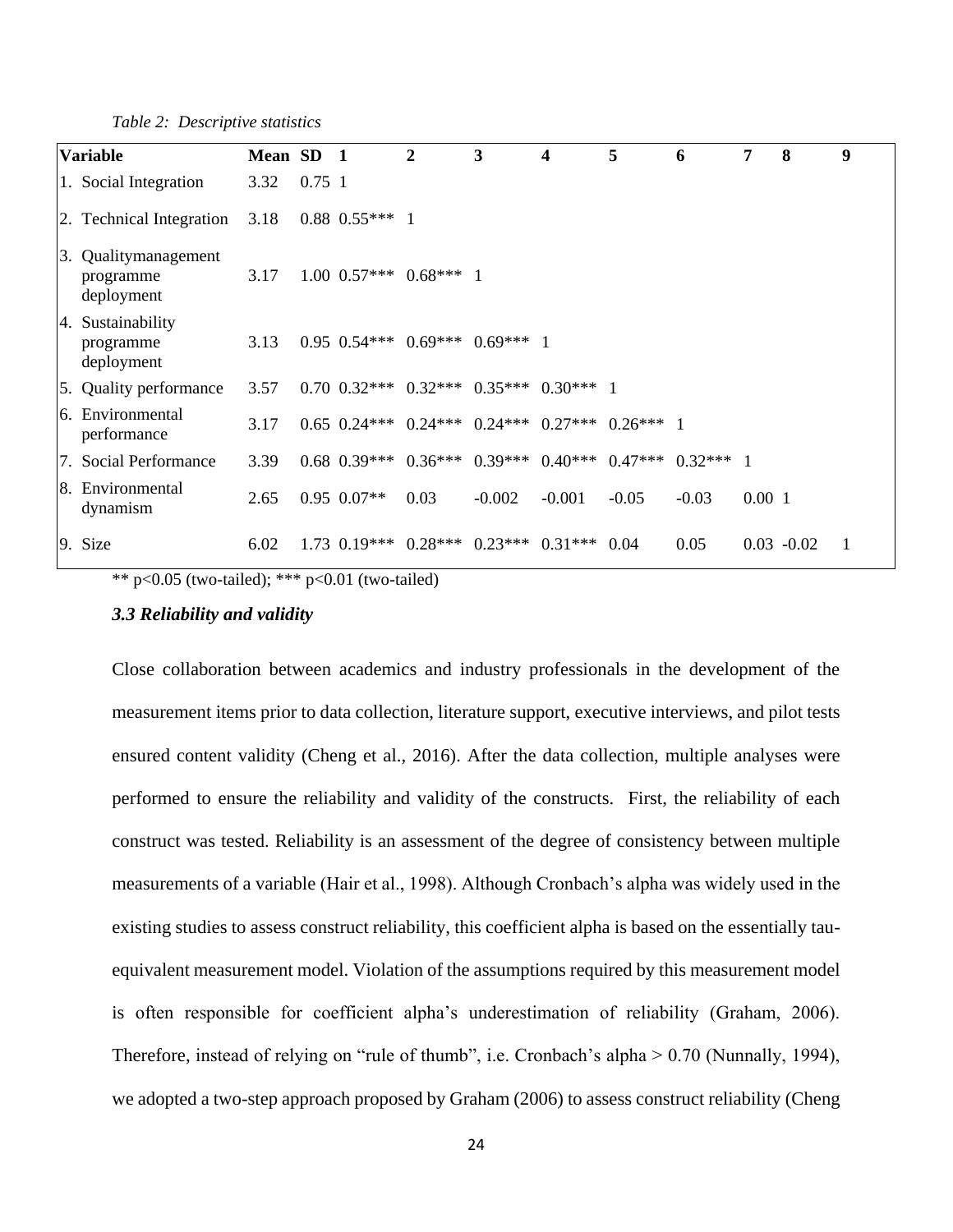et al., 2016). In the first step, we selected the appropriate measurement model by conducting chisquare test on difference in fit between the parallel, the tau-equivalent, the essentially tauequivalent model, and the congeneric model based. In the second step, we estimated reliability based on the best possible model chosen from the first step, by squaring the implied correlation between the composite latent true variable and the composite observed variable. It should also be noted that if in the first step, the tau-equivalent model is chosen, the reliability we calculate in the second step is actually the coefficient alpha (Cheng et al., 2016). The results are shown in Table 3, which allow us to conclude that the reliability of constructs is established.

| <b>Measurement Items</b>                                    | Standardised | Reliability | <b>AVE</b> | Composite   |
|-------------------------------------------------------------|--------------|-------------|------------|-------------|
|                                                             | factor       |             |            | reliability |
|                                                             | loadings     |             |            |             |
| Social Integration                                          |              |             |            |             |
| Delegation and knowledge of workers                         | 0.728        | 0.813       | 0.461      | 0.836       |
| Open communication between workers and managers             | 0.676        |             |            |             |
| Lean organization                                           | 0.647        |             |            |             |
| Continuous improvement programmes                           | 0.692        |             |            |             |
| Autonomous teams                                            | 0.726        |             |            |             |
| Workers flexibility                                         | 0.593        |             |            |             |
| <b>Technical Integration</b>                                |              |             |            |             |
| Design integration between product development and          | 0.664        | 0.870       | 0.527      | 0.870       |
| manufacturing                                               |              |             |            |             |
| Organizational integration between product development and  | 0.707        |             |            |             |
| manufacturing                                               |              |             |            |             |
| Technological integration between product development and   | 0.729        |             |            |             |
| manufacturing                                               |              |             |            |             |
| Integrating tools and technologies                          | 0.785        |             |            |             |
| Communication technologies                                  | 0.689        |             |            |             |
| Process standardization                                     | 0.775        |             |            |             |
| Quality programme deployment                                |              |             |            |             |
| Quality improvement and control                             | 0.798        | 0.839       | 0.640      | 0.842       |
| Improving equipment availability                            | 0.823        |             |            |             |
| Benchmarking/self-assessment                                | 0.779        |             |            |             |
| Sustainability programme deployment                         |              |             |            |             |
| <b>Environmental certification</b>                          | 0.645        | 0.884       | 0.529      | 0.886       |
| Social certification                                        | 0.698        |             |            |             |
| Sustainability oriented communication                       | 0.809        |             |            |             |
| Energy and water consumption reduction programmes           | 0.771        |             |            |             |
| Pollution emission reduction and waste recycling programmes | 0.777        |             |            |             |
| Occupational health and safety management systems           | 0.701        |             |            |             |

*Table 3: Confirmatory Factor Analysis and Reliability of measures*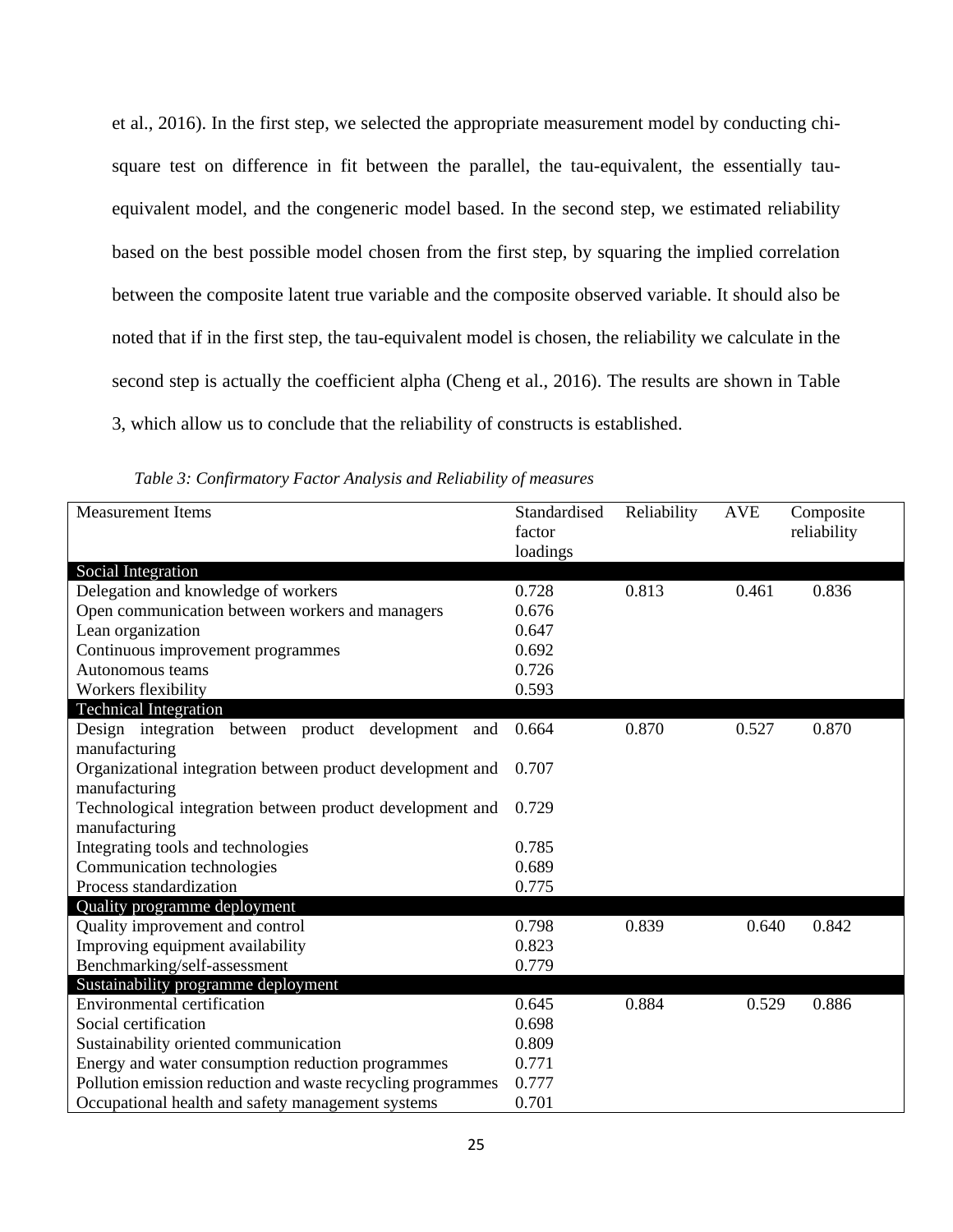| Work-life balance policies                            | 0.674 |       |       |       |
|-------------------------------------------------------|-------|-------|-------|-------|
| <b>Quality Performance</b>                            |       |       |       |       |
| Conformance quality                                   | 0.799 | 0.79  | 0.650 | 0.788 |
| Product quality and reliability                       | 0.813 |       |       |       |
| Environmental performance                             |       |       |       |       |
| Materials, water and energy consumption               | 0.660 | 0.693 | 0.541 | 0.70  |
| Pollution emission and waste production levels        | 0.804 |       |       |       |
| <b>Social Performance</b>                             |       |       |       |       |
| Workers' motivation and satisfaction                  | 0.715 | 0.697 | 0.535 | 0.697 |
| Health and safety conditions                          | 0.748 |       |       |       |
| Environmental dynamism                                |       |       |       |       |
| Demand fluctuates drastically                         | 0.802 | 0.880 | 0.650 | 0.881 |
| Total manufacturing volume fluctuates drastically     | 0.804 |       |       |       |
| Production mix changes considerably                   | 0.777 |       |       |       |
| Supply requirements (volume and mix) vary drastically | 0.841 |       |       |       |
| Sustainability Performance $(2nd order construct)$    |       |       |       |       |
| Environmental performance                             | 0.550 |       | 0.518 | 0.672 |
| Social performance                                    | 0.856 |       |       |       |

Confirmatory Factor Analysis (CFA) is used test unidimensionality and reliability. Each measurement item was linked to its corresponding construct, and the covariance among the constructs was freely estimated. The model fit indices were  $\chi^2$ =1441.658, df= 436, GFI=0.907, AGFI=0.887, RMR=0.044, 90% confidence interval for RMSEA= (0.047, 0.053), NFI=0.905, RFI=0.892, IFI=0.932, NNFI=0.922, CFI=0.931. Thus, the model was acceptable (Hu and Bentler, 1999) and CFA factor loadings are listed in Table 3. All items loaded on the construct they were supposed to measure, which demonstrate construct unidimensionality. Average variance extracted (AVE) values and composite reliability values for all the constructs were also calculated. In order to assess discriminant validity, a constrained CFA model was built for each possible pair of latent constructs, in which the correlations between the paired constructs were fixed to 1.0. This constrained model was then compared with the original unconstrained model, in which the correlations were freely estimated (Cheng et al., 2016). A significant difference of the  $\chi^2$  statistics between the constrained and unconstrained models indicates high discriminant validity (Fornell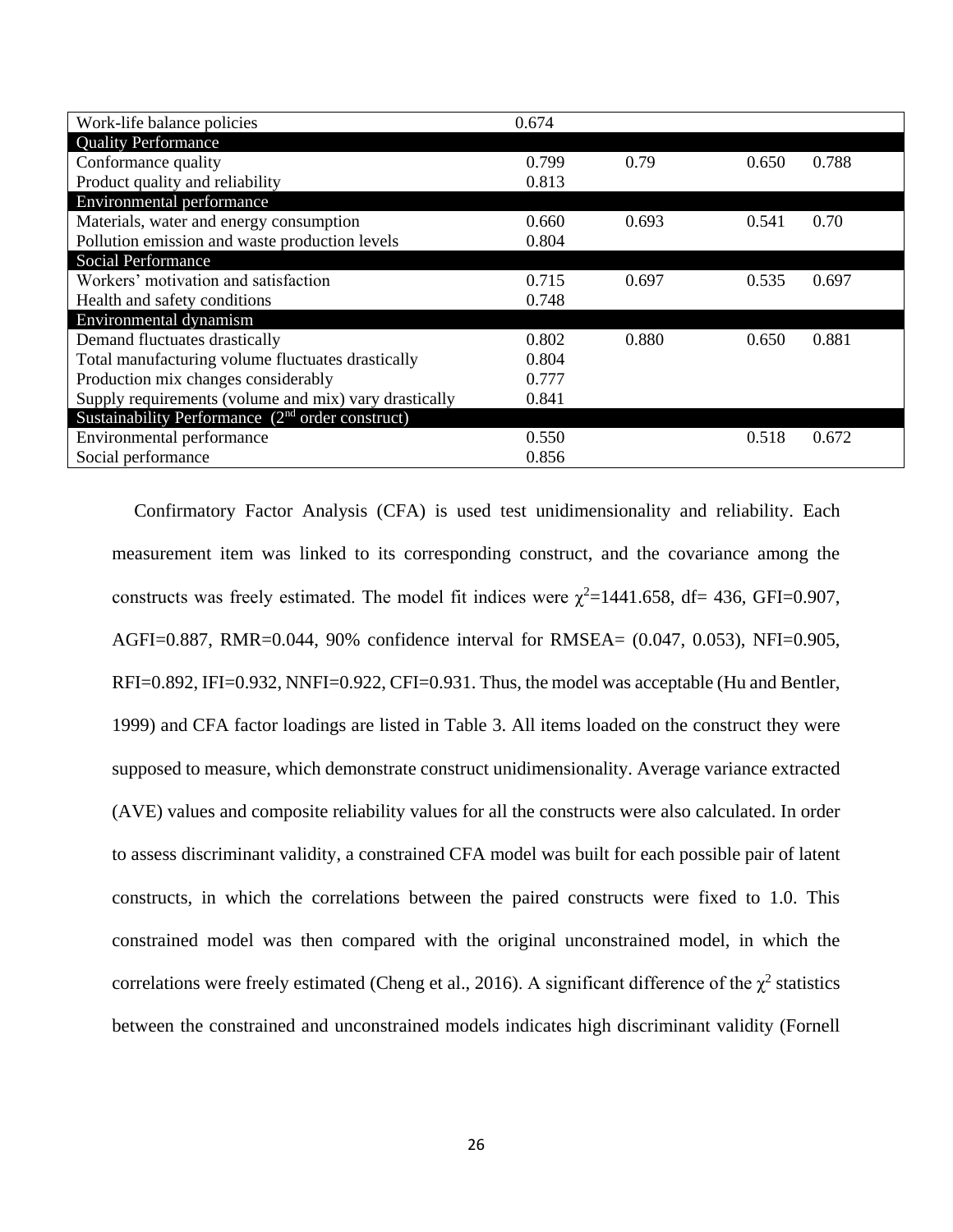and Larcker, 1981). Results show that for each pair, all the differences of the  $\chi^2$  between two models were significant at the 0.01 level, providing further evidence of discriminant validity.

### **4. Results and Findings**

Structural Equation Modeling (SEM) was used to estimate the relationships among different constructs and test the research hypotheses by using AMOS 22 with the maximum likelihood estimation method. The goodness of fit indices for our model are  $\chi^2$  (df=477) =1852.77, GFI=0.886, AGFI= 0.866, CFI=0.907, NNFI or TLI=0.897, IFI=0.908, NFI=0.879, RMR=0.10, 90% confidence interval for RMSEA= (0.053, 0.058). The results of SEM path analysis are shown in Table 4, which provide supports for all hypotheses except H5 and H6. Moreover, size has significant negative impacts on both quality performance and sustainability performance while environmental dynamism has significant negative impact only on quality performance but not on sustainability performance.

The results show that social integration has a significant positive effect on technical integration satisfying H1, while social and technical integration have significant positive effects on both quality programme deployment and sustainability programme deployment, thus satisfying the hypotheses H2a, H2b, H3a and H3b respectively. While quality programme deployment has significant positive effect on quality performance, thus satisfying H4, sustainability programme deployment has significant positive effect on sustainability performance thus satisfying H7. But, quality programme deployment did not have any significant effect on sustainability performance and sustainability programme deployment did not have significant effect on quality performance. Thus, there was no evidence found for the support of H5 and H6.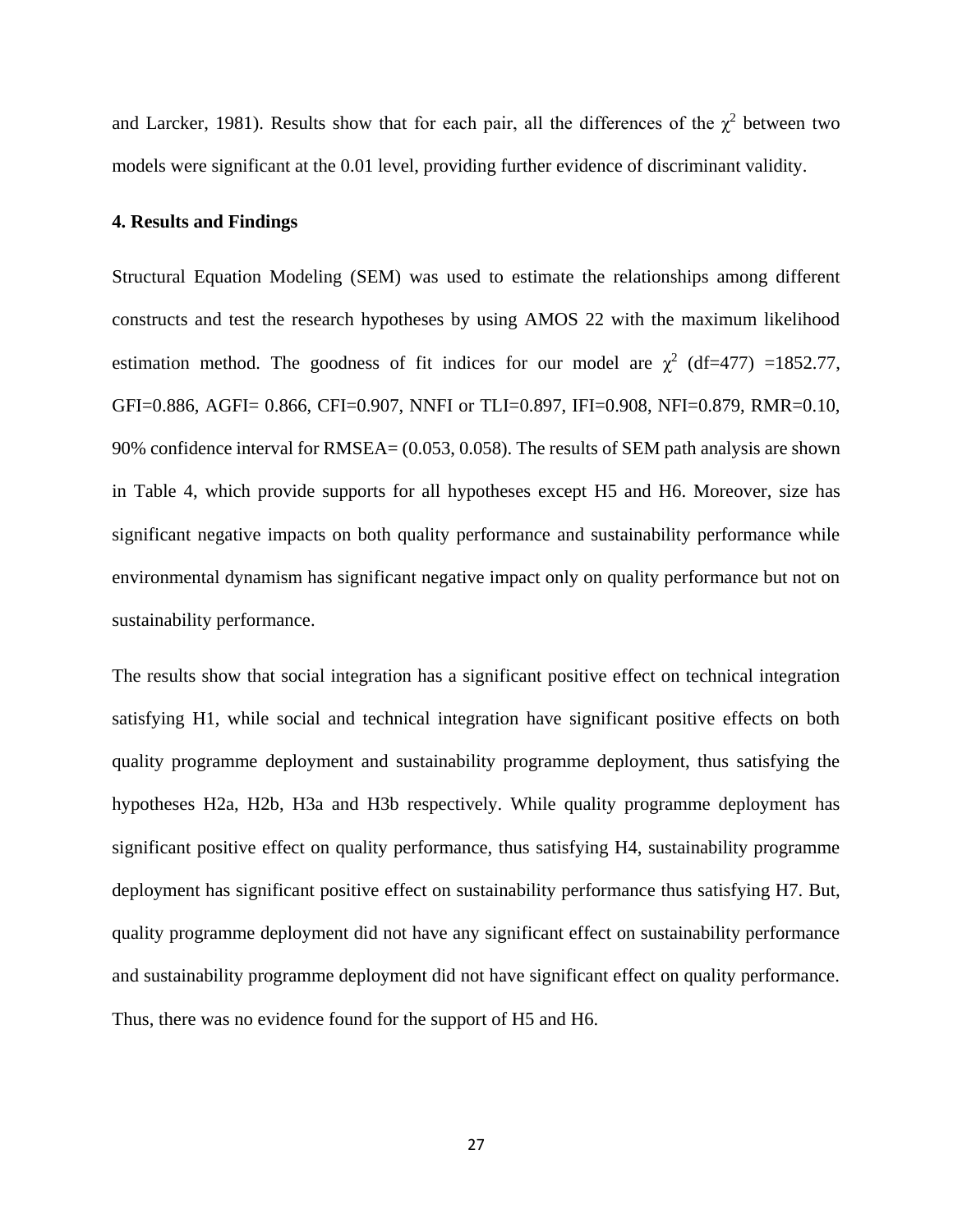*Table 4: Parameter estimates and significance level*

|                                                                                                                | Standardised $\beta$ |
|----------------------------------------------------------------------------------------------------------------|----------------------|
| H1: Social integration $\rightarrow$ Technical integration                                                     | $0.641***$           |
| H2a: Social integration $\rightarrow$ Quality programme                                                        | $0.273***$           |
| deployment                                                                                                     |                      |
| H2b: Technical integration $\rightarrow$ Quality programme                                                     | $0.644***$           |
| deployment                                                                                                     |                      |
| H 3a: Social integration $\rightarrow$ Sustainability 0.198***                                                 |                      |
| programme deployment                                                                                           |                      |
| H3b: Technical integration $\rightarrow$ Sustainability 0.691***                                               |                      |
| programme deployment                                                                                           |                      |
| H4: Quality programme deployment $\rightarrow$ Quality 0.252*                                                  |                      |
| performance                                                                                                    |                      |
| H5: Quality programme deployment $\rightarrow$ 0.212                                                           |                      |
| sustainability performance                                                                                     |                      |
| H6: Sustainability programme deployment $\rightarrow$                                                          | 0.008                |
| quality performance                                                                                            |                      |
| H7: Sustainability programme deployment $\rightarrow$ 0.285**                                                  |                      |
| Sustainability performance                                                                                     |                      |
| $R^2$ Technical integration                                                                                    | 0.411                |
| $R2$ Quality programme deployment                                                                              | 0.715                |
| $\mathbb{R}^2$ Sustainability programme deployment                                                             | 0.693                |
| $R^2$ Quality performance                                                                                      | 0.254                |
| $R2$ sustainability performance                                                                                | 0.511                |
| $\chi^2$ /df = 3.88, CFI=0.907, NNFI=0.897, IFI=0.908, NFI=0.879,<br><b>BLO 0.10 BLOB</b> L 0.05500.050 0.050\ |                      |

RMR=0.10, RMSEA=0.056(0.053, 0.058)

\* p<0.10 (two-tailed); \*\* p<0.05 (two-tailed); \*\*\* p<0.01 (two-tailed)

# *4.1. Mediation analysis*

To test the mediation relationships, we adopted the explicit procedure, i.e. bootstrapping for testing mediation effects. Bootstrapping has been demonstrated to have the greatest statistical power to detect significant mediation processes while maintaining acceptable Type I error rates, especially with large samples (Rungtusanatham et al., 2014). Consequently, we used bias-corrected bootstrapping method implemented in AMOS 22 (Preacher and Hayes, 2008), based on the model illustrated in Figure1. Therefore, we report these effects with respect to hypotheses in Table 5 and Table 6 below.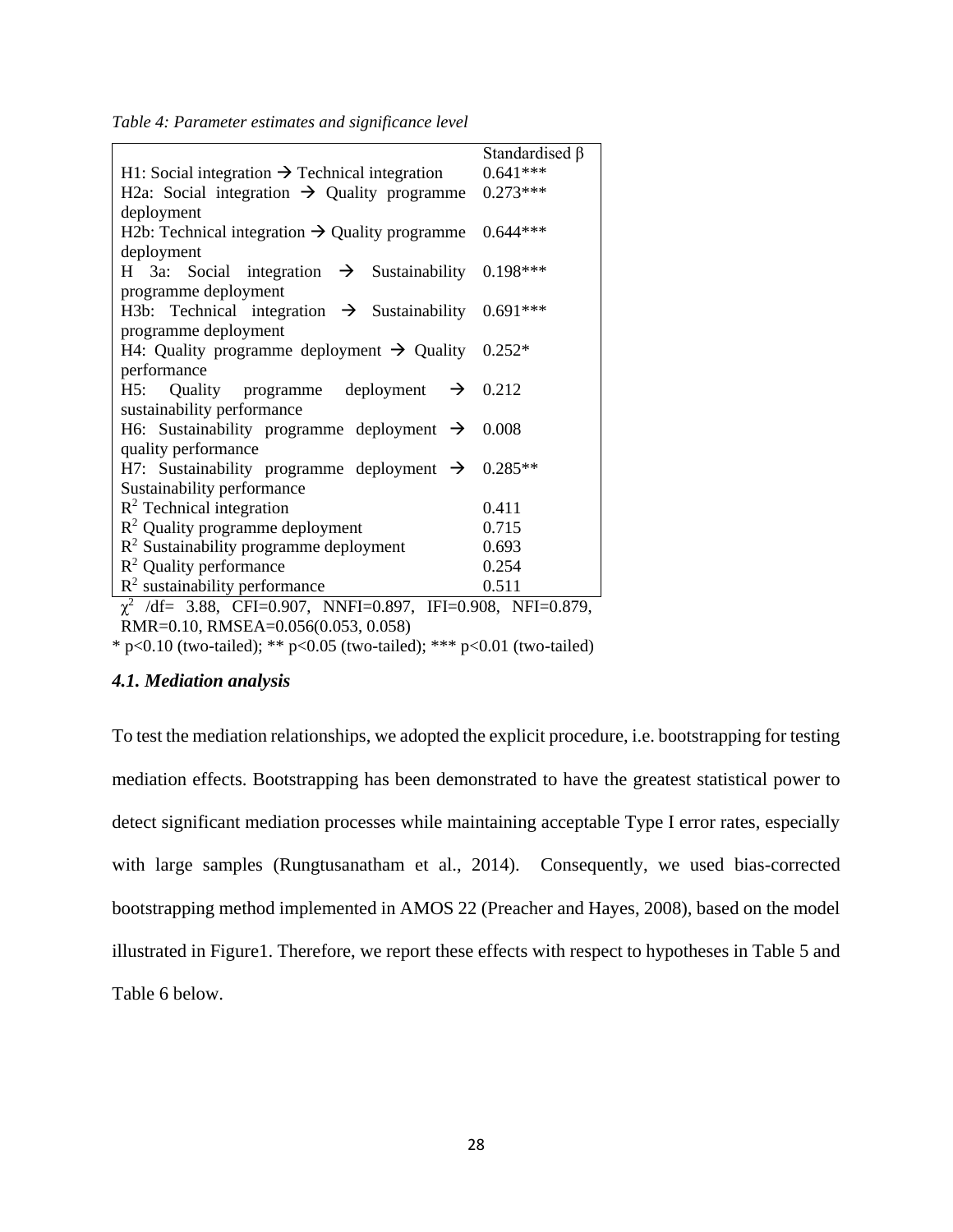|             | Technical              | Quality               | programme     | Sustainability        |                      | Quality performance   |                       | Sustainability        |           |
|-------------|------------------------|-----------------------|---------------|-----------------------|----------------------|-----------------------|-----------------------|-----------------------|-----------|
|             | integration            | deployment            |               | programme             |                      |                       |                       | performance           |           |
|             |                        |                       |               | deployment            |                      |                       |                       |                       |           |
|             |                        | Direct                | Indirect      | Direct                | Indirect             | Direct                | Indirect              | Direct                | Indirect  |
|             |                        | effect                | effect        | effect                | effect               | effect                | effect                | effect                | effect    |
| Social      | (0.686,                | (0.223,               | (0.418,       | (0.148,               | (0.484, 0.           | (0.075,               | (0.099,               | (0.102,               | (0.135,   |
| integration | $0.876$ <sup>***</sup> | $(0.439)$ **          | $(0.597)$ *** | $0.371$ <sup>**</sup> | $683$ <sup>***</sup> | $0.293$ <sup>**</sup> | $0.261$ <sup>**</sup> | $0.302$ <sup>**</sup> | $0.280)*$ |
|             |                        | $\ast$                |               | $\ast$                |                      | $\ast$                | $\ast$                | $*$                   | $***$     |
| Technical   |                        | (0.549,               |               | (0.641,               |                      | $(-0.146,$            | $(-0.019,$            | $(-0.177,$            | (0.057,   |
| integration |                        | $0.734$ <sup>**</sup> |               | $0.853$ <sup>**</sup> |                      | 0.220)                | 0.262)                | 0.139)                | $0.323)*$ |
|             |                        | $\ast$                |               | $*$                   |                      |                       |                       |                       | $*$       |

*Table 5: Bootstrapping results for mediation relationship tests*

Lower bound, upper bound), \*\*\*  $p<0.001$ , \*\*  $p<0.01$ , \*  $p<0.05$  (two tailed significance)

| Relationship                                                                                                                                                                                                                                    | Total effect<br>[confidence]<br>interval 95%] | Direct effect<br>[confidence interval]<br>95%] | Indirect effect<br>[confidence]<br>interval 95%] |
|-------------------------------------------------------------------------------------------------------------------------------------------------------------------------------------------------------------------------------------------------|-----------------------------------------------|------------------------------------------------|--------------------------------------------------|
| Social integration $\rightarrow$ technical<br>integration $\rightarrow$ Quality programme<br>$deployment \rightarrow quality performance$<br>Social integration $\rightarrow$ Quality programme<br>$deployment \rightarrow quality performance$ | $(0.203, 0.462)$ ***<br>$(0.143, 0.340)$ ***  | $(0.075, 0.293)$ ***<br>$(0.075, 0.293)$ ***   | $(0.018, 0.283)^*$<br>$(0.009, 0.118)$ *         |
| Technical integration $\rightarrow$ Quality programme<br>$deployment \rightarrow quality performance$                                                                                                                                           | $(0.015, 0.282)^*$                            | $(-0.146, 0.220)$                              | $(0.014, 0.226)^*$                               |
| Social integration $\rightarrow$ technical<br>integration $\rightarrow$ Quality programme<br>$deployment \rightarrow$ sustainability performance                                                                                                | $(0.181, 0.417)$ ***                          | $(0.102, 0.302)$ ***                           | $(-0.020, 0.220)$                                |
| Social integration $\rightarrow$ Quality programme<br>$deployment \rightarrow$ sustainability performance                                                                                                                                       | $(0.152, 0.329)$ ***                          | $(0.102, 0.302)$ ***                           | $(-0.006, 0.091)$                                |
| Technical integration $\rightarrow$ Quality programme<br>$deployment \rightarrow$ sustainability performance                                                                                                                                    | $(-0.055, 0.175)$                             | $(-0.177, 0.139)$                              | $(-0.014, 0.180)$                                |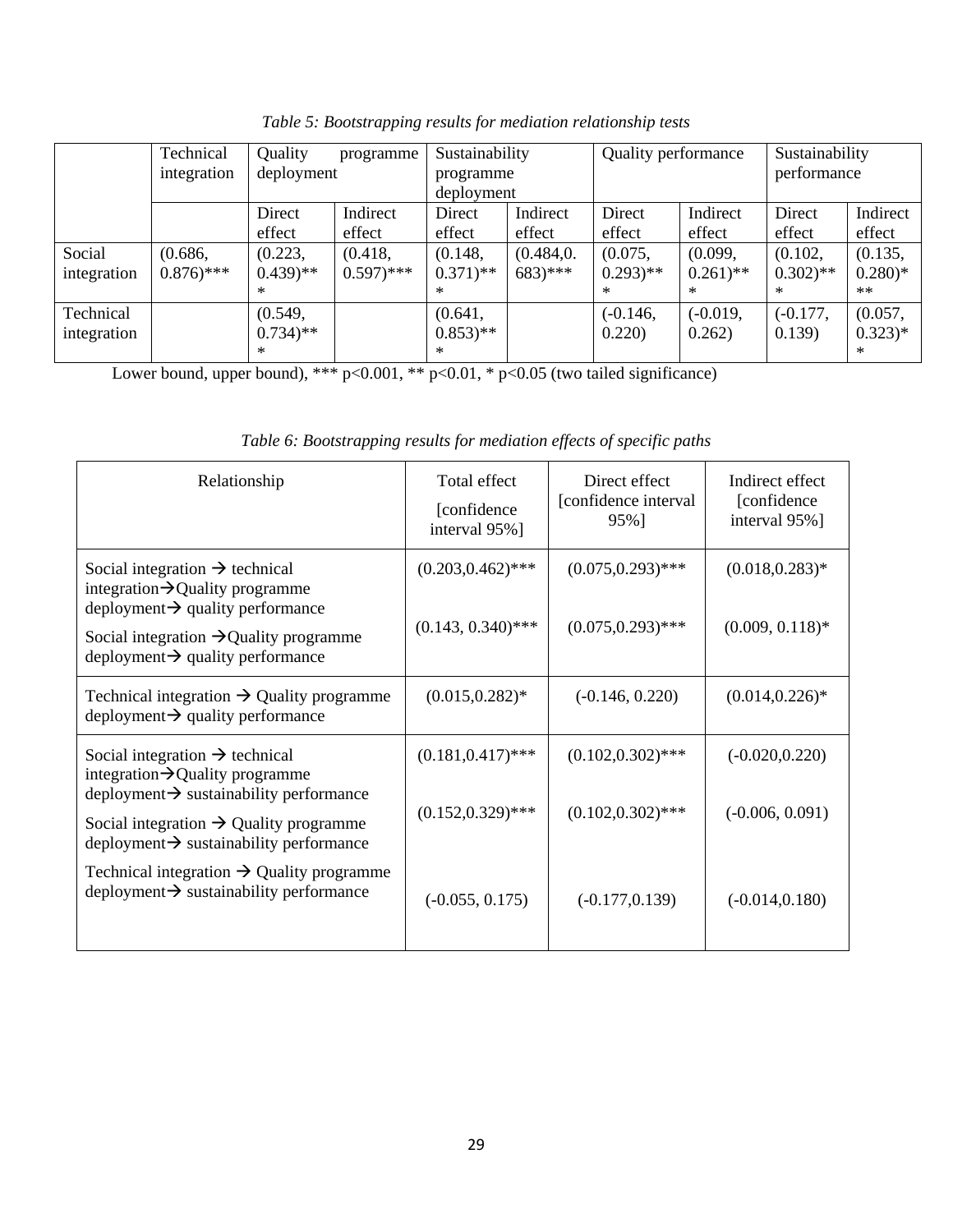| Social integration $\rightarrow$ technical integration $\rightarrow$<br>Sustainability programme deployment $\rightarrow$<br>quality performance        | $(0.056, 0.316)$ **  | $(0.075, 0.293)$ *** | $(-0.087, 0.105)$   |
|---------------------------------------------------------------------------------------------------------------------------------------------------------|----------------------|----------------------|---------------------|
| Social integration $\rightarrow$ Sustainability<br>programme deployment $\rightarrow$ quality<br>performance                                            | $(0.079, 0.293)$ *** | $(0.075, 0.293)$ *** | $(-0.029, 0.032)$   |
| Technical integration $\rightarrow$ Sustainability<br>programme deployment $\rightarrow$ quality<br>performance                                         | $(-0.106, 0.186)$    | $(-0.146, 0.220)$    | $(-0.077, 0.096)$   |
|                                                                                                                                                         |                      |                      |                     |
| Social integration $\rightarrow$ Technical integration $\rightarrow$<br>Sustainability programme deployment $\rightarrow$<br>sustainability performance | $(0.203, 0.448)$ *** | $(0.102, 0.302)$ *** | $(0.028, 0.218)$ ** |
| Social integration $\rightarrow$ Sustainability<br>programme deployment $\rightarrow$ sustainability<br>performance                                     | $(0.145, 0.339)$ *** | $(0.102, 0.302)$ *** | $(0.009, 0.076)$ ** |

(Lower bound, upper bound), \*\*\*  $p<0.001$ , \*\*  $p<0.01$ , \*  $p<0.05$  (two tailed significance)

To test the mediation effects of quality programme deployment between social integration and quality performance, both paths – one including technical integration and quality programme deployment and one including only quality programme deployment were tested. Results show that both the direct effects of social integration on quality performance as well as the indirect effects through quality programme deployment (alone as well as with technical integration) are significant. Thus, there is a partial mediation effect of quality programme deployment between social integration and quality performance and hypothesis 4b is supported. But, we find that the direct effect between technical integration and quality performance is not significant but the indirect effect through quality programme deployment is significant. Hence, there is a full mediation effect of quality programme deployment between technical integration and quality performance. Similarly, only the indirect effect between technical integration and sustainability performance mediated by sustainability programme deployment is significant, thereby suggesting a full mediation. Both the direct and indirect effects between social integration and sustainability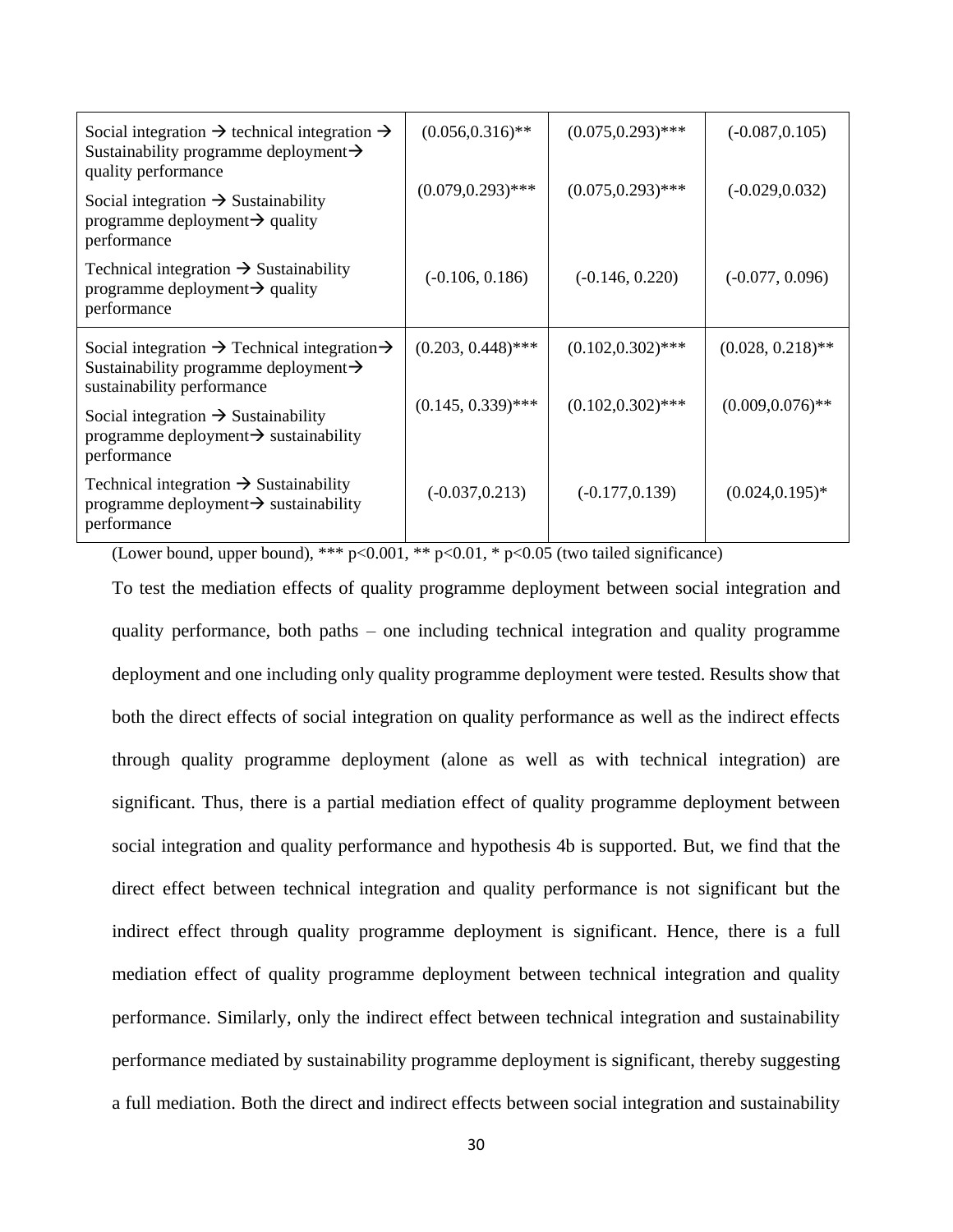performance mediated by sustainability programme deployment are significant, signifying partial mediation. The direct effects between social integration and sustainability performance and social integration and quality performance are significant. These findings are in congruence with Daily et al. (2012) who reported positive impact of managers' and employees' empowerment and training on environmental matters to have direct positive impact on environmental performance.

To summarize the findings, we can state that our model using STS suggests that the socio and technical facets of organizational work practices positively influence both quality and sustainability improvement programmes. These programmes in turn positively influences quality performance and sustainability performance. Technical integration positively influence quality performance only through the mediation effect of quality programme deployment and positively influence sustainability performance only through the mediation effect of sustainability programme deployment. Social integration positively influence quality and sustainability performance both due to its direct effect as well through the mediation of the respective improvement programmes deployment. But, the results show that there is no spillover effect of quality and sustainability management programmes on sustainability and quality performance respectively.

#### **5. Discussion and Implications**

The results show that building on STS theory, social and technical integration indeed have a positive effect on deployment of quality and sustainability management programmes. Significant direct effects of social integration on technical integration and on quality performance and sustainability performance suggest the strategic direction provided by initiatives related to communication between managers and workforce, delegation, training, autonomous teams and worker flexibility etc has an important role to play in influencing quality and sustainability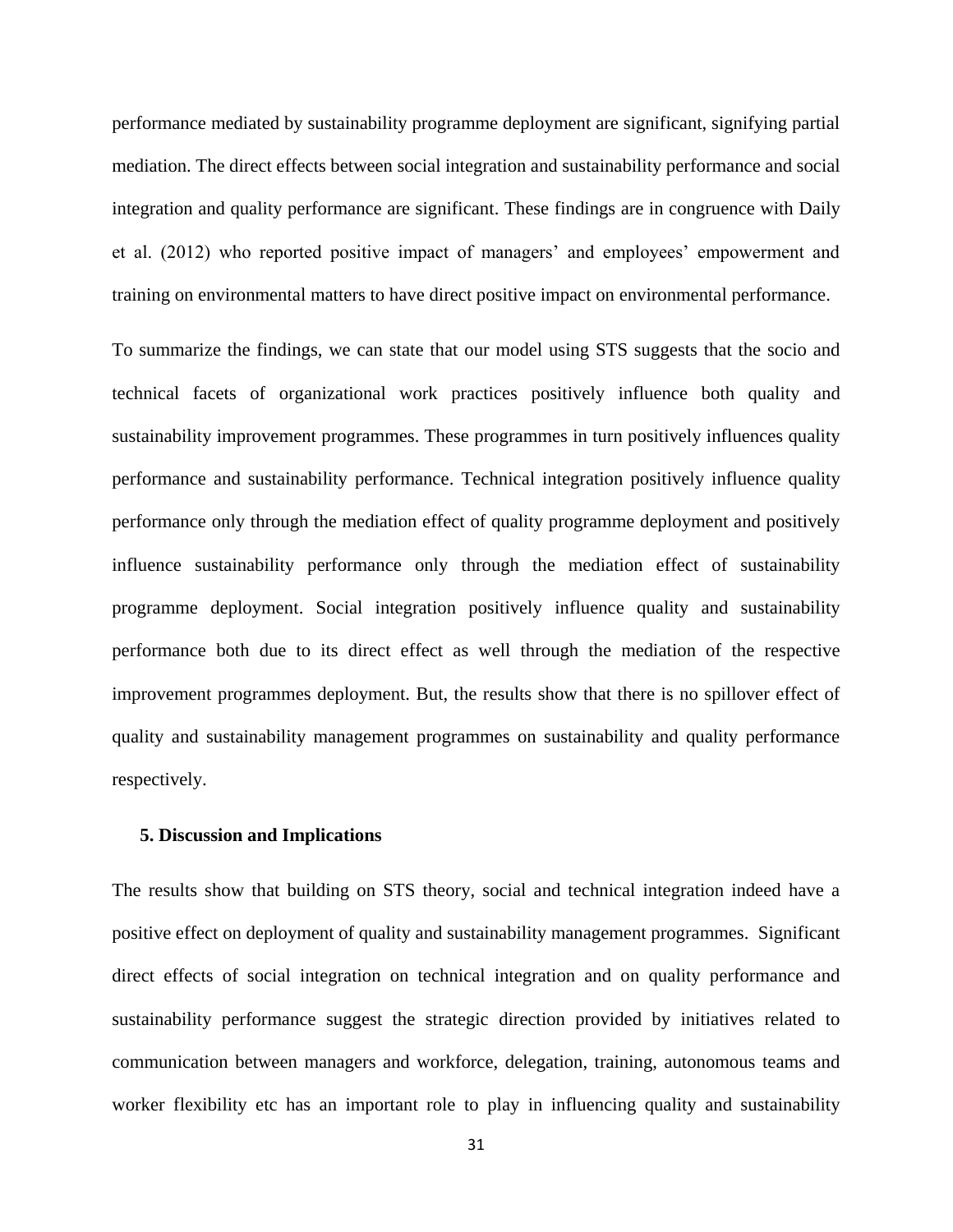performance. Manufacturing plants, which excel in such healthy work practices can also strengthen technical integration through design-manufacturing integration. Such plants will not only find it easier to deploy quality and sustainability programmes but can also get some improvements in quality and sustainability even without the above programmes. Such a result is also supported by Dubey et al. 2015, who reported a significant positive effect of employee involvement on environmental and social performance. Thus, the impact on superior quality and sustainability performance is magnified when the quality and sustainability programmes are implemented along with conducive work practices. Technical integration help in deployment of quality and sustainability management programmes and can influence quality and sustainability performance only through those programmes.

The social and technical enablers combined with the notion of complementarity theory allow us to theoretically explain the IMS framework. We hypothesized that within an IMS framework, there can be both direct and spillover effects of quality and sustainability management programmes. While the direct effects are supported, the results do not indicate any spillover effect of quality programmes on sustainability performance or of sustainability programmes on quality performance. This result is to a certain extent consistent with the findings from Pullman et al. (2009) who reported that environmental sustainability programmes did not seem to improve quality though social sustainability programmes indeed had a positive effect on quality.

# *5.1 Implications for research*

Contrary to findings in the literature, this study did not find positive relationship between quality management programme and sustainability performance. Curkovic et al. (2000) identified that firms with already developed capabilities in TQM are more likely to develop the capabilities necessary for environmental sustainability. But, de Menezes (2012) found no significant link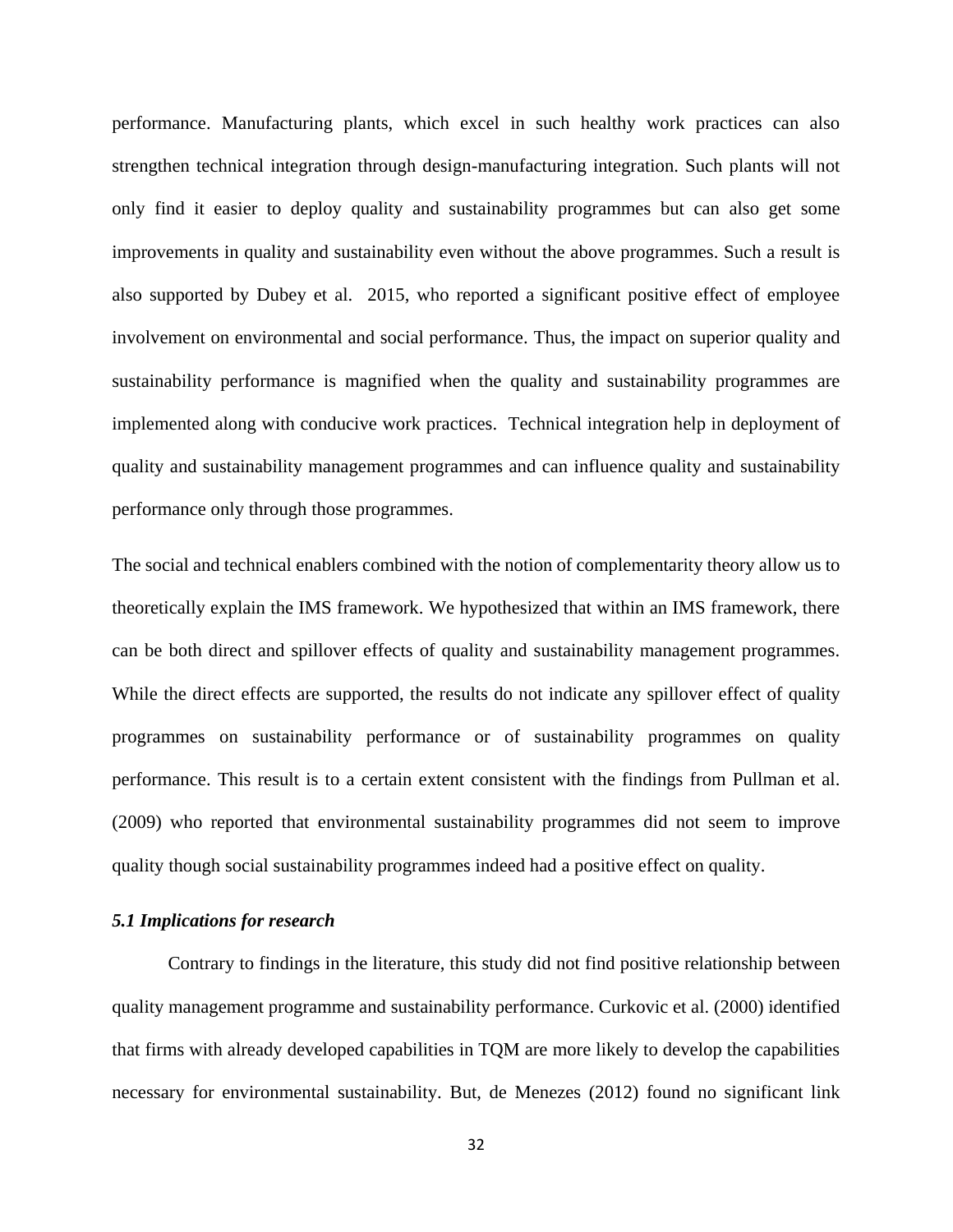between quality management and employee job satisfaction which is considered as part of sustainability performance in this research. Thus, a possible explanation for the above result can be that we have considered a broader definition of sustainability considering both environmental and social performance. But, our results confirm with those of Wiengarten et al. (2012) who studied the interaction effects of quality management and environmental management practices and found no significant interaction effect of the above in explaining quality performance.

Interestingly both control variables of size and environmental dynamism had negative and statistically significant effects. It is interesting that the pattern points to the advantages stemming to small size firms and firms facing stable or less environmental dynamism. The fact the smaller firms have conducive work practices in terms of less hierarchy, open communication and delegation may possibly explain which can be difficult to put in place in larger firms may possibly explain the negative impact of firm size as reported in this research.

# *5.2 Implications for practice*

Manufacturing firms have to continuously strive to improve quality, environmental and social sustainability performance. Many firms have attempted to implement programmes for quality and sustainability. Results suggest that healthy work practices developed on the foundations of social integration through open communication, having autonomous teams, delegation and investing in knowledge and training of workers act as drivers for technical integration between design and manufacturing.

In fact, social integration alone can also result in improved quality and sustainability performance and its effect gets magnified due to the mediating effect of quality programmes and sustainability programmes respectively. Technical integration can have effects on quality and sustainability performance only through the mediating roles of the respective programmes. Thus,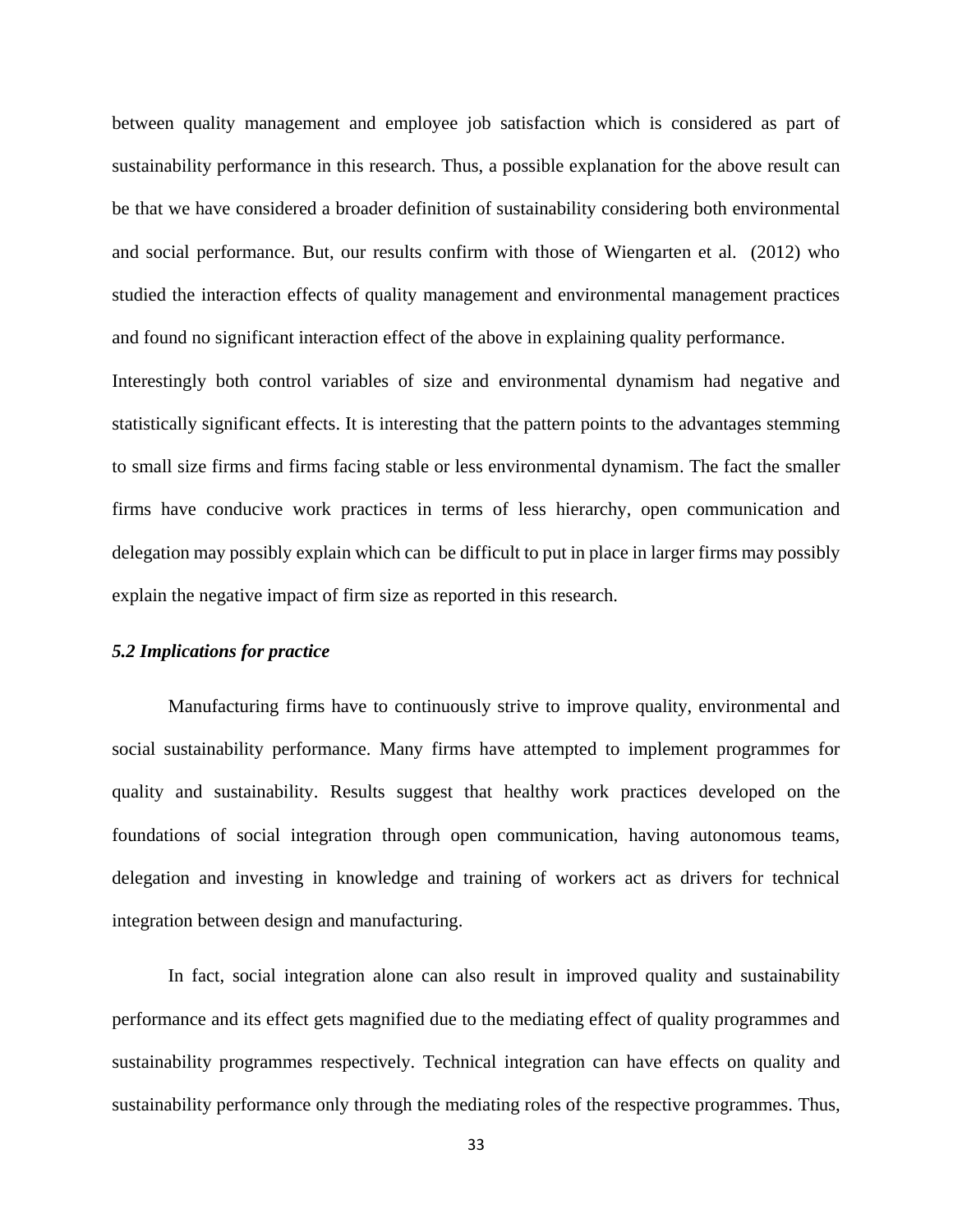firms should be aware that technical integration alone may not be sufficient to achieve superior performance on quality and sustainability. Also, manufacturing plants developing plans to improve sustainability performance may not rely only on their quality management programmes and must develop distinct sustainability management programmes. Such programmes together with social integration may help them to improve overall sustainability performance.

# **6. Conclusion and Future Research**

We use STS theory, complementarity theory to provide theoretical support to the IMS framework and offer a fresh perspective on how organisational work practices that pay due attention to human dimensions and tools and techniques help in deployment of quality and sustainability management programmes, thereby enhancing quality as well as sustainability performance. Data from a large multi-country sample of firms was used to empirically validate our framework. Our findings add new knowledge to the academic thought processes on quality management as well as make vital contributions to practicing managers on how to exploit the synergies of the social and technical aspects thereby facilitating implementation of quality and sustainability programmes and in turn impacting quality and sustainability performance.

Our study has limitations. For example, our study largely uses scales that are subjective. Also, multi-country samples could mask within country differences. Nevertheless, we believe that for an initial investigation of emerging trends, multi country samples afford the opportunity to unravel new trends. Similarly, patterns in this study have identified new opportunities for future research. For example, an area which is ripe for future research is the across country comparisons of work practices and their impact on quality and sustainability performances. For instance by extending the work of Wiengarten et al. (2011), a comparison can be made between emerging economies such as India and China versus developed economies of Germany and USA or between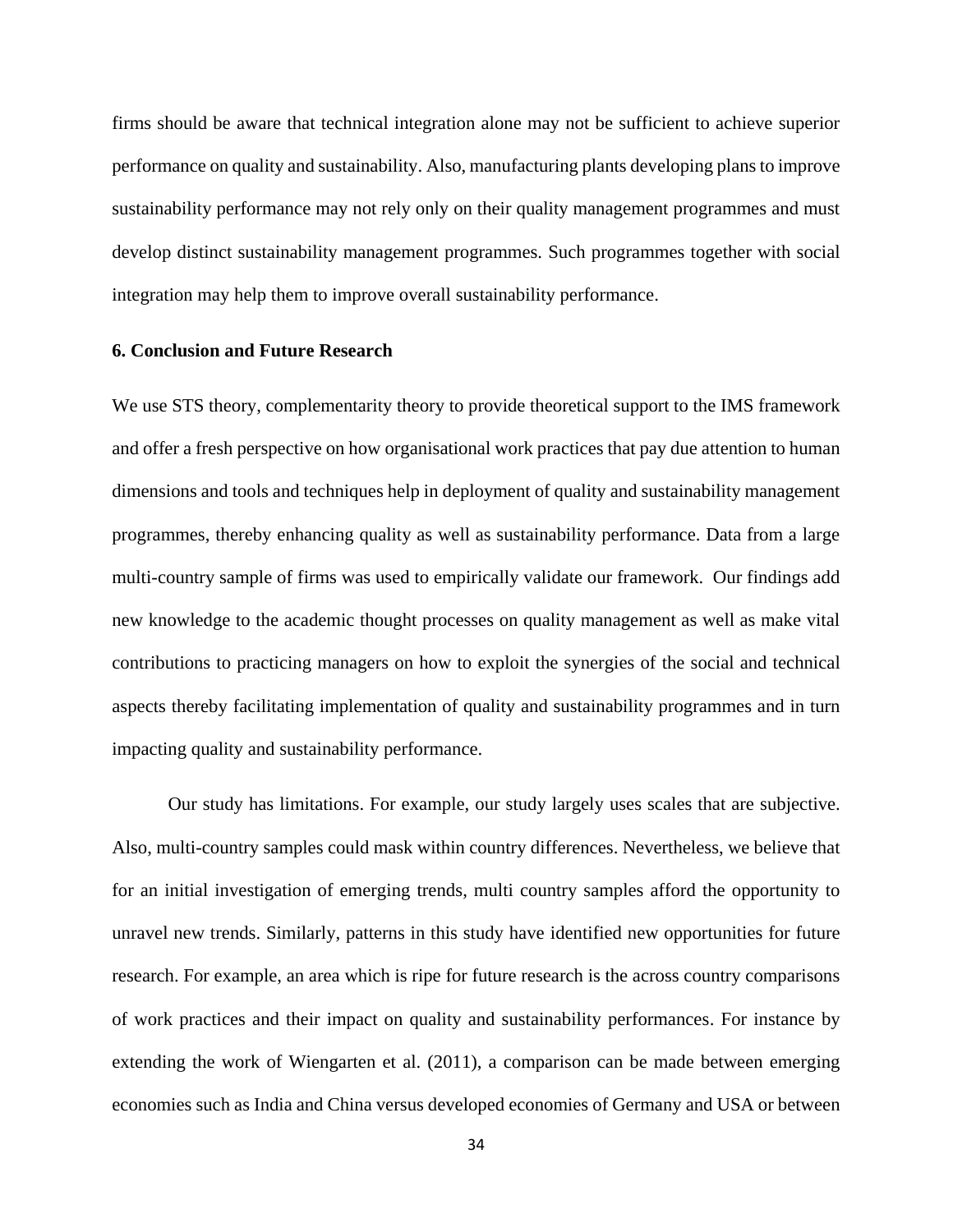two countries within BRICS with varying rates of economic growth. This may be quite relevant to understand the influence of national culture or human development indices on the linkages between social and technical integration facets on improvement programmes in quality and sustainability and their ensuing effects on performance. We leave and other related areas as possible opportunities for future research. The extent of fit between social and technical dimensions could influence quality and sustainability outcomes. While, we have not explicitly verified this fit linkage, it can be an interesting area of future research. For example, the alignment between social and technical dimensions can be one way of assessing fit. Using profile deviation scores could be a method to operationalize fit in the sense that higher deviation from the 'ideal' could constitute poor alignment. We leave these promising areas of research for future inquiry.

# **References**

Abdul-Rashid, Salwa Hanim; Sakundarini, Novita; Raja Ghazilla, Raja Ariffin; Thurasamy, Ramayah. 2017, The impact of sustainable manufacturing practices on sustainability performance. *International Journal of Operations & Production Management*. 37(2): 82-104.

Ahire, S. L., & Dreyfus, P. 2000. "The impact of design management and process management on quality: an empirical investigation." *Journal of Operations Management* 18(5):549-575.

Alves, J. R. X., & Alves, J. M. 2015. "Production management model integrating the principles of lean manufacturing and sustainability supported by the cultural transformation of a company." *International Journal of Production Research*, 53(17): 5320-5333.

Bamber, C. J., Sharp, J. M., & Hides, M. T. 1999. "Factors affecting successful implementation of total productive maintenance: a UK manufacturing case study perspective." *Journal of Quality in Maintenance engineering* 5(3): 162-181.

Bernardo, M., Casadesus, M., Karapetrovic, S., & Heras, I., 2009. "How integrated are environmental, quality and other standardized management systems? An empirical study." *Journal of Cleaner Production*, 17(8): 742-750.

Bernardo, M., Simon, A., Tarí, J. J., & Molina-Azorín, J. F. 2015. "Benefits of management systems integration: a literature review." *Journal of Cleaner Production*, 94: 260-267.

Bhuiyan, N., & Baghel, A. 2005. An overview of continuous improvement: from the past to the present. *Management decision*, 43(5): 761-771.

Bigorra, Martí A., & Isaksson, O. 2017. "Combining customer needs and the customer's way of using the product to set customer-focused targets in the House of Quality." *International Journal of Production Research*, 55(8): 2320-2335.

Bollen, K. A. 1989. A new incremental fit index for general structural equation models. *Sociological Methods & Research*, 17(3):303-316.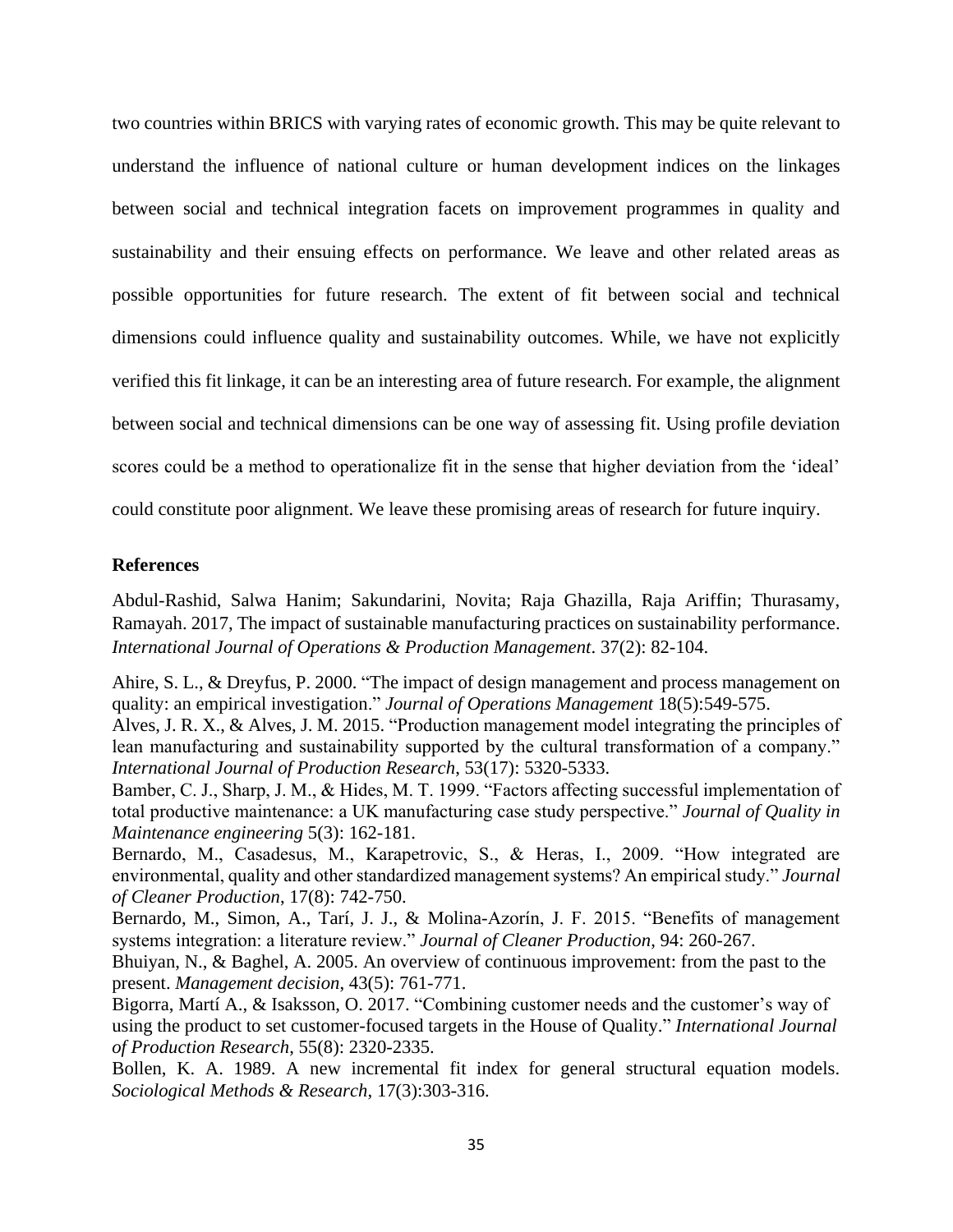Boudreau, J., Hopp, W., McClain, J. O., & Thomas, L. J. 2003. "On the interface between operations and human resources management." *Manufacturing & Service Operations Management*, 5(3), 179-202.

Bresnahan, T. F., Brynjolfsson, E., & Hitt, L. M. 2002. "Information technology, workplace organization, and the demand for skilled labor: Firm-level evidence." *Quarterly Journal of Economics*, 117(1): 339–376.

Brown, M.G., Hitchcock, D.E. and Willard, M.L., 1994.*Why TQM Fails and What to Do About It*, Irwin Professional, New York, NY.

Cagliano, R., Caniato, F., Longoni, A., & Spina, G. 2014. "Alternative uses of temporary work and new forms of work organisation." *Production Planning & Control* 25(9): 762-782.

Cantor, D. E., Morrow, P. C., McElroy, J. C., & Montabon, F., 2013. "The role of individual and organizational factors in promoting firm environmental practices." *International Journal of Physical Distribution & Logistics Management* 43(5/6):407-427.

Chaudhuri, A., & Bhattacharyya, M. 2009. "A combined QFD and integer programming framework to determine attribute levels for conjoint study." *International Journal of Production Research*, 47(23): 6633-6649.

Chaudhuri, A., Boer, H. 2016, "The impact of product-process complexity and new product development order winners on new product development performance: The mediating role of collaborative competence", *Journal of Engineering and Technology Management*, 42(4): 65-80

Chaudhuri, A., Boer, H., & Taran, Y., 2018, "Supply chain integration, risk management and manufacturing flexibility", *International Journal of Operations & Production Management*, 38(3):690- 712.

Cheng, Y., Chaudhuri, A., & Farooq, S. 2016, "Interplant coordination, supply chain integration, and operational performance of a plant in a manufacturing network: a mediation analysis", *Supply Chain Management: An International Journal*, 21(5): 550-568.

Cherrafi, A., Elfezazi, S., Govindan, K., Garza-Reyes, J. A., Benhida, K., & Mokhlis, A. 2017. "A framework for the integration of Green and Lean Six Sigma for superior sustainability performance." *International Journal of Production Research*, 55(15): 4481-4515.

Chun, Y., & Bidanda, B. 2013. "Sustainable manufacturing and the role of the International Journal of Production Research." *International Journal of Production Research*, 51(23-24):7448- 7455.

Conti, R., Angelis, J., Cooper, C., Faragher, B. and Gill, C. 2006. "The effects of lean production on worker job stress", *International Journal of Operations & Production Management*, 26(9): 1013-38.

Cooper, R.G. 1994. "Perspective third-generation new product processes." *Journal of Product Innovation Management*, 11 (1): 3-14.

Curkovic, S., Melnyk, S.A., Handfield, R.B., Calantone, R.J. 2000. "Investigating the linkage between total quality management and environmentally responsible manufacturing." *IEEE Transactions on Engineering Management* 47 (4): 444–464.

Curkovic, S., Sroufe, R., & Landeros, R. 2008. "Measuring TQEM returns from the application of quality frameworks." *Business Strategy and the Environment*, 17(2): 93.

Dahlgaard, J. J., & Mi Dahlgaard-Park, S. 2006. "Lean production, six sigma quality, TQM and company culture." *The TQM magazine*, 18(3):263-281.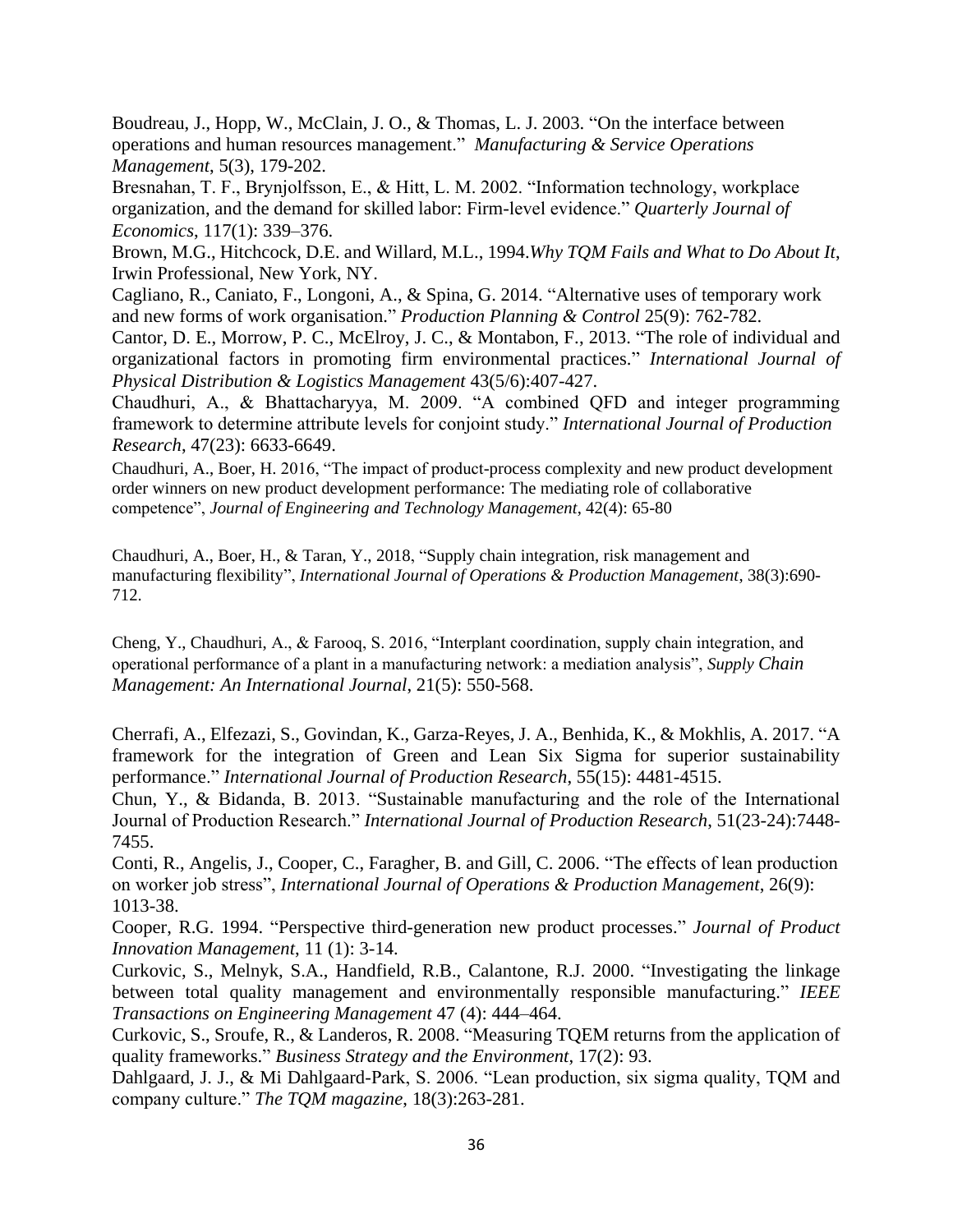Daily, B.F. and Huang, S. 2001. "Achieving sustainability through attention to human resource factors in environmental management." *International Journal of Operations & Production Management* 21(12): 1539-1552

Daily, B. F., Bishop, J. W., & Massoud, J. A., 2012. "The role of training and empowerment in environmental performance: A study of the Mexican maquiladora industry." *International Journal of Operations & Production Management* 32(5): 631-647.

de Menezes, L. M. 2012. "Job satisfaction and quality management: an empirical analysis." *International Journal of Operations & Production Management* 32(3): 308-328.

De Oliveira Matias, J. C., & Coelho, D. A., 2002. "The integration of the standards systems of quality management, environmental management and occupational health and safety management." *International Journal of Production Research*, 40(15): 3857-3866.

Dröge, C., Jayaram, J. and Vickery, S.K. 2004. "The effects of internal versus external integration practices on time-based performance and overall firm performance." *Journal of Operations Management* 22 (6): 557-573.

Dubey, R., Gunasekaran, A., & Chakrabarty, A. 2015. "World-class sustainable manufacturing: framework and a performance measurement system." *International Journal of Production Research,* 53(17): 5207-5223.

Ettlie, J. E. 1995. "Product-process development integration in manufacturing." *Management Science*, 41(7): 1224-1237.

Ferreira Rebelo, M., Santos, G., & Silva, R. 2014. "A generic model for integration of quality, environment and safety management systems." *The TQM Journal*, 26(2): 143-159.

Fornell, C., & Larcker, D. F. 1981. "Evaluating structural equation models with unobservable variables and measurement error." *Journal of Marketing Research*, 39-50.

Fotopoulos, C.B. and Psomas, E.L. 2009. "The impact of 'soft' and 'hard' TQM elements on quality management results." *International Journal of Quality and Reliability Management* 26(2):.150-163.

Flynn, B.B. and Saladin, B. 2006. "Relevance of Baldrige constructs in an international context: A study of national culture" *Journal of Operations Management* 24(5), 583-603.

Garza-Reyes, J. A., Rocha-Lona, L., & Kumar, V. 2015. "A conceptual framework for the implementation of quality management systems." *Total Quality Management & Business Excellence*, 26(11-12): 1298-1310.

Garza-Reyes, J. A., Kumar, V., Chaikittisilp, S., & Tan, K. H. 2018. The effect of lean methods and tools on the environmental performance of manufacturing organisations. *International Journal of Production Economics*.

Gimenez, C., Sierra, V., Rodon, J., 2012. "Sustainable operations: their impact on the triple bottom line." *International Journal of Production Economics* 140(1), 149–159.

Golini, R., Longoni, A., & Cagliano, R. 2014. "Developing sustainability in global manufacturing networks: The role of site competence on sustainability performance." *International Journal of Production Economics*, 147(x): 448-459.

Graham, J. M. 2006. "Congeneric and (essentially) tau-equivalent estimates of score reliability what they are and how to use them." *Educational and Psychological Measurement*, 66(6):930-944.

Hair, J.F., Anderson, R.E., Tatham, R.L., Black, W.C., 1998. *Multivariate Data Analysis*. Prentice Hall, New Jersey.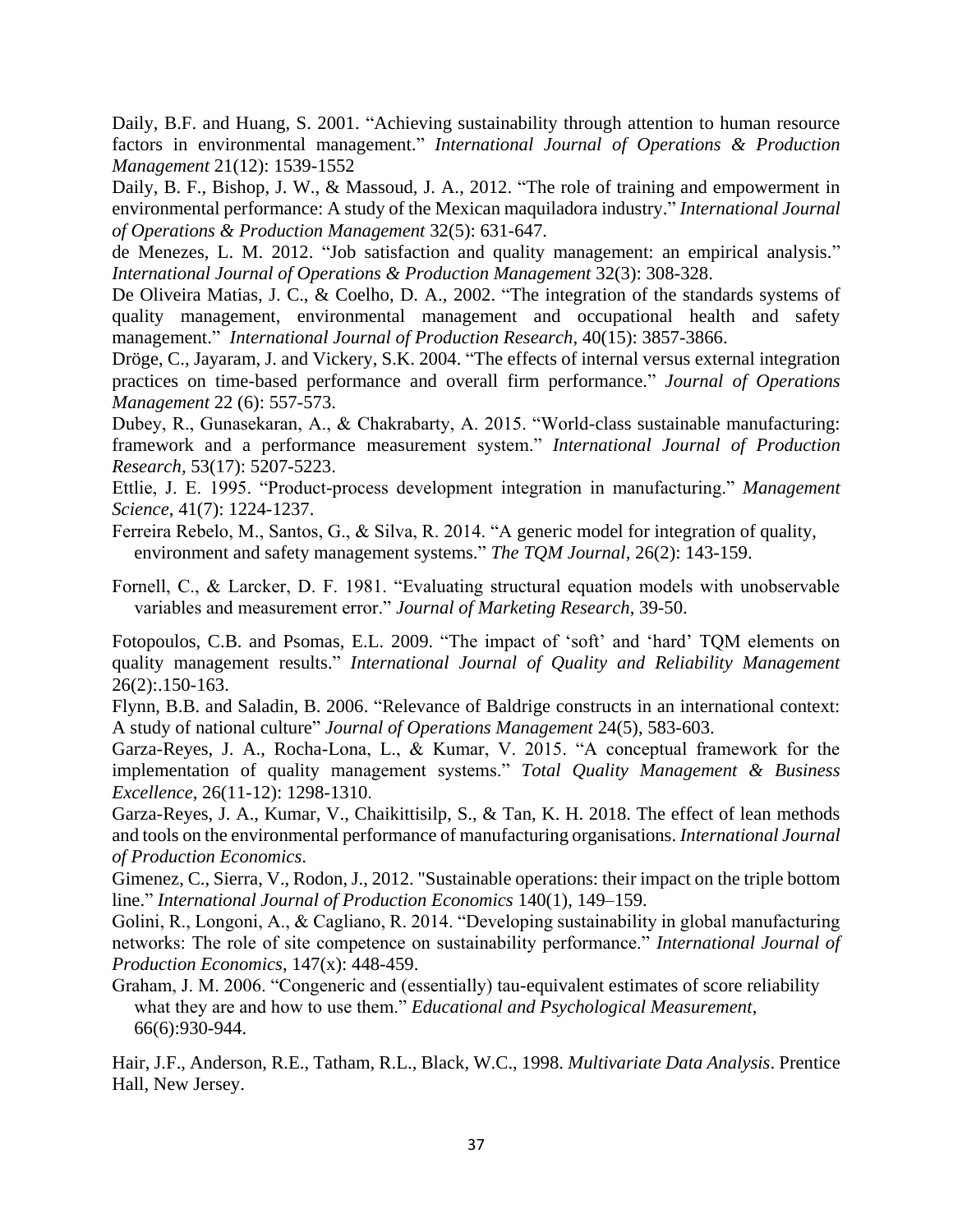Handfield, R., Jayaram, J., Ghosh, S. 1999. "An empirical examination of quality tool deployment patterns and their impact on performance." *International Journal of Production Research* 37 (6):1403–1426.

Hart, S.L. 1995. "A natural-resource-based view of the firm." *Academy of Management Review* 20(4): 986-1014.

Ho, D.C.K., Duffy, V.G., Shih, H.M. 1999. "An empirical analysis of effective TQM implementation in the Hong Kong electronics manufacturing industry." *Human Factors and Ergonomics in Manufacturing*

 $9(1): 1-25$ 

Hoffman, A.J. and Bazerman, M.S. 2007. "Changing practice on sustainability: understanding and overcoming the organizational and psychological barriers to action." In Sharma, S., Starik, M. and Husted, B. (Eds). *Organizations and the Sustainability Mosaic*, Edward Elgar, Cheltenham, 84- 105.

Houston, K., & Reay, D. S. 2011, "The impact of information and communication technology on GHG emissions: how green are virtual worlds?". *Carbon Management*, 2(6): 629-643.

Hu, L. T., & Bentler, P. M. 1999. "Cutoff criteria for fit indexes in covariance structure analysis: Conventional criteria versus new alternatives." *Structural equation modeling: a multidisciplinary journal*, 6(1): 1-55.

Isaksson, R. 2006. "Total quality management for sustainable development: Process based system models." *Business Process Management Journal* 12(5), 632-645.

Jayaram, J., Oke, A., & Prajogo, D. 2014. "The antecedents and consequences of product and process innovation strategy implementation in Australian manufacturing firms." *International Journal of Production Research*, 52(15):4424-4439.

Karuppusami, G., & Gandhinathan, R. 2006. "Pareto analysis of critical success factors of total quality management: A literature review and analysis." The TQM magazine 18(4):372-385.

Kaynak, H., 2003. "The relationship between total quality management practices and their effects on firm performance." *Journal of Operations Management* 21(4):405-435.

Kitazawa, S. and Sarkis, J., 2000. "The relationship between ISO 14001 and continuous source reduction programs." *International Journal of Operations & Production Management* 20 (2): 225- 248

Klassen, R. D., & McLaughlin, C. P. 1993. "TQM and environmental excellence in manufacturing." *Industrial Management & Data Systems* 93(6): 14-22.

Klassen, R. D., & McLaughlin, C. P. 1996. "The impact of environmental management on firm performance." *Management science*, 42(8): 1199-1214.

Klassen, R.D. and Whybark, D.C. 1999. "The Impact of Environmental Technologies on Manufacturing Performance." *Academy of Management Journal* 42(6): 599-615.

Kleindorfer, P. R., Singhal, K., & Wassenhove, L. N. 2005. "Sustainable operations management." *Production and Operations Management* 14(4): 482-492.

Krikke, H., J. Bloemhof-Ruwaard, L. N. Van Wassenhove. 2003. "Concurrent design of closed loop supply chains: A production and return network for refrigerators." *International Journal of Production Research* 41(6): 3689–3719

Kumar, M., Antony, J., Antony, F. J., & Madu, C. N. 2007. Winning customer loyalty in an automotive company through Six Sigma: a case study. *Quality and Reliability Engineering International*, 23(7): 849-866.

Lang Cheng, J. 2012. "Examining the implementation of Six Sigma training and its relationships with job satisfaction and employee morale." *Asian Journal on Quality*, 13(1):100-110.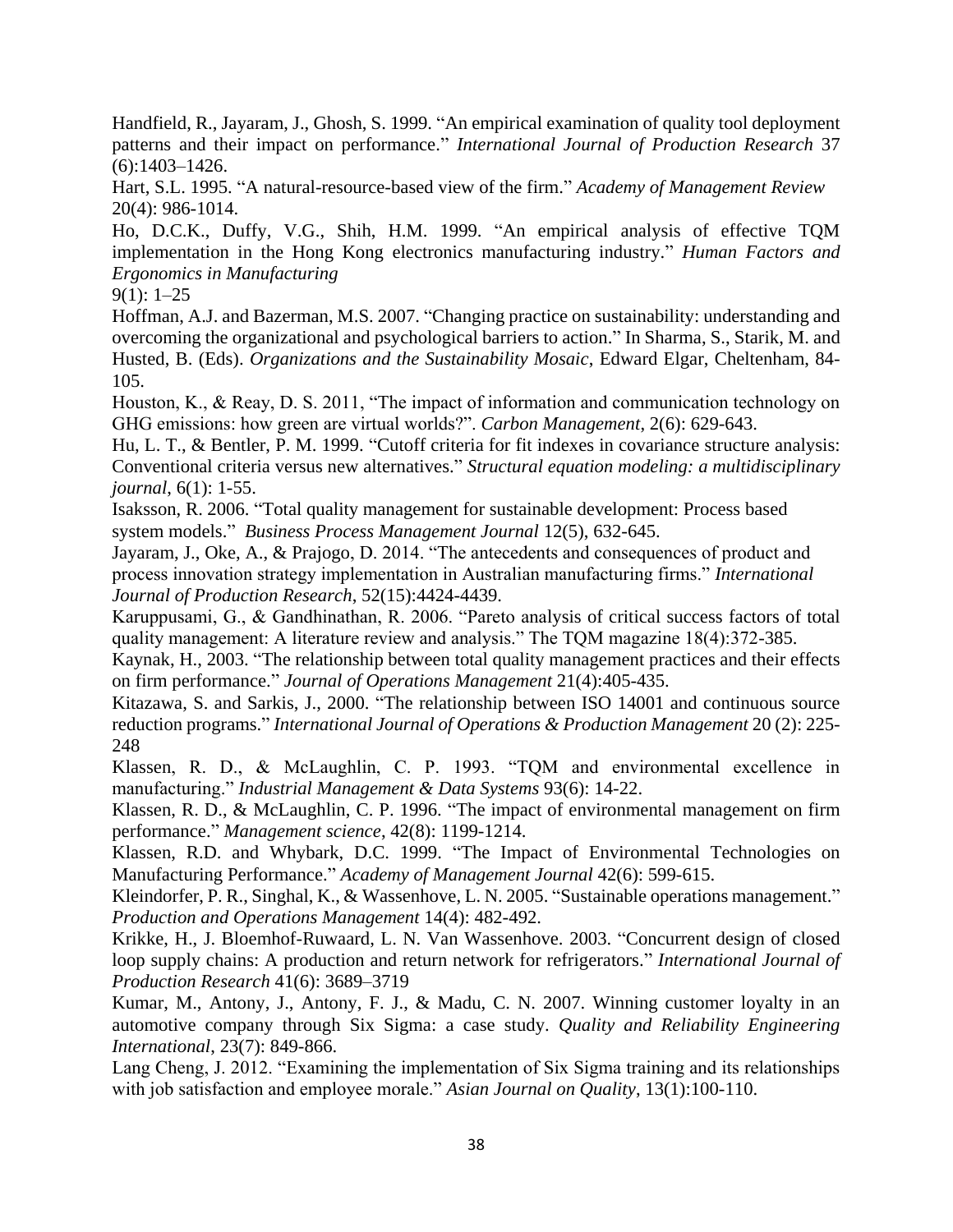Laosirihongthong, T., Teh, P. L., & Adebanjo, D., 2013. "Revisiting quality management and performance." *Industrial Management & Data Systems* 113(7): 990-1006.

Lee, J., Yuvamitra, K., Guiberteau, K. and Kozman, T.A. 2014, "Six-Sigma approach to energy management planning", *Strategic Planning for Energy and the Environment*, 33(3): 23-40.

Leous, JP. 2015 "Q&A with Caterpillar's Tim Lindsey: How Can Sustainability Drive Innovation?", [http://www.wri.org/blog/2015/03/qa-caterpillar%E2%80%99s-tim-lindsey-how](http://www.wri.org/blog/2015/03/qa-caterpillar%E2%80%99s-tim-lindsey-how-can-sustainability-drive-innovation)[can-sustainability-drive-innovation,](http://www.wri.org/blog/2015/03/qa-caterpillar%E2%80%99s-tim-lindsey-how-can-sustainability-drive-innovation) accessed May 9, 2017

Liker, J. K., Collins, P. D., & Hull, F. M., 1999. "Flexibility and standardization: test of a contingency model of product design–manufacturing integration." *Journal of Product Innovation Management* 16(3): 248-267.

Liu, G., Shah, R., Schroeder, R., 2006. "Linking work design to mass customisation; A sociotechnical systems perspective" *Decision Sciences*, 37(4): 519-544.

Longoni, A., & Cagliano, R. 2015. "Cross-functional executive involvement and worker involvement in lean manufacturing and sustainability alignment." *International Journal of Operations & Production Management*, 35(9): 1332-1358.

Manz, C.C., Stewart, G.L., 1997. "Attaining Flexible Stability by Integrating Total Quality Management and Socio-technical Systems Theory" *Organization Science,* 8(1): 59-70.

Mayyas, A., Qattawi, A., Omar, M., & Shan, D. 2012. Design for sustainability in automotive industry: A comprehensive review. *Renewable and Sustainable Energy Reviews*, 16(4):1845-1862.

McKenzie, S., 2004. *Social Sustainability: Towards Some Definitions*. Hawke Research Institute, University of South Australia, Magill.

McKone, K.E., Schroeder, R.G. and Cua, K.O., 1999. Total productive maintenance: a contextual view, *Journal of Operations Management* 17, 123-144

Milgrom, P., & Roberts, J. 1995. Complementarities and fit strategy, structure, and organizational change in manufacturing. *Journal of Accounting and Economics*, 19(2–3): 179– 208.

Mohammad M. A., 2014. "Why TQM programmes fail? A pathology approach." *The TQM Journal*, 26(2): 160-187.

Nair, A., 2006. "Meta-analysis of the relationship between quality management practices and firm performance—implications for quality management theory development." Journal of Operations Management 24(6):948-975.

Nunnally, J.C., 1994. Psychometric Methods, McGraw–Hill, New York, NY.

Paashuis, V. and Boer, H., 1997. "Organizing for concurrent engineering: An integration mechanism framework." *Integrated Manufacturing Systems* 8 (2):79-89.

Pampanelli, A. B., Found, P., & Bernardes, A. M. 2014. "A Lean & Green Model for a production cell." Journal of Cleaner Production, 85(12):19-30.

Pan, J. N. 2003. "A comparative study on motivation for and experience with ISO 9000 and ISO 14000 certification among Far Eastern countries." *Industrial Management & Data Systems*, 103(8): 564-578.

Parvadavardini, S., Vivek, N., & Devadasan, S. R. 2016. "Impact of quality management practices on quality performance and financial performance: evidence from Indian manufacturing companies." *Total Quality Management & Business Excellence*, 27(5-6): 507-530.

Pasche, M., Persson, M., & Löfsten, H., 2011. "Effects of platforms on new product development projects." *International Journal of Operations & Production Management*, 31(11):1144-1163.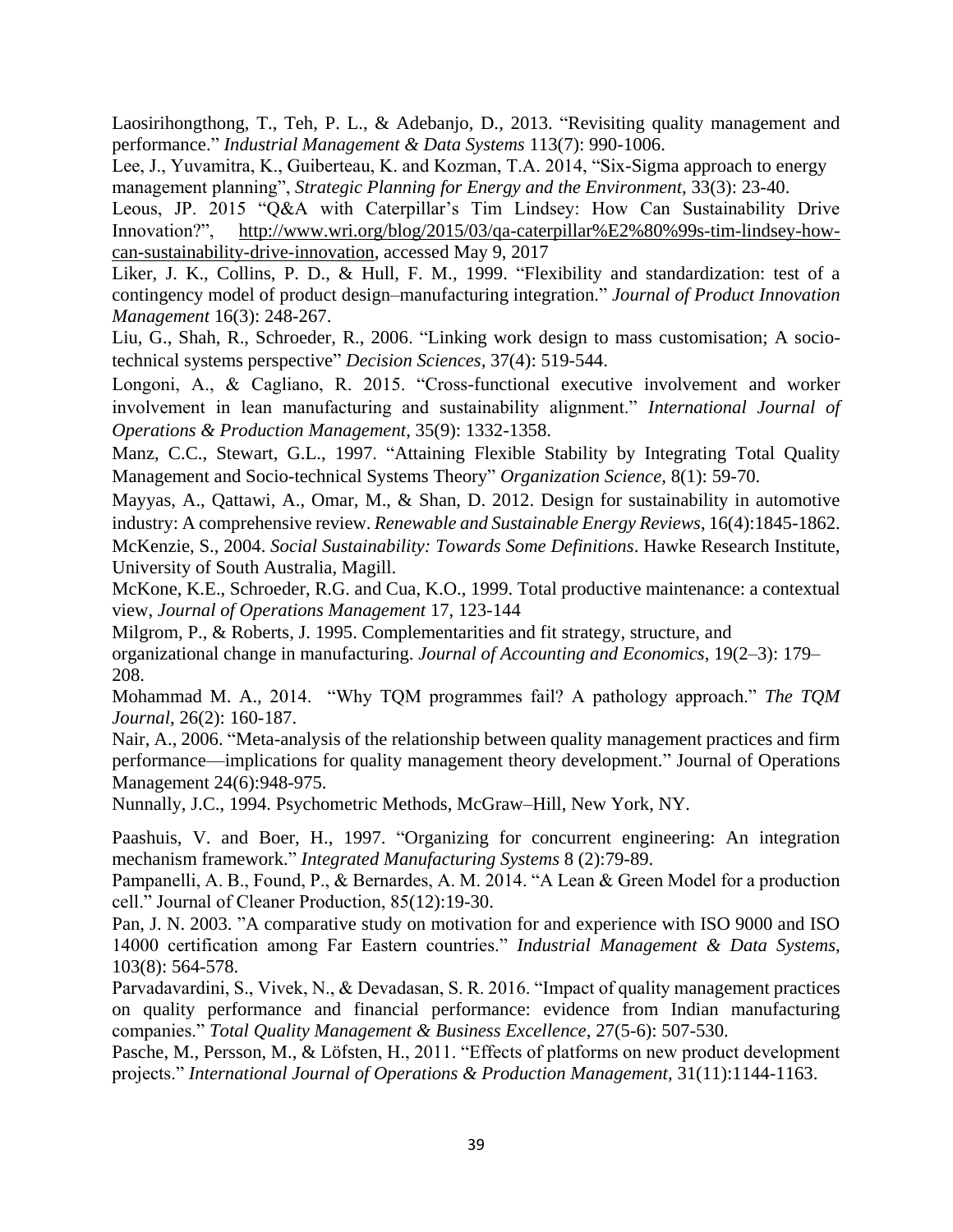Pasmore, W. A., 1988. *Designing effective organizations: The sociotechnical systems perspective*. New York, Wiley.

Patyal, V. S., & Koilakuntla, M. 2017. "The impact of quality management practices on performance: an empirical study." *Benchmarking: An International Journal*, 24(2): 511-535.

Pil, F.K., Rothenberg, S., 2003. "Environmental performance as a driver of superior quality." *Production and Operations Management* 12(3): 404–415.

Prajogo, D. I., & Sohal, A. S., 2006. "The relationship between organization strategy, total quality management (TQM), and organization performance––the mediating role of TQM." *European Journal of Operational Research* 168(1): 35-50.

Preacher, K.J., Hayes, A.F., 2008. "Asymptotic and resampling strategies for assessing and comparing indirect effects in multiple mediator models." *Behaviour Research Methods* 40 (3): 879–891.

Psomas, E., Vouzas, F., & Kafetzopoulos, D. 2014. "Quality management benefits through the "soft" and "hard" aspect of TQM in food companies." *The TQM Journal*, 26(5): 431-444.

Pullman, M. E., Maloni, M. J., & Carter, C. R., 2009. "Food for thought: social versus environmental sustainability practices and performance outcomes." *Journal of Supply Chain Management*, 45(4):38-54.

Raouf, A., 2009. Maintenance quality and environmental performance improvement: an integrated approach. *In Handbook of Maintenance Management and Engineering* (pp. 649-664). Springer, London.

Robertson, D. and Ulrich, K., 1998. "Planning for product platforms." *Sloan Management Review* 39 (4):19-31

Romli, A., Prickett, P., Setchi, R., & Soe, S. 2015. "Integrated eco-design decision-making for sustainable product development." *International Journal of Production Research*, 53(2): 549-571. Rooney, C., 1993. "Economics of pollution prevention: how waste reduction pays." *Pollution Prevention Review* 3(3): 261-76.

Rothenberg, S., F. Pil and J. Maxwell, 2001. "Lean, Green, and the Quest for Superior Environmental Performance." *Production and Operations Management*, 10(3): 228-243.

Rungtusanatham, M., Miller, J. W., Boyer, K. K., 2014. "Theorizing, testing, and concluding for mediation in SCM research: Tutorial and procedural recommendations." *Journal of Operations Management* 32(3): 99-113.

Rusinko, C. A. 2005. "Using quality management as a bridge to environmental sustainability in organizations." *SAM Advanced Management Journal*, 70(4): 54.

Sarkis, J., 1998. "Evaluating environmentally conscious business practices." *European Journal of Operational Research* 107(1): 159–174.

Samson, D., & Terziovski, M. 1999. "The relationship between total quality management practices and operational performance." *Journal of Operations Management* 17(4):393-409.

Sarkis, J., 2001. "Manufacturing's role in corporate environmental sustainability-Concerns for the new millennium." *International Journal of Operations & Production Management* 21(5/6): 666- 686.

Schön, K., Bergquist, B., & Klefsjö, B. 2010. "The consequences of Six Sigma on job satisfaction: A study at three companies in Sweden." *International Journal of Lean Six Sigma*, 1(2): 99-118.

Sekhar, H., & Mahanti, R. 2006. "Confluence of Six Sigma, simulation and environmental quality: An application in foundry industries." *Management of Environmental Quality: An International Journal*, 17(2): 170-183.

Smith, A.D., O.F. Offodile, 2008. "Strategic importance of team integration issues in product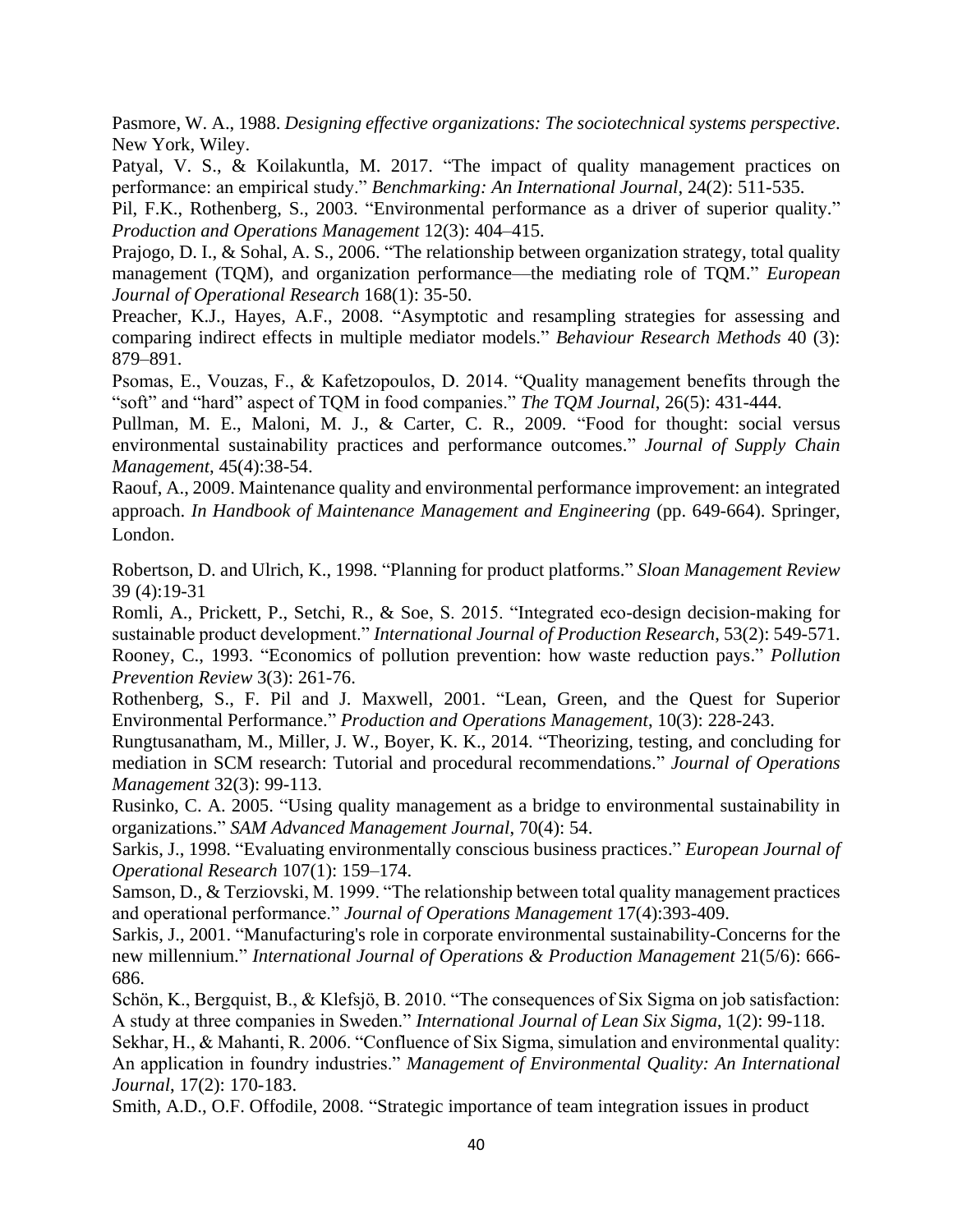development processes to improve manufacturability." *Team Performance Management: An International Journal*, 14(5/6): 269 - 292

Smith, P.G. and Reinertsen, D.G., 1998. *Developing Products in Half the Time: New Rules*, New Tools, John Wiley & Sons, New York.

Sousa, R., & Voss, C. A., 2002. "Quality management re-visited: a reflective review and agenda for future research." *Journal of Operations Management* 20(1): 91-109.

Sroufe, R., 2003. "Effects of environmental management systems on environmental management practices and operations." *Production and Operations Management* 12(3): 416-431.

Sveiby, K. E., & Simons, R. 2002. "Collaborative climate and effectiveness of knowledge work– an empirical study." *Journal of Knowledge Management*, 6(5):420-433.

Swink, M., Sandvig, J., and Mabert, V.A. 1996. "Customizing concurrent engineering processes: Five case studies." *Journal of Product Innovation Management* 13(3): 229-244.

Swink, M. 1999. "Threats to new product manufacturability and the effects of development team integration processes." *Journal of Operations Management*, 17(6): 691-709.

Swink, M. L., & Calantone, R., 2004. "Design-manufacturing integration as a mediator of antecedents to new product design quality." *IEEE Transactions on Engineering Management*, 51(4): 472-482.

Tan, C. L., & Vonderembse, M. A. 2006. "Mediating effects of computer-aided design usage: From concurrent engineering to product development performance." *Journal of Operations Management*, 24(5): 494-510.

Theyel, G. 2000. "Management Practices for Environmental Innovation and Performance." *International Journal of Operations & Production Management* 20 (2): 249–266.

Tsai, W.H. and Chou, W.H. 2009, "Selecting management systems for sustainable development in SMEs: a novel hybrid model based on DEMATEL, ANP, and ZOGP", *Expert Systems with Applications*, 36(2):. 1444-1458.

Vanpoucke, E., Vereecke, A., & Wetzels, M. 2014. "Developing supplier integration capabilities for sustainable competitive advantage: A dynamic capabilities approach." *Journal of Operations Management*, 32(7):446-461.

Wiengarten, F., Fynes, B., Pagell, M., & de Búrca, S., 2011. "Exploring the impact of national culture on investments in manufacturing practices and performance: an empirical multi-country study." *International Journal of Operations & Production Management* 31(5): 554-578.

Wiengarten, F., & Pagell, M., 2012. "The importance of quality management for the success of environmental management initiatives." *International Journal of Production Economics* 140(1): 407-415.

Wilson, D. D., & Collier, D. A. 2000. "An empirical investigation of the Malcolm Baldrige National Quality Award causal model." *Decision Sciences* 31(2): 361-383.

Yu, W., & Ramanathan, R. 2015. "An empirical examination of stakeholder pressures, green operations practices and environmental performance." *International Journal of Production Research*, 53(21): 6390-6407.

Zeng, J., Phan, C.A., Matsui, Y., 2015. "The impact of hard and soft quality management on quality and innovation performance: An empirical study" *International Journal of Production Economics*, 162(4): 216-226.

Zhu, Q., Sarkis, J., 2004. "Relationships between operational programs and performance among early adopters of green supply chain management programs in Chinese manufacturing enterprises." *Journal of Operations Management* 22 (3): 265–289.